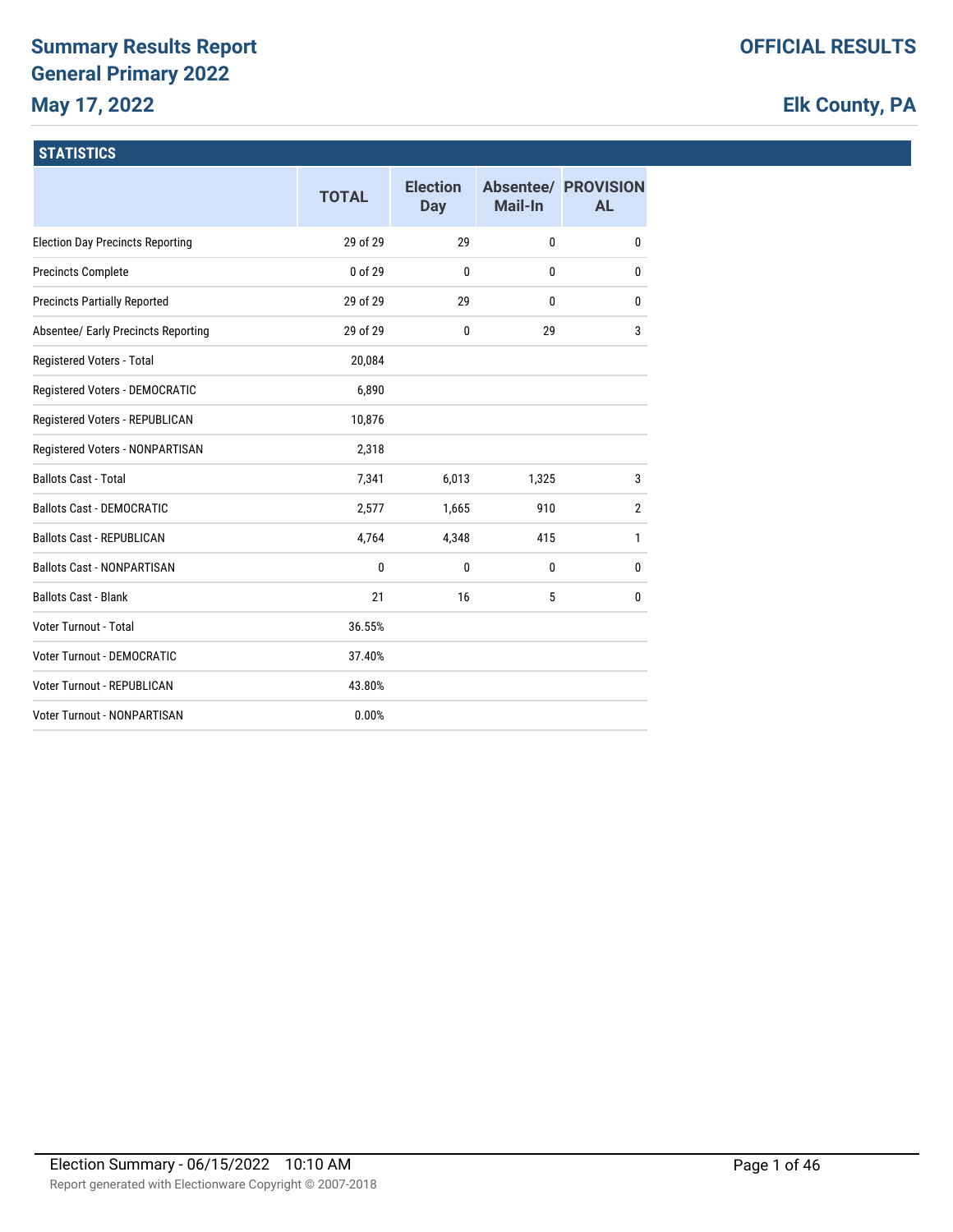### **DEM UNITED STATES SENATOR**

|                            | <b>TOTAL</b>   | <b>Election</b><br><b>Day</b> | Mail-In   | <b>Absentee/ PROVISION</b><br><b>AL</b> |
|----------------------------|----------------|-------------------------------|-----------|-----------------------------------------|
| <b>ALEX KHALIL</b>         | 112            | 83                            | 29        | $\mathbf{0}$                            |
| <b>CONOR LAMB</b>          | 345            | 216                           | 129       | $\pmb{0}$                               |
| MALCOLM KENYATTA           | 46             | 32                            | 14        | 0                                       |
| JOHN FETTERMAN             | 1,883          | 1,170                         | 712       | 1                                       |
| Write-In Totals            | 106            | 98                            | 7         | $\mathbf{1}$                            |
| Write-In: MASTERARIO       | $\mathbf{1}$   | 1                             | 0         | 0                                       |
| Write-In: MARTIN ROSENFELD | $\overline{2}$ | $\overline{2}$                | 0         | 0                                       |
| Write-In: MARTIN ROSENFELT | 1              | 1                             | 0         | 0                                       |
| Write-In: MCSWAIN          | $\mathbf{1}$   | 1                             | 0         | 0                                       |
| Write-In: JEFF BARTOS      | 5              | 5                             | 0         | $\mathbf{0}$                            |
| Write-In: DAVE MCCORMIC    | $\mathbf{1}$   | $\mathbf{1}$                  | 0         | 0                                       |
| Write-In: DR OZ            | 5              | 5                             | 0         | $\pmb{0}$                               |
| Write-In: DAVID MCCORMICK  | 15             | 12                            | 3         | 0                                       |
| Write-In: EVERETT STERN    | 1              | 0                             | 1         | 0                                       |
| Write-In: KATHY BARNETTE   | 17             | 16                            | 1         | 0                                       |
| Write-In: JAKE CORMAN      | $\mathbf{1}$   | $\mathbf{1}$                  | 0         | 0                                       |
| Write-In: KATHY BLAKE      | $\mathbf{1}$   | 1                             | 0         | 0                                       |
| Write-In: MIKE MCCORMICK   | $\mathbf{1}$   | $\mathbf 0$                   | 0         | 1                                       |
| Write-In: MARIA HOH        | $\mathbf{1}$   | $\mathbf{1}$                  | 0         | 0                                       |
| Write-In: MEHMET OZ        | 25             | 25                            | 0         | 0                                       |
| Write-In: DAVID MCORMICK   | 1              | 1                             | 0         | 0                                       |
| Write-In: MEMOT OZ         | $\mathbf{1}$   | 1                             | 0         | $\pmb{0}$                               |
| Write-In: KATHY BARNETT    | $\mathbf{1}$   | $\mathbf{1}$                  | $\pmb{0}$ | 0                                       |
| Write-In: DR MEHMET OZ     | $\mathbf{1}$   | $\mathbf{1}$                  | 0         | $\pmb{0}$                               |
| Write-In: MICKEY MOUSE     | $\mathbf{1}$   | $\mathbf{1}$                  | 0         | $\pmb{0}$                               |
| Write-In: BILLMCSWAIN      | 1              | 1                             | 0         | 0                                       |
| Write-In: MEHRET 0ZZ       | $\mathbf{1}$   | $\mathbf{1}$                  | 0         | $\pmb{0}$                               |
| Write-In: NO BODY          | $\mathbf{1}$   | 1                             | 0         | 0                                       |
| Write-In: OZ               | $\mathbf{3}$   | $\mathbf{3}$                  | 0         | 0                                       |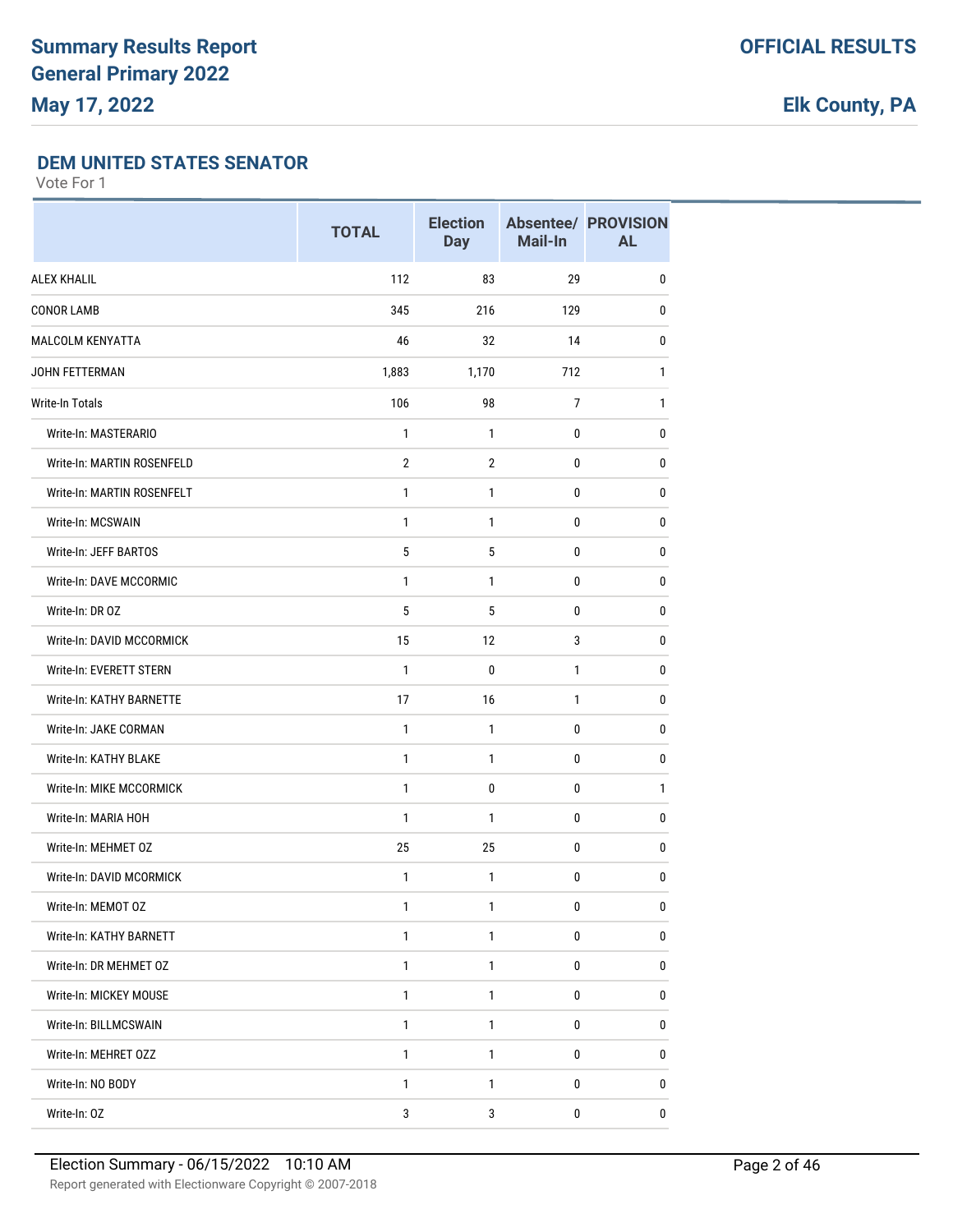### **DEM UNITED STATES SENATOR**

|                             | <b>TOTAL</b>   | <b>Election</b><br><b>Day</b> | Mail-In      | <b>Absentee/ PROVISION</b><br><b>AL</b> |
|-----------------------------|----------------|-------------------------------|--------------|-----------------------------------------|
| Write-In: BILL MCSWAIN      | 1              | 1                             | $\mathbf{0}$ | 0                                       |
| Write-In: MCCORMICK         | $\overline{2}$ | $\overline{2}$                | $\mathbf{0}$ | $\Omega$                                |
| Write-In: CARLA SANDS       | 7              | 6                             | 1            | $\Omega$                                |
| Write-In: DOUGLAS MASTRIANO | 1              | 1                             | $\mathbf{0}$ | 0                                       |
| Write-In: ERICA VOGT        | 1              | 1                             | $\mathbf{0}$ | 0                                       |
| Write-In: DAVE MCCORMICK    | $\mathfrak{p}$ | 1                             | 1            | $\Omega$                                |
| Write-In: MARTY ROSENFELD   |                |                               | $\Omega$     | $\Omega$                                |
| Write-In: JEFFBARTOS        | 1              | 1                             | $\Omega$     | $\Omega$                                |
| Write-In: DAVE MACORMIC     | 1              | 1                             | $\mathbf{0}$ | 0                                       |
| Not Assigned                | $\mathbf{0}$   | 0                             | $\mathbf{0}$ | 0                                       |
| <b>Total Votes Cast</b>     | 2,492          | 1,599                         | 891          | $\overline{2}$                          |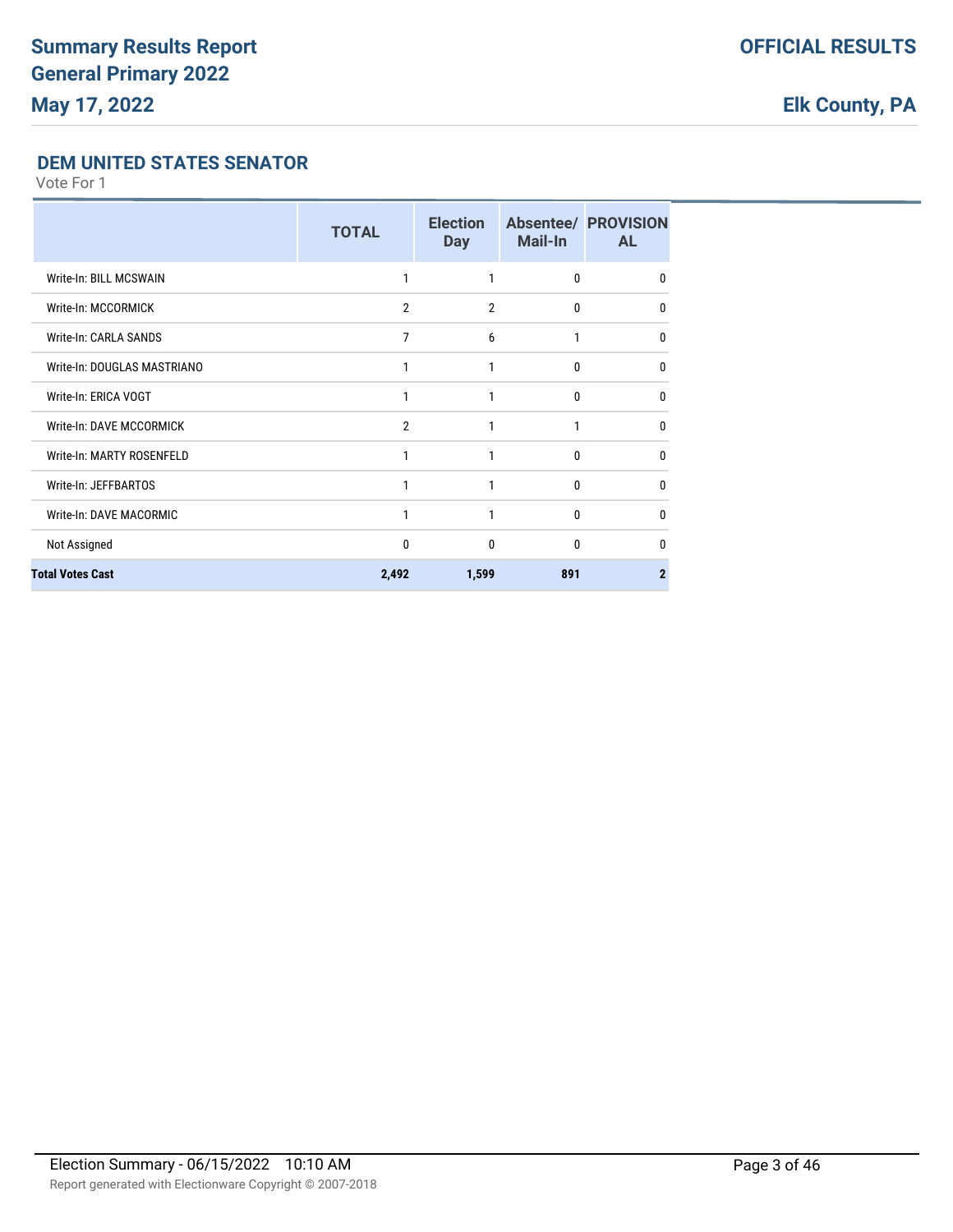#### **DEM GOVERNOR**

|                              | <b>TOTAL</b>     | <b>Election</b><br><b>Day</b> | Mail-In        | <b>Absentee/ PROVISION</b><br><b>AL</b> |
|------------------------------|------------------|-------------------------------|----------------|-----------------------------------------|
| JOSH SHAPIRO                 | 2,276            | 1,416                         | 859            | $\mathbf{1}$                            |
| <b>Write-In Totals</b>       | 146              | 128                           | 17             | $\mathbf{1}$                            |
| Write-In: BILL MCSWAIN       | 23               | 19                            | $\overline{4}$ | $\pmb{0}$                               |
| Write-In: ROBERT GIOVANNI    | $\mathbf{1}$     | $\mathbf{1}$                  | 0              | $\pmb{0}$                               |
| Write-In: LOU BARLETA        | 1                | 1                             | 0              | $\pmb{0}$                               |
| Write-In: LARRY HUBER        | 1                | $\mathbf{1}$                  | $\mathbf 0$    | $\pmb{0}$                               |
| Write-In: ZAMA               | 1                | $\mathbf{1}$                  | 0              | 0                                       |
| Write-In: DONALD J TRUMP     | 1                | 1                             | 0              | 0                                       |
| Write-In: SWAIN              | $\mathbf{1}$     | $\mathbf{1}$                  | $\mathbf 0$    | $\pmb{0}$                               |
| Write-In: BILL MCSAIN        | $\mathbf{1}$     | 1                             | 0              | 0                                       |
| Write-In: RONNIE RAY JENKINS | $\mathbf{1}$     | 0                             | $\mathbf{1}$   | $\pmb{0}$                               |
| Write-In: NO BODY            | $\mathbf{1}$     | 1                             | $\mathbf 0$    | $\pmb{0}$                               |
| Write-In: ANDREW SWASTE      | 1                | $\pmb{0}$                     | $\mathbf{1}$   | $\pmb{0}$                               |
| Write-In: MCSWAIN            | 3                | 3                             | 0              | $\mathbf{0}$                            |
| Write-In: BARLETTA LOU       | 1                | 1                             | 0              | $\pmb{0}$                               |
| Write-In: UNASSIGNED         | $\mathbf{1}$     | 0                             | $\mathbf{1}$   | $\pmb{0}$                               |
| Write-In: LOU BARLETTA       | 9                | 6                             | $\overline{2}$ | $\mathbf{1}$                            |
| Write-In: WOLFE              | 1                | $\mathbf{1}$                  | $\mathbf 0$    | $\pmb{0}$                               |
| Write-In: MILTON SHAPP       | 1                | 0                             | $\mathbf{1}$   | 0                                       |
| Write-In: ANY ONE ELSE       | 1                | 1                             | 0              | 0                                       |
| Write-In: WOLF               | 1                | $\mathbf{1}$                  | 0              | $\pmb{0}$                               |
| Write-In: MASTRIANO          | 3                | 3                             | $\mathbf{0}$   | $\Omega$                                |
| Write-In: AUSTIN DAVIS       | $\mathbf{1}$     | $\mathbf{1}$                  | 0              | $\pmb{0}$                               |
| Write-In: JACK GORMAN        | $\mathbf{1}$     | $\mathbf{1}$                  | $\pmb{0}$      | $\pmb{0}$                               |
| Write-In: DOUG MONISTRANO    | 1                | 1                             | 0              | 0                                       |
| Write-In: T YOUNG            | $\mathbf{1}$     | $\mathbf{1}$                  | 0              | $\pmb{0}$                               |
| Write-In: DAVE WHITE         | $\boldsymbol{6}$ | 6                             | $\pmb{0}$      | $\pmb{0}$                               |
| Write-In: BILLMCWAN          | $\mathbf{1}$     | $\mathbf{1}$                  | 0              | $\pmb{0}$                               |
| Write-In: OZ                 | $\mathbf{1}$     | $\mathbf{1}$                  | 0              | $\pmb{0}$                               |
| Write-In: JOHN T HOOVER      | $\mathbf{1}$     | $\mathbf{1}$                  | $\pmb{0}$      | 0                                       |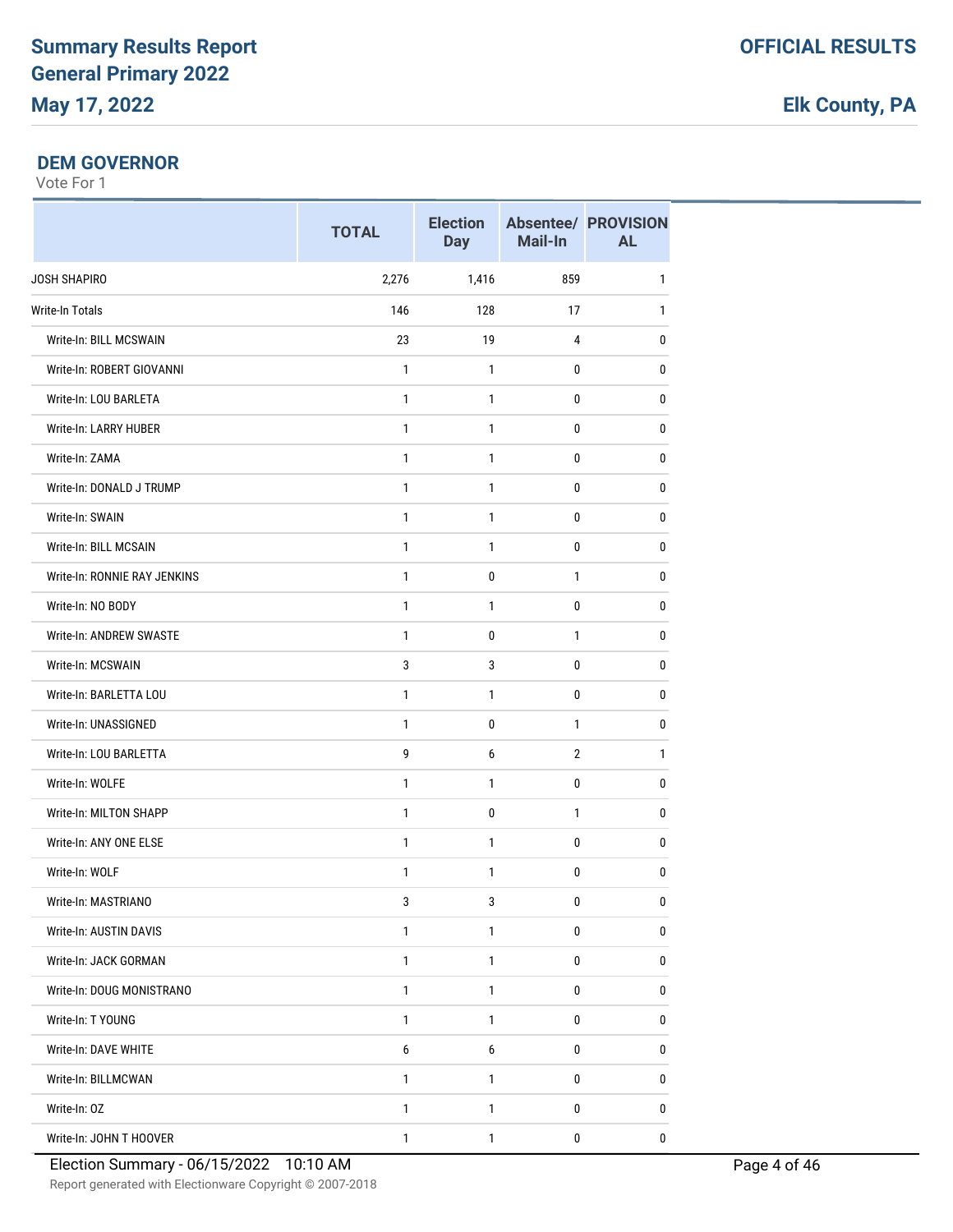### **DEM GOVERNOR**

|                               | <b>TOTAL</b>    | <b>Election</b><br><b>Day</b> | Mail-In        | <b>Absentee/ PROVISION</b><br><b>AL</b> |
|-------------------------------|-----------------|-------------------------------|----------------|-----------------------------------------|
| Write-In: MAHMET OZ           | $\mathbf{1}$    | 1                             | $\mathbf{0}$   | 0                                       |
| Write-In: BILL                | $\mathbf{1}$    | $\mathbf{1}$                  | 0              | 0                                       |
| Write-In: MIKE MOLESEVICH     | $\mathbf{1}$    | $\mathbf{1}$                  | $\mathbf 0$    | $\pmb{0}$                               |
| Write-In: MELISSA HART        | 5               | 4                             | $\mathbf{1}$   | 0                                       |
| Write-In: JOE GALE            | $\overline{2}$  | $\mathbf{1}$                  | $\mathbf{1}$   | 0                                       |
| Write-In: KATHY BARLETTE      | $\mathbf{1}$    | 1                             | 0              | 0                                       |
| Write-In: NOT JOSH            | $\mathbf{1}$    | $\mathbf{1}$                  | $\mathbf{0}$   | 0                                       |
| Write-In: NONE                | $\mathbf{1}$    | 1                             | 0              | 0                                       |
| Write-In: MCWAIWN             | $\mathbf{1}$    | $\mathbf{1}$                  | 0              | 0                                       |
| Write-In: DOUG MASTERINO      | $\mathbf{1}$    | $\mathbf{1}$                  | 0              | 0                                       |
| Write-In: LOU BARLETTO        | 1               | 1                             | 0              | 0                                       |
| Write-In: MACSWEAN            | 1               | $\mathbf{1}$                  | 0              | 0                                       |
| Write-In: DOUGLAS V MASTRIANO | 17              | 17                            | $\mathbf{0}$   | 0                                       |
| Write-In: SARA INNAMORATO     | 1               | $\mathbf{1}$                  | 0              | 0                                       |
| Write-In: MASTRANIO           | $\mathbf{1}$    | $\mathbf{1}$                  | $\mathbf 0$    | $\pmb{0}$                               |
| Write-In: DOUG MASTRIANO      | 17              | 15                            | $\overline{2}$ | 0                                       |
| Write-In: JOHN FETTERMAN      | $\overline{2}$  | $\mathbf{1}$                  | $\mathbf{1}$   | 0                                       |
| Write-In: DAN SURRA           | $\mathbf{1}$    | 1                             | 0              | 0                                       |
| Write-In: NONE OF THE ABOVE   | $\mathbf{1}$    | $\mathbf{1}$                  | $\mathbf{0}$   | 0                                       |
| Write-In: SAHRIO              | $\mathbf{1}$    | $\mathbf{1}$                  | 0              | 0                                       |
| Write-In: N ZAMA              | $\mathbf{1}$    | $\mathbf{1}$                  | 0              | 0                                       |
| Write-In: BILL MCSWANE        | 1               | 1                             | 0              | 0                                       |
| Write-In: DOUGLAS MASTRIANO   | $5\phantom{.0}$ | 5                             | $\pmb{0}$      | $\pmb{0}$                               |
| Write-In: DOUGHLAS V MASTRINO | 1               | 1                             | 0              | 0                                       |
| Write-In: JAKE CORMAN         | 3               | 1                             | $\overline{2}$ | 0                                       |
| Write-In: CONOR LAMB          | $\mathbf{1}$    | 1                             | 0              | $\pmb{0}$                               |
| Write-In: JODI DUNTON         | 1               | 1                             | 0              | 0                                       |
| Write-In: BILL MCSHANE        | $\mathbf{1}$    | 1                             | 0              | $\pmb{0}$                               |
| Write-In: MASTEGINCO          | 1               | 1                             | 0              | 0                                       |
| Write-In: BILLMCSWAIN         | 1               | 1                             | $\pmb{0}$      | $\pmb{0}$                               |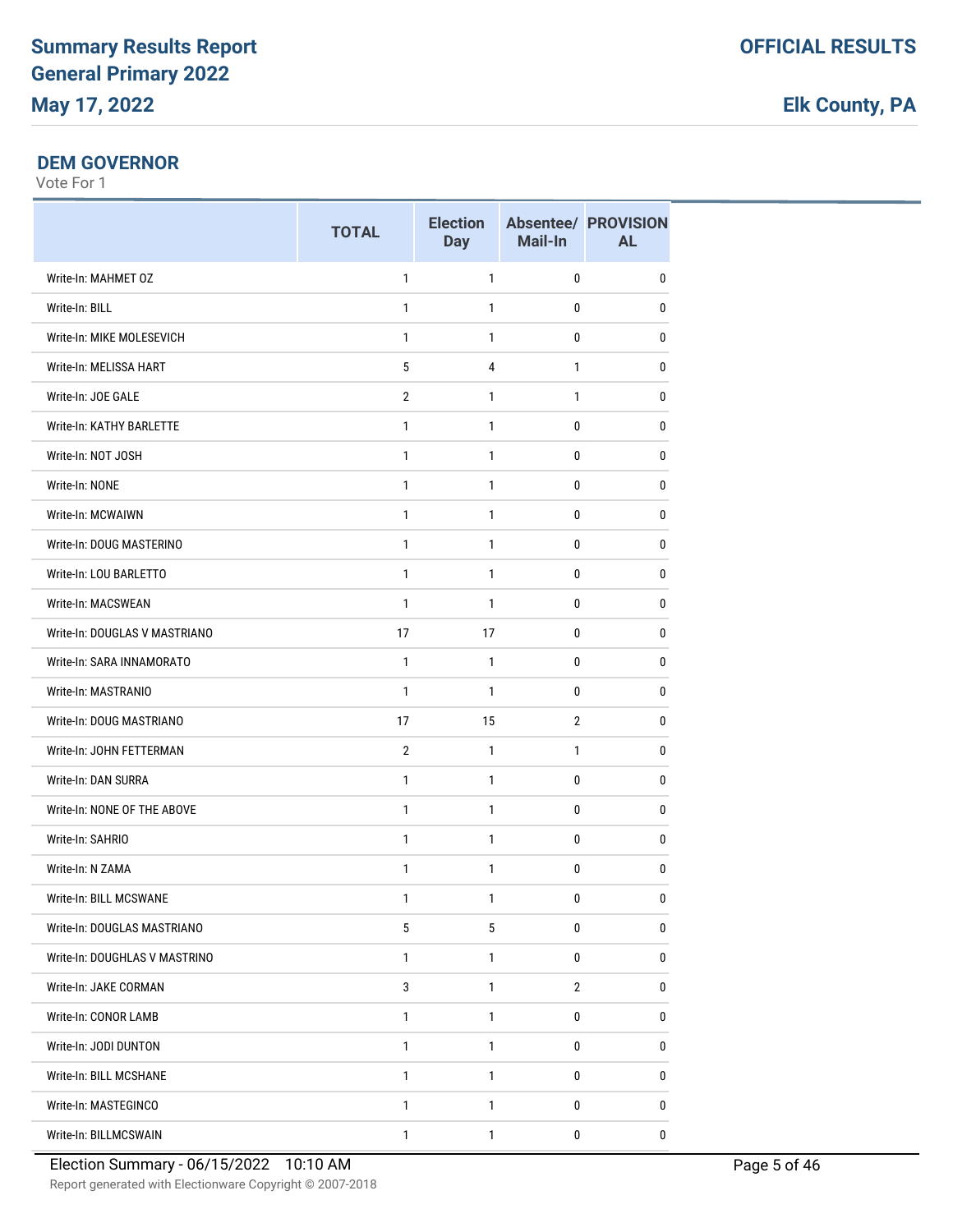### **DEM GOVERNOR**

|                              | <b>TOTAL</b> | <b>Election</b><br><b>Day</b> | <b>Mail-In</b> | <b>Absentee/ PROVISION</b><br><b>AL</b> |
|------------------------------|--------------|-------------------------------|----------------|-----------------------------------------|
| Write-In: DOUGLAS V MASTRANO |              |                               | 0              | 0                                       |
| Write-In: WILLIAM MCSWAIN    | 2            | 2                             | 0              | $\Omega$                                |
| Write-In: DOUG MASTRIONO     |              |                               | $\Omega$       | $\Omega$                                |
| Write-In: DOG MASTRIANO      |              |                               | $\Omega$       | 0                                       |
| Not Assigned                 | 0            | 0                             | 0              | 0                                       |
| <b>Total Votes Cast</b>      | 2,422        | 1,544                         | 876            |                                         |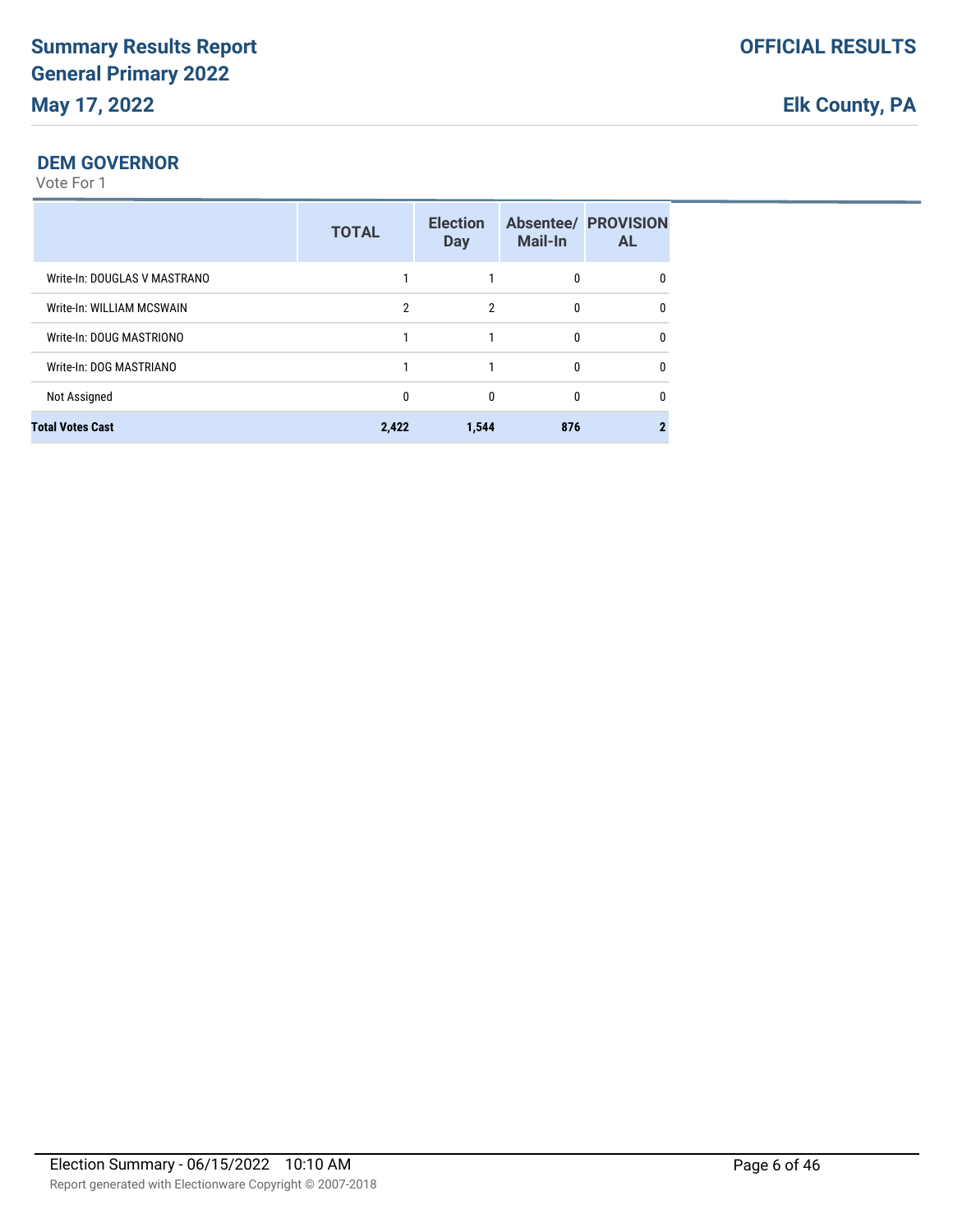#### **DEM LT GOVERNOR**

|                                 | <b>TOTAL</b>   | <b>Election</b><br><b>Day</b> | Mail-In        | <b>Absentee/ PROVISION</b><br><b>AL</b> |
|---------------------------------|----------------|-------------------------------|----------------|-----------------------------------------|
| <b>AUSTIN DAVIS</b>             | 1,538          | 882                           | 655            | $\mathbf{1}$                            |
| <b>RAY SOSA</b>                 | 258            | 170                           | 88             | 0                                       |
| <b>BRIAN SIMS</b>               | 532            | 421                           | 111            | $\mathbf{0}$                            |
| <b>Write-In Totals</b>          | 76             | 67                            | 9              | $\pmb{0}$                               |
| Write-In: MARK COLEMAN          | 1              | 0                             | 1              | 0                                       |
| Write-In: BOB ROBERTS           | $\mathbf{1}$   | 0                             | $\mathbf{1}$   | 0                                       |
| Write-In: RICK SACCONE          | 6              | 6                             | 0              | $\mathbf{0}$                            |
| Write-In: MARIA HOH             | $\mathbf{1}$   | 1                             | 0              | 0                                       |
| Write-In: CARRIE DELRSSO        | $\overline{2}$ | $\mathbf{1}$                  | 1              | 0                                       |
| Write-In: JOHN GLANTZ           | $\mathbf{1}$   | $\mathbf{1}$                  | 0              | $\pmb{0}$                               |
| Write-In: CARRIE DELROSSO       | $\overline{7}$ | 5                             | $\overline{2}$ | $\pmb{0}$                               |
| Write-In: TEDDY DANIEL          | 1              | 1                             | 0              | 0                                       |
| <b>Write-In: DANIELS TEDDY</b>  | $\mathbf{1}$   | $\mathbf{1}$                  | 0              | $\mathbf{0}$                            |
| Write-In: XXXXX                 | $\mathbf{1}$   | 1                             | 0              | $\pmb{0}$                               |
| Write-In: JOHN BROWN            | 3              | 3                             | 0              | 0                                       |
| Write-In: MASTRROO              | $\mathbf{1}$   | $\mathbf{1}$                  | 0              | $\pmb{0}$                               |
| Write-In: KENNETH WEIDOW        | $\mathbf{1}$   | 1                             | 0              | 0                                       |
| Write-In: ERICA VOGT            | $\mathbf{1}$   | 1                             | 0              | 0                                       |
| Write-In: JAMES EARL JONES      | 4              | $\overline{\mathbf{4}}$       | 0              | $\mathbf{0}$                            |
| Write-In: TEDDY DANIELS         | 12             | 12                            | 0              | 0                                       |
| Write-In: DONALD DUCK           | 1              | 1                             | 0              | 0                                       |
| Write-In: CHRIS FRYE            | $\sqrt{2}$     | $\overline{2}$                | 0              | $\pmb{0}$                               |
| Write-In: FRYE                  | $\mathbf{1}$   | $\mathbf{1}$                  | $\pmb{0}$      | $\pmb{0}$                               |
| Write-In: BASS                  | $\mathbf{1}$   | $\mathbf{1}$                  | 0              | 0                                       |
| Write-In: BETTA                 | $\mathbf{1}$   | 1                             | 0              | 0                                       |
| Write-In: CARRIE LEWIS DELSASA  | $\mathbf{1}$   | $\mathbf{1}$                  | 0              | $\pmb{0}$                               |
| Write-In: CARRIE LEWIS DELROSSO | $20\,$         | 17                            | 3              | $\pmb{0}$                               |
| Write-In: JEFF COLEMAN          | $\mathbf{1}$   | $\mathbf{1}$                  | 0              | 0                                       |
| Write-In: CARRE LEWIS DELROSSO  | $\mathbf{1}$   | $\mathbf{1}$                  | $\pmb{0}$      | $\bf{0}$                                |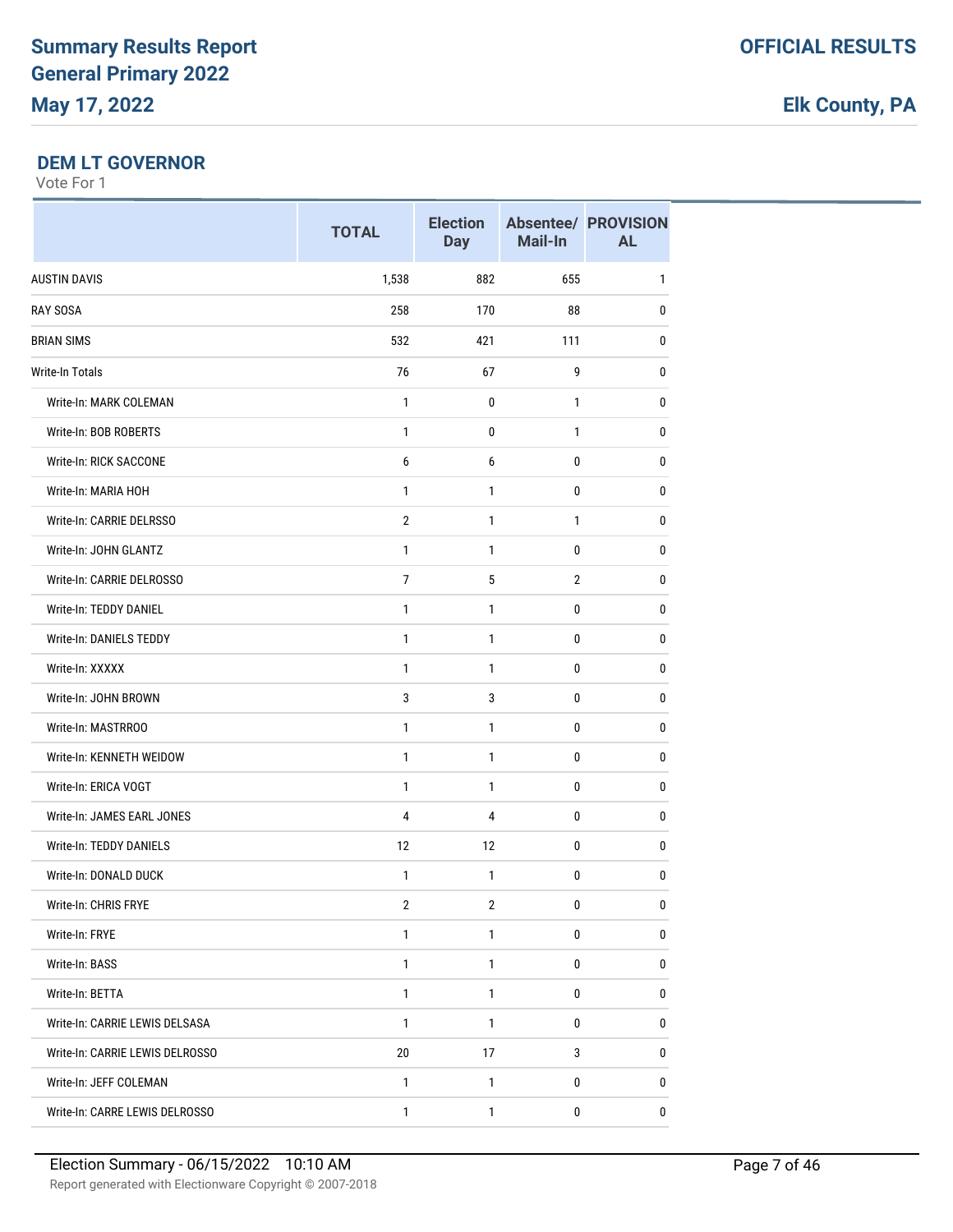#### **DEM LT GOVERNOR**

|                           | <b>TOTAL</b> | <b>Election</b><br><b>Day</b> | Mail-In | <b>Absentee/ PROVISION</b><br><b>AL</b> |
|---------------------------|--------------|-------------------------------|---------|-----------------------------------------|
| Write-In: RICK SACCNE     |              |                               | 0       |                                         |
| Write-In: OJ LOVER        |              |                               | 0       | 0                                       |
| Write-In: RUSSELL DIAMOND |              | 0                             |         | 0                                       |
| Not Assigned              | 0            | 0                             | 0       | 0                                       |
| <b>Total Votes Cast</b>   | 2,404        | 1,540                         | 863     |                                         |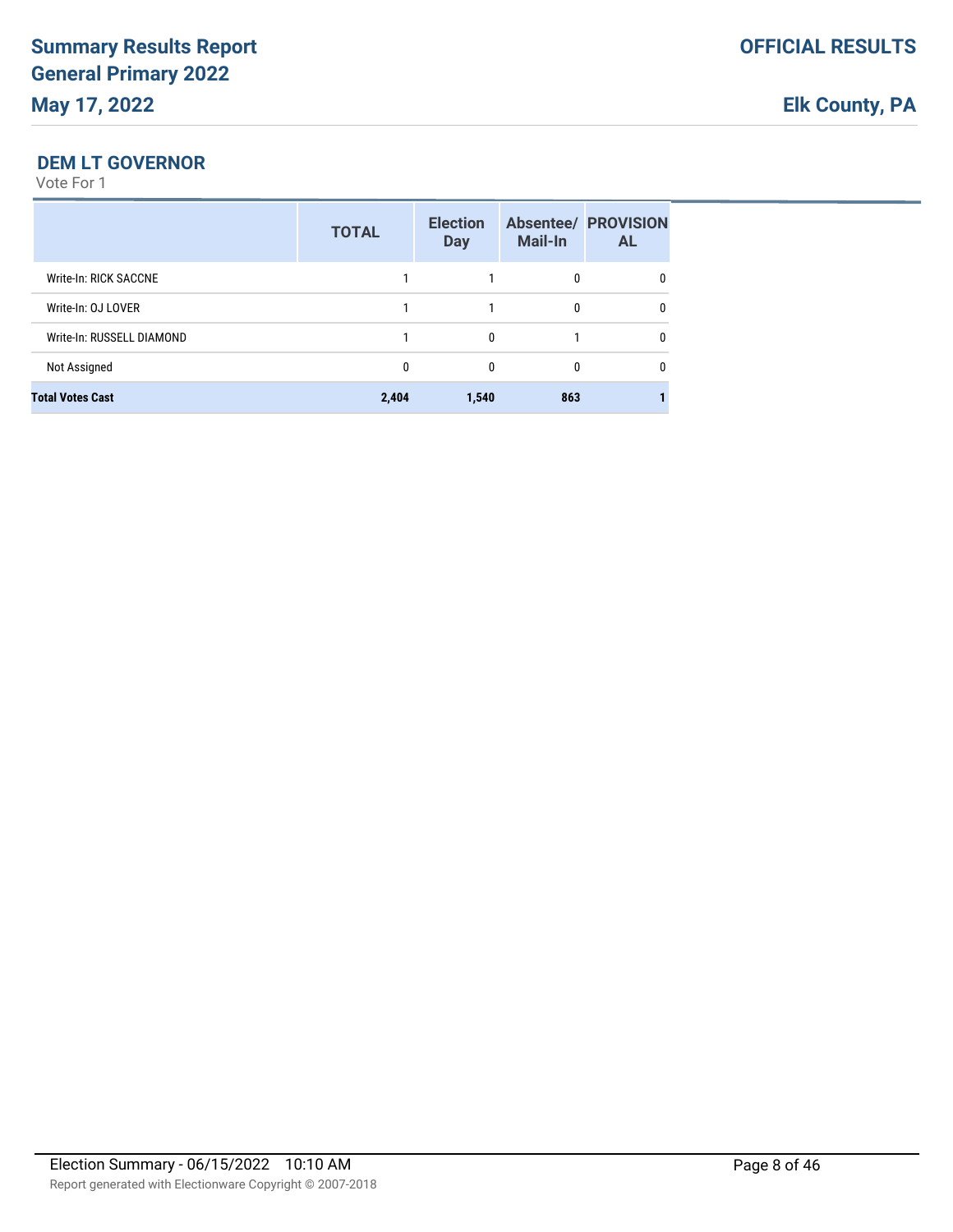### **DEM REPRESENTATIVE IN CONGRESS - 15TH DISTRICT**

|                                | <b>TOTAL</b>   | <b>Election</b><br><b>Day</b> | Mail-In      | <b>Absentee/ PROVISION</b><br><b>AL</b> |
|--------------------------------|----------------|-------------------------------|--------------|-----------------------------------------|
| Write-In Totals                | 495            | 399                           | 96           | 0                                       |
| Write-In: JOAN SILVIA          | $\mathbf{1}$   | 0                             | 1            | 0                                       |
| Write-In: JOAN SYLVIA          | $\mathbf{1}$   | 0                             | $\mathbf{1}$ | 0                                       |
| Write-In: KURT D HUGHES        | $\mathbf{1}$   | 0                             | $\mathbf{1}$ | $\bf{0}$                                |
| Write-In: KURT HUGHES          | 1              | 0                             | 1            | 0                                       |
| Write-In: RYAN S GRIMM         | 3              | 0                             | 3            | 0                                       |
| Write-In: JOSH KAIL            | 1              | 0                             | 1            | 0                                       |
| Write-In: UNASSIGNED           | 1              | 0                             | $\mathbf{1}$ | 0                                       |
| Write-In: ARMININI             | $\mathbf{1}$   | $\mathbf 0$                   | $\mathbf{1}$ | 0                                       |
| Write-In: MKMOSVICH            | 1              | 1                             | 0            | $\bf{0}$                                |
| Write-In: MATT QUESENBERRY     | 1              | $\pmb{0}$                     | $\mathbf{1}$ | 0                                       |
| Write-In: CARRIELEWIS DELGROSS | 1              | 1                             | 0            | 0                                       |
| Write-In: CHUCK SIMSON         | 1              | 1                             | 0            | $\bf{0}$                                |
| Write-In: GLENN                | $\mathbf{1}$   | 1                             | 0            | 0                                       |
| Write-In: ANDREW LESLIE        | $\mathbf{1}$   | $\mathbf{1}$                  | 0            | 0                                       |
| Write-In: DAVID BROWN          | $\mathbf{1}$   | 1                             | $\mathbf 0$  | $\bf{0}$                                |
| Write-In: JOHN SMITH           | $\overline{2}$ | $\overline{2}$                | $\pmb{0}$    | 0                                       |
| Write-In: DONALD DUCK          | 1              | 0                             | 1            | 0                                       |
| Write-In: CHRISTIAN PAULSON    | 1              | 1                             | 0            | 0                                       |
| Write-In: ROBERT WILLIAMS      | 1              | 0                             | $\mathbf{1}$ | 0                                       |
| Write-In: GOD                  | $\mathbf{1}$   | $\mathbf{1}$                  | $\pmb{0}$    | 0                                       |
| Write-In: GLENN GT THOMPSON    | 24             | 23                            | 1            | $\pmb{0}$                               |
| Write-In: CHRIS TAYLOR         | 1              | 1                             | 0            | 0                                       |
| Write-In: M MOLESEICH          | $\mathbf{1}$   | $\mathbf{1}$                  | 0            | 0                                       |
| Write-In: MURRAY KEITH LILLEY  | $\mathbf{1}$   | $\pmb{0}$                     | $\mathbf{1}$ | 0                                       |
| Write-In: DAN SURRA            | 4              | 1                             | 3            | 0                                       |
| Write-In: MIKE MOLESEVICH      | 260            | 224                           | 36           | $\pmb{0}$                               |
| Write-In: RYAN GRIMM           | 4              | 1                             | $\sqrt{3}$   | 0                                       |
| Write-In: MIKE ARMANINI        | 9              | 8                             | $\mathbf{1}$ | 0                                       |
| Write-In: KYLER WILT ECKLEY    | $\mathbf{1}$   | $\pmb{0}$                     | $\mathbf{1}$ | $\pmb{0}$                               |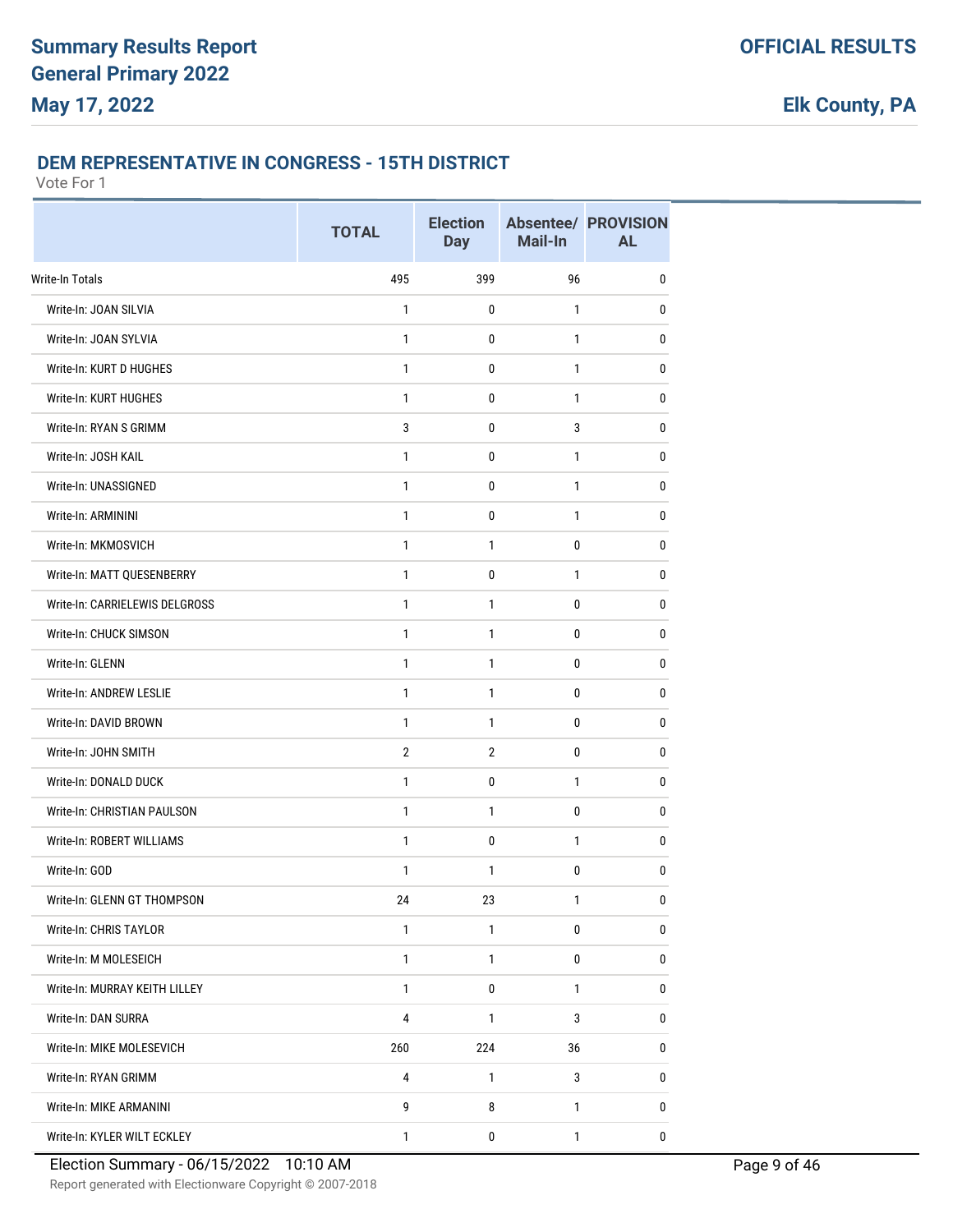#### **DEM REPRESENTATIVE IN CONGRESS - 15TH DISTRICT**

|                              | <b>TOTAL</b>   | <b>Election</b><br><b>Day</b> | Mail-In        | <b>Absentee/ PROVISION</b><br><b>AL</b> |
|------------------------------|----------------|-------------------------------|----------------|-----------------------------------------|
| Write-In: ERICA VOGT         | 30             | 28                            | $\overline{2}$ | $\pmb{0}$                               |
| Write-In: NOT GT             | 1              | 0                             | 1              | 0                                       |
| Write-In: TOM BRENN          | $\mathbf{1}$   | $\mathbf{1}$                  | 0              | 0                                       |
| Write-In: MIKE ARMANININ     | $\mathbf{1}$   | 1                             | $\pmb{0}$      | $\pmb{0}$                               |
| Write-In: KEITH LILLEY       | 1              | 0                             | 1              | $\bf{0}$                                |
| Write-In: RONNIE RAY JENKINS | 20             | $\overline{2}$                | 18             | 0                                       |
| Write-In: NO ONE             | 1              | 1                             | 0              | 0                                       |
| Write-In: CANDIDATE          | $\mathbf{1}$   | 1                             | 0              | $\bf{0}$                                |
| Write-In: LT GOV JOHN        | $\mathbf{1}$   | $\mathbf 0$                   | $\mathbf{1}$   | 0                                       |
| Write-In: MARLENE GLANTZ     | $\mathbf{1}$   | 1                             | $\mathbf 0$    | 0                                       |
| Write-In: JONI PAPA          | $\mathbf{1}$   | 1                             | 0              | $\bf{0}$                                |
| Write-In: RONALD JENKINS     | $\mathbf{1}$   | 0                             | $\mathbf{1}$   | 0                                       |
| Write-In: DONNA CASSELS      | 1              | 1                             | 0              | 0                                       |
| Write-In: ME                 | $\mathbf{1}$   | 1                             | 0              | $\bf{0}$                                |
| Write-In: MICKEY MOUSE       | $\mathbf{1}$   | $\mathbf{1}$                  | 0              | 0                                       |
| Write-In: DUDK               | $\mathbf{1}$   | 1                             | $\pmb{0}$      | $\pmb{0}$                               |
| Write-In: MARIA HOH          | 1              | 1                             | 0              | $\bf{0}$                                |
| Write-In: MIKE ARMININI      | $\mathbf{1}$   | 1                             | 0              | 0                                       |
| Write-In: GAIL SCHUTZ        | 1              | 1                             | 0              | $\pmb{0}$                               |
| Write-In: JIM BAUMGRTZ       | $\mathbf{1}$   | 1                             | 0              | $\bf{0}$                                |
| Write-In: ERICA VOGHT        | $\overline{2}$ | $\overline{2}$                | 0              | $\pmb{0}$                               |
| Write-In: PASS               | 1              | 1                             | $\pmb{0}$      | $\pmb{0}$                               |
| Write-In: GLENN THOMPSON     | 28             | 19                            | 9              | 0                                       |
| Write-In: JOSEPH LENZE       | $\mathbf{1}$   | $\mathbf{1}$                  | 0              | 0                                       |
| Write-In: GLEN THOMPSON      | $\mathbf{2}$   | 1                             | 1              | 0                                       |
| Write-In: IVAN SMITH         | $\mathbf{1}$   | $\mathbf{1}$                  | 0              | 0                                       |
| Write-In: LARR TUCKER        | $\mathbf{1}$   | $\mathbf{1}$                  | 0              | 0                                       |
| Write-In: THOMAS HEPBURN     | $\mathbf{1}$   | 1                             | 0              | $\bf 0$                                 |
| Write-In: DONALD J TRUMP     | $\mathbf{1}$   | 1                             | 0              | 0                                       |
| Write-In: TONY KING          | 1              | 1                             | $\pmb{0}$      | 0                                       |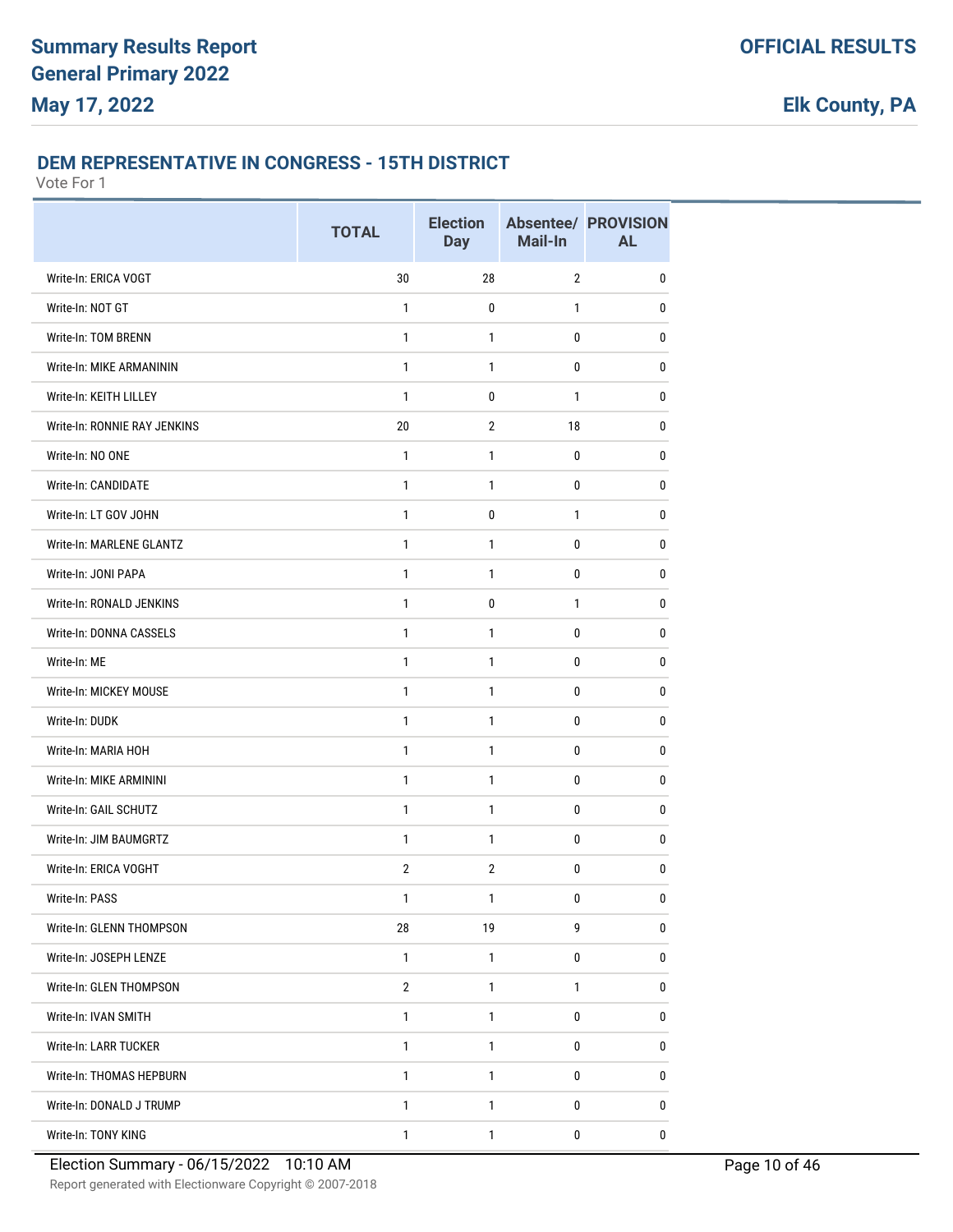#### **DEM REPRESENTATIVE IN CONGRESS - 15TH DISTRICT**

|                              | <b>TOTAL</b>   | <b>Election</b><br><b>Day</b> | Mail-In      | <b>Absentee/ PROVISION</b><br><b>AL</b> |
|------------------------------|----------------|-------------------------------|--------------|-----------------------------------------|
| Write-In: MIKE ARMENINI      | $\mathbf{1}$   | 1                             | 0            | 0                                       |
| Write-In: RAY MILLIARD       | 1              | $\mathbf{1}$                  | 0            | 0                                       |
| Write-In: MARTIN ROSENFELD   | $\overline{2}$ | $\overline{2}$                | 0            | 0                                       |
| Write-In: SOSA               | $\mathbf{1}$   | $\mathbf{1}$                  | $\mathbf 0$  | 0                                       |
| Write-In: MATTHEW WILLIAMS   | 1              | 1                             | 0            | $\mathbf 0$                             |
| Write-In: MOLLY QUESENBERRY  | $\mathbf{1}$   | $\mathbf{1}$                  | 0            | 0                                       |
| Write-In: JOE DAGHIR         | 1              | 1                             | 0            | 0                                       |
| Write-In: MARIN ROSENFELD    | $\mathbf{1}$   | $\mathbf{1}$                  | 0            | $\bf{0}$                                |
| Write-In: BRIAN SIMS         | $\mathbf{1}$   | 1                             | 0            | 0                                       |
| Write-In: GLEN GT THOMPSON   | $\overline{2}$ | $\overline{2}$                | $\mathbf{0}$ | 0                                       |
| Write-In: MARTY ROSENFELD    | $\mathbf{1}$   | $\mathbf{1}$                  | 0            | $\mathbf 0$                             |
| Write-In: RAY                | 1              | 1                             | 0            | 0                                       |
| Write-In: FO                 | $\mathbf{1}$   | 1                             | 0            | 0                                       |
| Write-In: MICHAEL JESELNICH  | $\mathbf{1}$   | $\mathbf{1}$                  | 0            | 0                                       |
| Write-In: RONALD BEIMEL      | $\mathbf{1}$   | 1                             | 0            | 0                                       |
| Write-In: JOHN FRITZ         | $\mathbf{1}$   | $\mathbf{1}$                  | $\mathbf 0$  | $\mathbf 0$                             |
| Write-In: RON BEIMEL I       | 1              | 1                             | 0            | $\mathbf 0$                             |
| Write-In: NICHOLAS J CONSOLO | $\mathbf{1}$   | $\mathbf{1}$                  | 0            | 0                                       |
| Write-In: WAYNE CLEARY       | 1              | 1                             | 0            | 0                                       |
| Write-In: BETTY E CONSOLO    | $\mathbf{1}$   | $\mathbf{1}$                  | 0            | $\bf{0}$                                |
| Write-In: JACOB NEWMAN       | $\mathbf{1}$   | 1                             | 0            | 0                                       |
| Write-In: REPUBLICAN         | $\mathbf{1}$   | $\mathbf{1}$                  | 0            | $\pmb{0}$                               |
| Write-In: NONE               | 3              | 3                             | 0            | 0                                       |
| Write-In: JAY NOTARIANNI     | $\mathbf{1}$   | $\mathbf{1}$                  | 0            | 0                                       |
| Write-In: TIMOTHY JOHNSON    | $\mathbf{1}$   | $\mathbf{1}$                  | 0            | 0                                       |
| Write-In: SAM MORAN          | $\mathbf{1}$   | $\mathbf{1}$                  | $\bf{0}$     | 0                                       |
| Write-In: GLEMM GT THOMPSON  | $\mathbf{1}$   | $\mathbf{1}$                  | 0            | 0                                       |
| Write-In: JIMMY STREICH      | $\mathbf{1}$   | $\mathbf{1}$                  | 0            | $\bf{0}$                                |
| Write-In: GT THOMPSON        | $\mathbf{1}$   | $\mathbf{1}$                  | 0            | 0                                       |
| Write-In: MICHAEL ARMANINI   | 6              | $\pmb{4}$                     | $\mathbf{2}$ | 0                                       |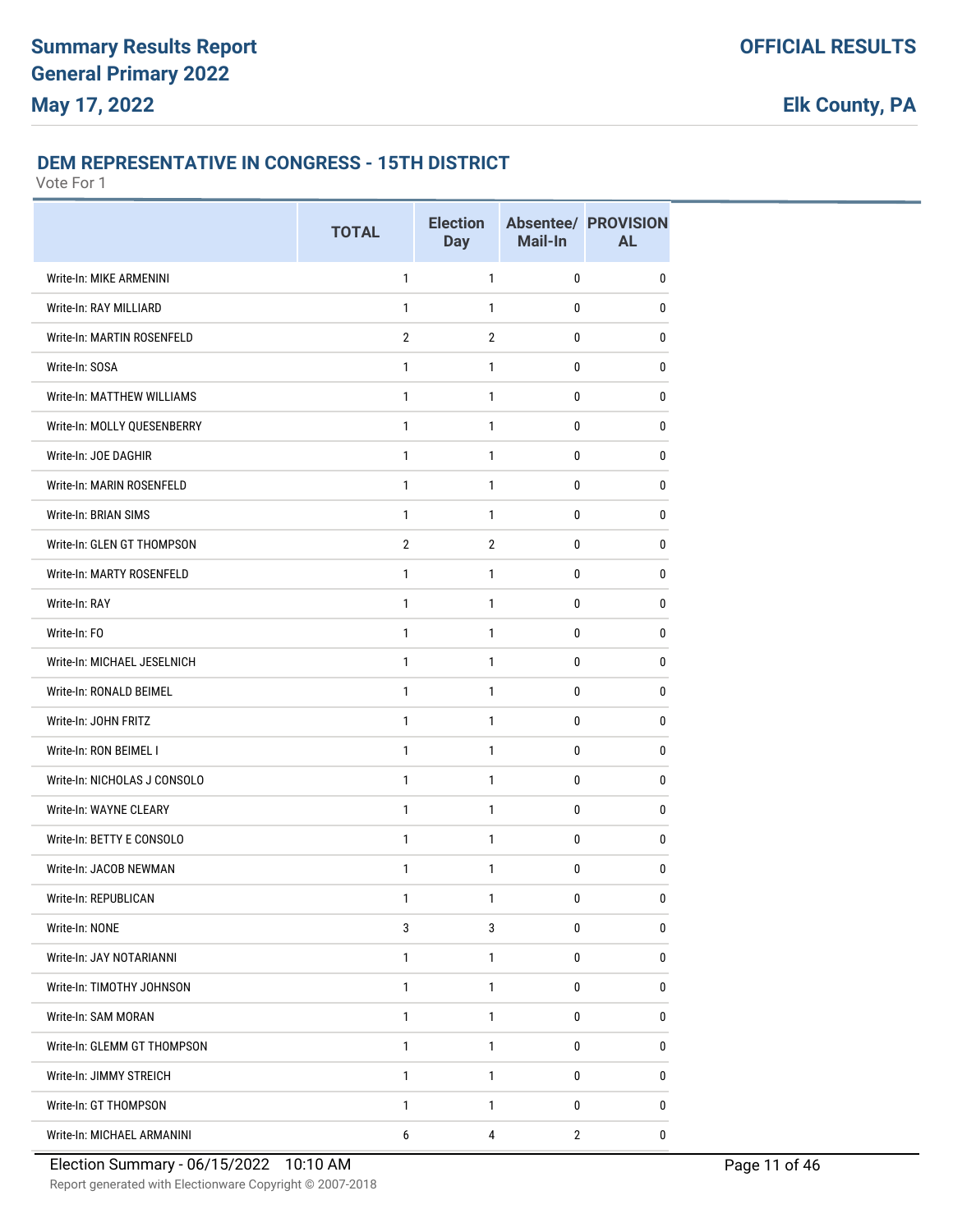#### **DEM REPRESENTATIVE IN CONGRESS - 15TH DISTRICT**

|                                | <b>TOTAL</b>   | <b>Election</b><br><b>Day</b> | Mail-In      | <b>Absentee/ PROVISION</b><br><b>AL</b> |
|--------------------------------|----------------|-------------------------------|--------------|-----------------------------------------|
| Write-In: SCOOBY DOO           | $\mathbf{1}$   | $\mathbf{1}$                  | $\mathbf 0$  | $\mathbf 0$                             |
| Write-In: JODI DUNTON          | 1              | 1                             | 0            | $\bf{0}$                                |
| Write-In: JEFFREY LENZE        | $\mathbf{1}$   | $\mathbf{1}$                  | 0            | 0                                       |
| Write-In: AMY RHOADS           | $\mathbf{1}$   | 1                             | 0            | 0                                       |
| Write-In: JIM COONEY           | $\mathbf{1}$   | $\mathbf{1}$                  | 0            | $\bf{0}$                                |
| Write-In: JOE BOWERS           | $\mathbf{1}$   | 1                             | 0            | 0                                       |
| Write-In: MIKE ARMNINI         | $\mathbf{1}$   | $\mathbf{1}$                  | 0            | $\mathbf{0}$                            |
| Write-In: S-VOGT               | $\mathbf{1}$   | $\mathbf{1}$                  | 0            | $\mathbf{0}$                            |
| Write-In: DR OZ                | $\overline{2}$ | $\overline{2}$                | $\mathbf{0}$ | 0                                       |
| Write-In: GLENN GT THOPSON     | $\mathbf{1}$   | $\mathbf{1}$                  | $\pmb{0}$    | 0                                       |
| Write-In: RAY SOSA             | 1              | 1                             | 0            | $\mathbf 0$                             |
| Write-In: GUY ALLEGRETTO       | $\mathbf{1}$   | $\mathbf{1}$                  | $\mathbf 0$  | $\mathbf 0$                             |
| Write-In: NAE                  | $\mathbf{1}$   | 1                             | 0            | 0                                       |
| Write-In: PAMULA GAVAZZI       | $\mathbf{1}$   | 1                             | 0            | 0                                       |
| Write-In: XXXXX                | $\mathbf{1}$   | $\mathbf{1}$                  | $\pmb{0}$    | 0                                       |
| Write-In: MARK QUAGLIANI       | $\mathbf{1}$   | $\mathbf{1}$                  | 0            | 0                                       |
| Write-In: HIGGN                | $\mathbf{1}$   | $\mathbf{1}$                  | 0            | 0                                       |
| Write-In: RUSS HANES           | $\mathbf{1}$   | 0                             | $\mathbf{1}$ | 0                                       |
| Write-In: DOUGLAS SURRA        | $\mathbf{1}$   | $\mathbf{1}$                  | $\mathbf{0}$ | $\mathbf{0}$                            |
| <b>Write-In: TYLER DANIELS</b> | $\mathbf{1}$   | 1                             | $\mathbf 0$  | $\mathbf 0$                             |
| Not Assigned                   | $\mathbf{0}$   | $\mathbf{0}$                  | 0            | $\mathbf 0$                             |
| <b>Total Votes Cast</b>        | 495            | 399                           | 96           | $\bf{0}$                                |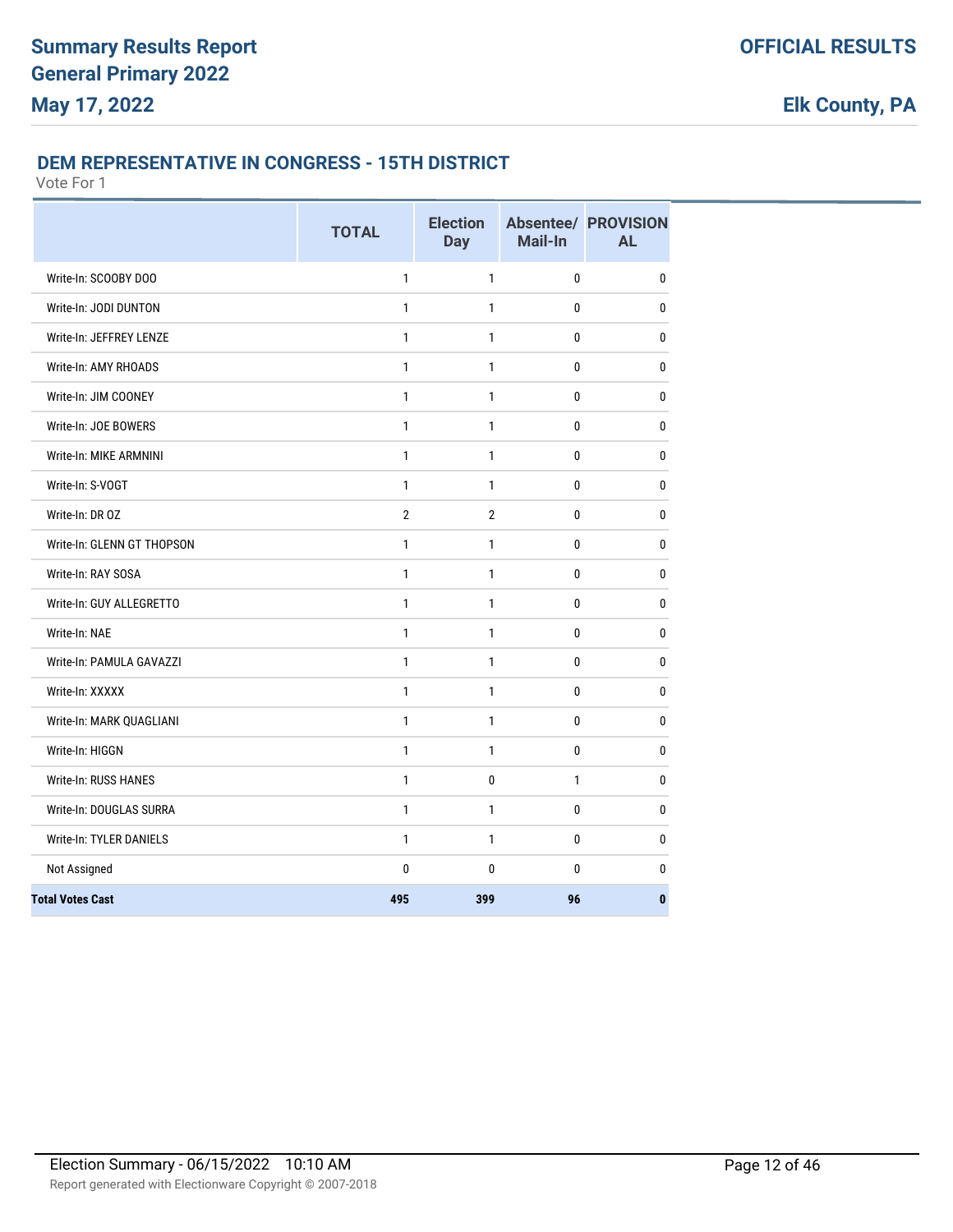#### **DEM REPRESENTATIVE IN GENERAL ASSEMBLY -75TH DISTRICT**

|                               | <b>TOTAL</b> | <b>Election</b><br><b>Day</b> | Mail-In        | <b>Absentee/ PROVISION</b><br><b>AL</b> |
|-------------------------------|--------------|-------------------------------|----------------|-----------------------------------------|
| Write-In Totals               | 497          | 413                           | 84             | 0                                       |
| Write-In: MATTHEW QUESENBERRY | $\mathbf{1}$ | 1                             | 0              | 0                                       |
| Write-In: JOE DAGHIR          | $\mathbf{1}$ | $\mathbf{1}$                  | 0              | 0                                       |
| Write-In: BRIAN SIMS          | $\mathbf{1}$ | 1                             | 0              | 0                                       |
| Write-In: DEREK WALKER        | 1            | 1                             | 0              | 0                                       |
| Write-In: NO ONE              | $\mathbf{1}$ | 1                             | 0              | 0                                       |
| Write-In: RAY                 | 1            | 1                             | 0              | 0                                       |
| Write-In: DEMOCRATIC          | $\mathbf{1}$ | 1                             | 0              | 0                                       |
| Write-In: MICHAEL JESENICK    | $\mathbf{1}$ | $\mathbf{1}$                  | 0              | $\pmb{0}$                               |
| Write-In: RONALD BEIMEL       | 1            | 1                             | 0              | 0                                       |
| Write-In: JOHN FRITZ          | 1            | $\mathbf{1}$                  | 0              | 0                                       |
| Write-In: RON BEIMEL I        | 1            | 1                             | 0              | 0                                       |
| Write-In: BETTY E CONSOLO     | 1            | 1                             | 0              | 0                                       |
| Write-In: JACOB NEWMAN        | $\mathbf{1}$ | 1                             | 0              | 0                                       |
| Write-In: MIKE ARMANNI        | 5            | 5                             | 0              | 0                                       |
| Write-In: MIKE ARMAMINNI      | $\mathbf{1}$ | 1                             | 0              | 0                                       |
| Write-In: ROBERT SWEITZER     | 1            | 1                             | 0              | 0                                       |
| Write-In: MIKE MOLESEVICH     | 3            | 3                             | 0              | 0                                       |
| Write-In: JAY NOTARIANNI      | 3            | 1                             | $\overline{2}$ | 0                                       |
| Write-In: REPUBLICAN          | 1            | 1                             | 0              | 0                                       |
| Write-In: JOE DOE             | $\mathbf{1}$ | $\mathbf{1}$                  | 0              | 0                                       |
| Write-In: RICHARD HYATT       | 1            | 1                             | $\pmb{0}$      | $\pmb{0}$                               |
| Write-In: NO NAM              | $\mathbf{1}$ | 1                             | 0              | $\pmb{0}$                               |
| Write-In: MIKE ARMINNIE       | $\mathbf{1}$ | $\mathbf{1}$                  | 0              | $\pmb{0}$                               |
| Write-In: DENNIS NERO         | $\mathbf{1}$ | 1                             | 0              | 0                                       |
| Write-In: JODI DUNTON         | $\mathbf{1}$ | $\mathbf{1}$                  | 0              | 0                                       |
| Write-In: MIKE ARMAANINI      | $\mathbf{1}$ | $\mathbf{1}$                  | 0              | 0                                       |
| Write-In: JEFFREY LENZE       | $\mathbf{1}$ | 1                             | 0              | 0                                       |
| Write-In: MICHAEL ARMANINI    | 4            | $\mathbf{3}$                  | $\mathbf{1}$   | 0                                       |
| Write-In: MIKEAMANINI         | $\mathbf{1}$ | $\mathbf{1}$                  | 0              | $\mathbf 0$                             |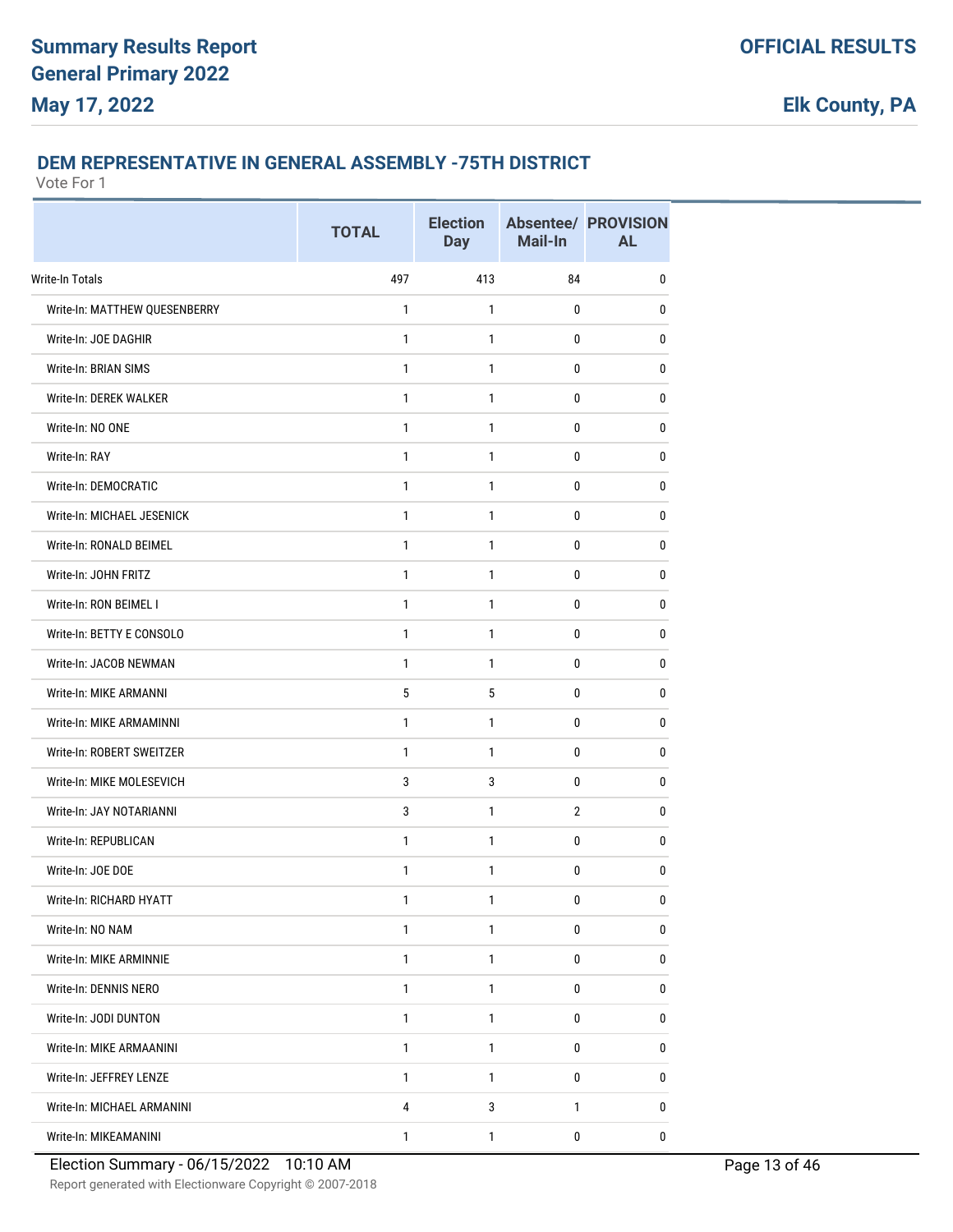#### **DEM REPRESENTATIVE IN GENERAL ASSEMBLY -75TH DISTRICT**

Vote For 1

|                                 | <b>TOTAL</b>    | <b>Election</b><br><b>Day</b> | Mail-In      | <b>Absentee/ PROVISION</b><br><b>AL</b> |
|---------------------------------|-----------------|-------------------------------|--------------|-----------------------------------------|
| Write-In: MIKE ARMINI           | $\overline{2}$  | $\overline{2}$                | 0            | $\pmb{0}$                               |
| Write-In: GLENN H OLAY          | $\mathbf{1}$    | $\mathbf{1}$                  | 0            | $\mathbf{0}$                            |
| Write-In: RAY SOSA              | 1               | $\mathbf{1}$                  | 0            | 0                                       |
| Write-In: TM                    | 1               | $\mathbf{1}$                  | 0            | 0                                       |
| Write-In: NAME                  | $\mathbf{1}$    | 1                             | 0            | $\mathbf{0}$                            |
| Write-In: GEORGE OUNG           | 1               | $\mathbf{1}$                  | 0            | $\bf{0}$                                |
| Write-In: KIM KARDASHIAN        | 1               | $\mathbf{1}$                  | 0            | $\pmb{0}$                               |
| Write-In: KAREN FOX             | $\mathbf{1}$    | 1                             | 0            | $\mathbf{0}$                            |
| Write-In: ARMANNNI              | 1               | 1                             | 0            | $\mathbf 0$                             |
| Write-In: XXXXX                 | 1               | 1                             | 0            | $\mathbf{0}$                            |
| Write-In: PAMULA GAVAZZI        | $\mathbf{1}$    | 1                             | 0            | $\mathbf{0}$                            |
| Write-In: MARK QUAGLIANI        | $\mathbf{1}$    | $\mathbf{1}$                  | 0            | $\bf{0}$                                |
| Write-In: JOE MCALEE            | 1               | $\mathbf{1}$                  | 0            | $\mathbf{0}$                            |
| Write-In: DOUGLAS SURRA         | $\mathbf{1}$    | 1                             | 0            | 0                                       |
| Write-In: MIKE ARMAINI          | 1               | 1                             | 0            | 0                                       |
| Write-In: SCOOBY DOO            | 1               | $\mathbf{1}$                  | 0            | 0                                       |
| Write-In: AMY RHOADS            | 1               | 1                             | 0            | $\mathbf{0}$                            |
| Write-In: ERICA VOGT            | 311             | 276                           | 35           | 0                                       |
| Write-In: JOHN FARLEY           | $\mathbf{1}$    | 0                             | $\mathbf{1}$ | 0                                       |
| Write-In: CODY SCHABERL         | $\mathbf{1}$    | 0                             | 1            | $\mathbf{0}$                            |
| Write-In: MATTHEW G QUESENBERRY | 1               | 0                             | $\mathbf{1}$ | 0                                       |
| Write-In: MATT SILVIA           | 2               | 0                             | 2            | 0                                       |
| Write-In: JAMES AIELLO          | $\mathbf{1}$    | 0                             | 1            | 0                                       |
| Write-In: KURT HUGHES           | $\mathbf{1}$    | 0                             | $\mathbf{1}$ | 0                                       |
| Write-In: RYAN S GRIMM          | $5\phantom{.0}$ | 0                             | 5            | $\pmb{0}$                               |
| Write-In: DAN SURRA             | 3               | 0                             | 3            | 0                                       |
| Write-In: DAFFY DUCK            | $\mathbf{1}$    | 0                             | $\mathbf{1}$ | $\bf{0}$                                |
| Write-In: DAVID MCCORMICK       | 1               | 1                             | 0            | 0                                       |
| Write-In: CHUCK SIMPSON         | $\mathbf{1}$    | 1                             | 0            | 0                                       |
| Write-In: MICHAEL ARAMINI       | $\mathbf{1}$    | 1                             | 0            | 0                                       |

Report generated with Electionware Copyright © 2007-2018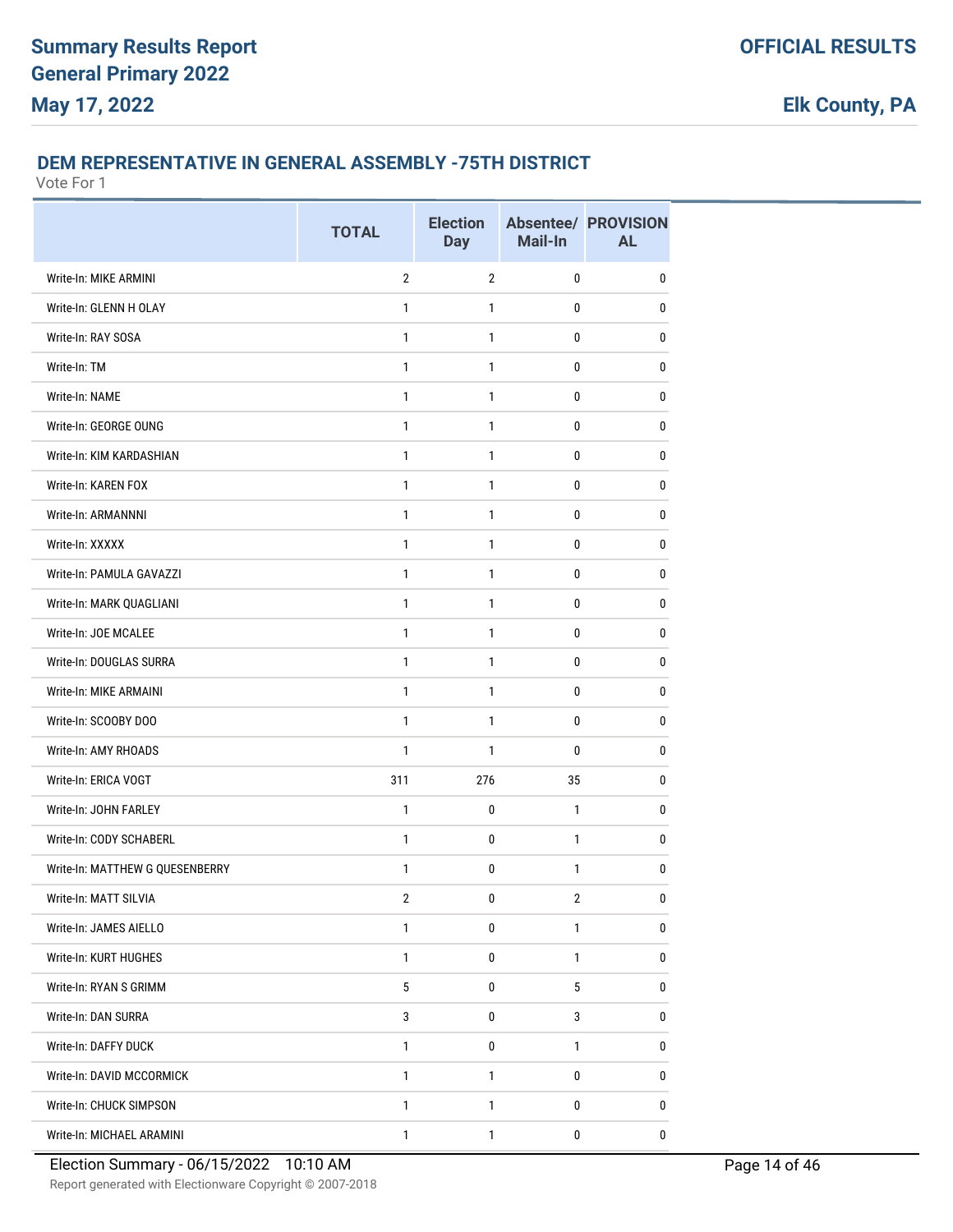#### **DEM REPRESENTATIVE IN GENERAL ASSEMBLY -75TH DISTRICT**

Vote For 1

|                               | <b>TOTAL</b>   | <b>Election</b><br><b>Day</b> | Mail-In      | <b>Absentee/ PROVISION</b><br><b>AL</b> |
|-------------------------------|----------------|-------------------------------|--------------|-----------------------------------------|
| Write-In: MURRAY KEITH LILLEY | $\mathbf{1}$   | $\mathbf{0}$                  | $\mathbf{1}$ | 0                                       |
| Write-In: ANDREW LESLIE       | $\mathbf{1}$   | 1                             | 0            | 0                                       |
| Write-In: MICKEY MOUSE        | $\overline{2}$ | $\overline{2}$                | 0            | $\bf{0}$                                |
| Write-In: MIKE HUNT           | $\mathbf{1}$   | $\pmb{0}$                     | $\mathbf{1}$ | 0                                       |
| Write-In: WILLIAM SMITH       | $\mathbf{1}$   | 1                             | 0            | 0                                       |
| Write-In: FRANK STRAUB IV     | $\mathbf{1}$   | 0                             | $\mathbf{1}$ | 0                                       |
| Write-In: CHRISTIAN PAULSON   | $\mathbf{1}$   | $\mathbf{1}$                  | 0            | 0                                       |
| Write-In: NOT ARMANINI        | $\mathbf{1}$   | 0                             | $\mathbf{1}$ | 0                                       |
| Write-In: GOD                 | $\mathbf{1}$   | $\mathbf{1}$                  | 0            | $\mathbf 0$                             |
| Write-In: RYAN GRIMM          | 6              | 1                             | 5            | 0                                       |
| Write-In: RANDY DACANAL       | $\mathbf{1}$   | $\mathbf{1}$                  | 0            | 0                                       |
| Write-In: NONE                | 4              | 4                             | 0            | 0                                       |
| Write-In: KYLER WILT ECKLEY   | $\mathbf{1}$   | 0                             | $\mathbf{1}$ | 0                                       |
| Write-In: CANDIDATE           | $\mathbf{1}$   | $\mathbf{1}$                  | 0            | 0                                       |
| Write-In: MIKE ARMANINI       | 55             | 36                            | 19           | $\bf{0}$                                |
| Write-In: KEITH LILLEY        | $\mathbf{1}$   | $\pmb{0}$                     | $\mathbf{1}$ | 0                                       |
| Write-In: RANDY PAPA          | $\mathbf{1}$   | 1                             | 0            | 0                                       |
| Write-In: MIKE ARMANIN        | $\overline{2}$ | $\overline{2}$                | 0            | 0                                       |
| Write-In: JOHN KOENIG         | $\mathbf{1}$   | $\mathbf{1}$                  | 0            | 0                                       |
| Write-In: JOHN SMIR           | $\mathbf{1}$   | $\mathbf{1}$                  | 0            | 0                                       |
| Write-In: MICHAEL ARMININI    | 3              | 3                             | 0            | 0                                       |
| Write-In: BERT                | 1              | 1                             | 0            | 0                                       |
| Write-In: MIKE AMANINI        | 1              | 1                             | 0            | 0                                       |
| Write-In: MIKE ARMNANINI      | $\mathbf{1}$   | $\mathbf{1}$                  | 0            | 0                                       |
| Write-In: NON                 | $\mathbf{1}$   | $\mathbf{1}$                  | 0            | $\pmb{0}$                               |
| Write-In: MIKE ARMAMIMIM      | $\mathbf{1}$   | $\mathbf{1}$                  | 0            | 0                                       |
| Write-In: JOSH SHPIRO         | $\mathbf{1}$   | $\mathbf{1}$                  | 0            | 0                                       |
| Write-In: JOHN GLANTZ         | 1              | 1                             | 0            | 0                                       |
| Write-In: PASS                | 1              | 1                             | 0            | 0                                       |
| Write-In: MASTRIANO           | $\mathbf{1}$   | 1                             | $\pmb{0}$    | $\pmb{0}$                               |

Report generated with Electionware Copyright © 2007-2018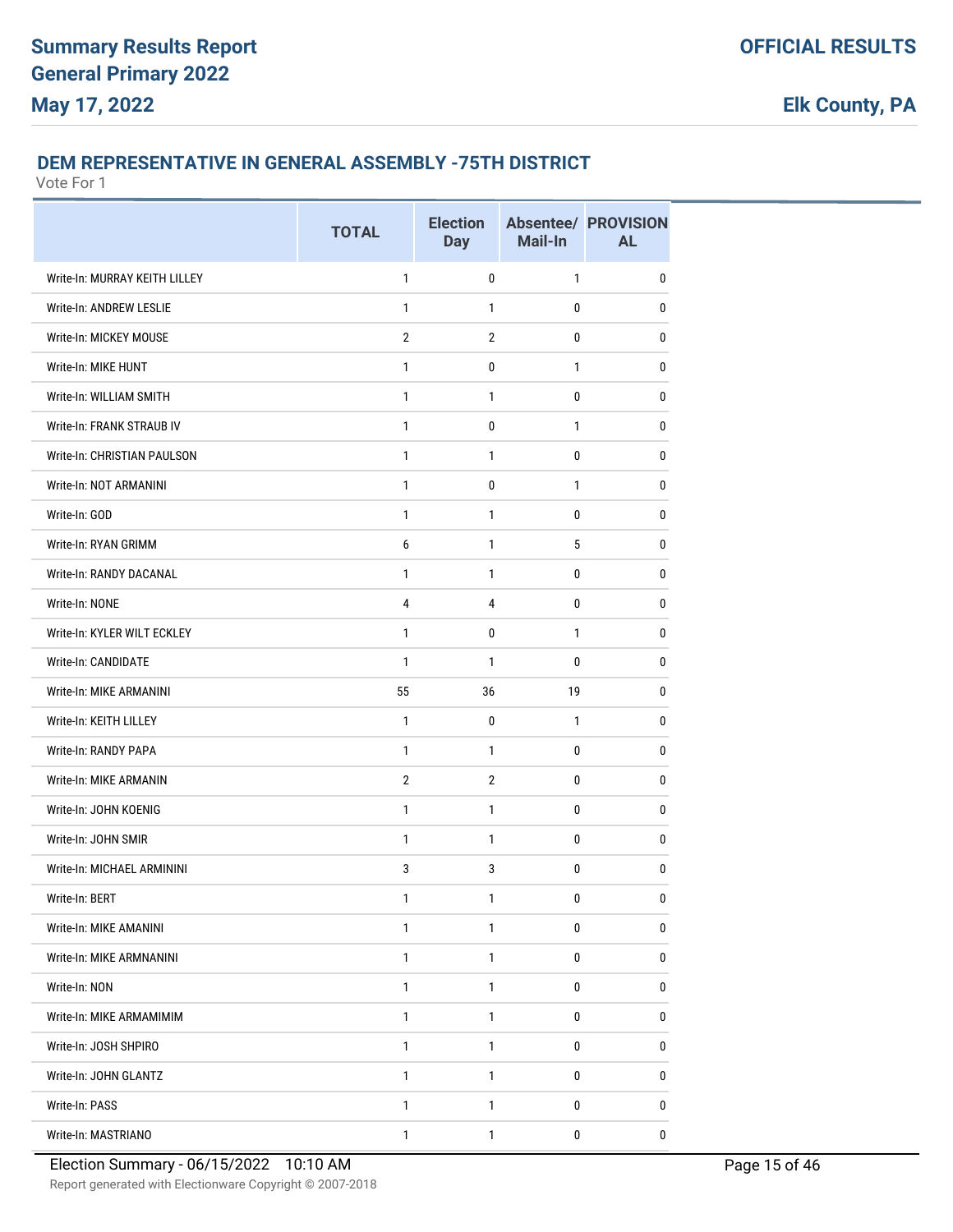#### **DEM REPRESENTATIVE IN GENERAL ASSEMBLY -75TH DISTRICT**

|                               | <b>TOTAL</b>   | <b>Election</b><br><b>Day</b> | <b>Mail-In</b> | <b>Absentee/ PROVISION</b><br><b>AL</b> |
|-------------------------------|----------------|-------------------------------|----------------|-----------------------------------------|
| Write-In: JOSEPH LENZE        | 1              | 1                             | 0              | $\mathbf{0}$                            |
| Write-In: SIM                 | 1              | 1                             | 0              | $\mathbf{0}$                            |
| Write-In: IVAN SMITH          | 1              | 1                             | 0              | 0                                       |
| Write-In: LARRY TUCKER        | 1              | 1                             | 0              | $\mathbf{0}$                            |
| Write-In: LARRY HUBE          | 1              | 1                             | 0              | $\mathbf{0}$                            |
| Write-In: ANDREW J LESLIE     | 1              | 1                             | 0              | $\mathbf{0}$                            |
| Write-In: GLENN THOMPSON      | $\overline{2}$ | $\overline{2}$                | 0              | $\mathbf{0}$                            |
| Write-In: TONY KNG            | 1              | 1                             | 0              | $\mathbf{0}$                            |
| Write-In: DEMOCRAT            | 1              | 1                             | 0              | 0                                       |
| Write-In: LORI MILLARD        | 1              | 1                             | 0              | $\mathbf{0}$                            |
| Write-In: MARTIN ROSENFELD    | 1              | 1                             | 0              | $\mathbf{0}$                            |
| Write-In: MATT QUESENBERRY SR | 1              | 1                             | 0              | 0                                       |
| Not Assigned                  | 0              | 0                             | 0              | $\mathbf{0}$                            |
| <b>Total Votes Cast</b>       | 497            | 413                           | 84             | $\bf{0}$                                |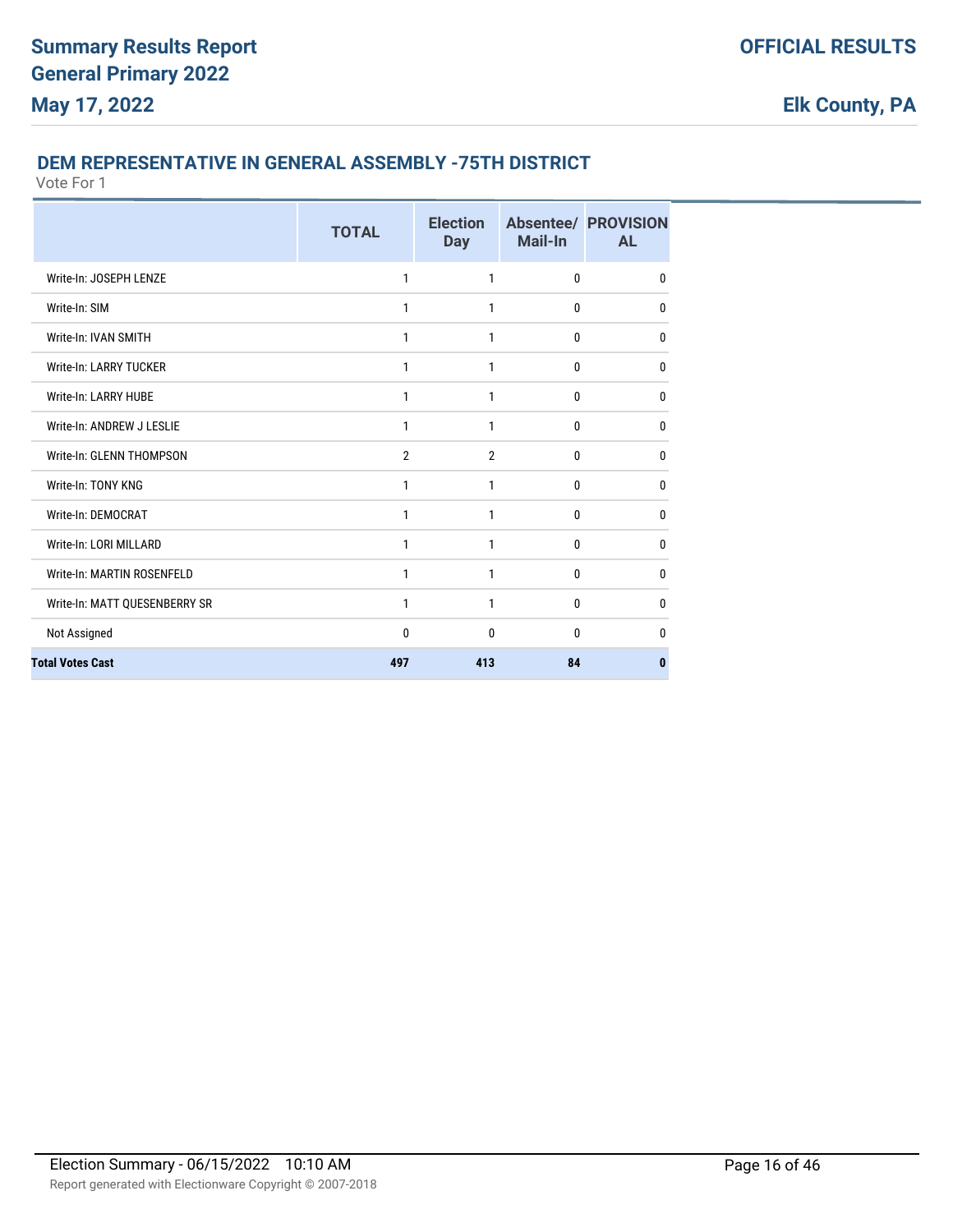#### **DEM MEMBER OF THE DEMOCRATIC STATE COMMITTEE**

Vote For 1

|                                | <b>TOTAL</b>   | <b>Election</b><br><b>Day</b> | Mail-In      | <b>Absentee/ PROVISION</b><br><b>AL</b> |
|--------------------------------|----------------|-------------------------------|--------------|-----------------------------------------|
| <b>RYAN S GRIMM</b>            | 2,364          | 1,510                         | 853          | $\mathbf{1}$                            |
| <b>Write-In Totals</b>         | 28             | 25                            | 3            | $\pmb{0}$                               |
| Write-In: NONE                 | $\mathbf{1}$   | 1                             | 0            | $\mathbf{0}$                            |
| Write-In: JASON GABLER         | $\mathbf{1}$   | $\mathbf{1}$                  | 0            | $\mathbf 0$                             |
| Write-In: BETTY E CONSOLO      | $\mathbf{1}$   | $\mathbf{1}$                  | $\mathbf{0}$ | $\bf{0}$                                |
| Write-In: JAY NOTARIANNI       | 1              | $\mathbf{1}$                  | 0            | $\mathbf{0}$                            |
| Write-In: MARCIE ASSETA        | $\mathbf{1}$   | $\mathbf{1}$                  | $\mathbf 0$  | $\pmb{0}$                               |
| Write-In: JODI DUNTON          | $\overline{2}$ | 2                             | 0            | $\mathbf 0$                             |
| Write-In: AIDAN BOBIK          | $\mathbf{1}$   | $\mathbf{1}$                  | $\mathbf 0$  | $\mathbf 0$                             |
| Write-In: JEFFREY LENZE        | 1              | $\mathbf{1}$                  | 0            | $\mathbf{0}$                            |
| Write-In: ELWIN CARR           | 1              | $\mathbf{1}$                  | 0            | $\mathbf 0$                             |
| Write-In: ERICA VOGT           | 3              | 3                             | $\mathbf 0$  | $\bf{0}$                                |
| Write-In: JOANNE CASTLE        | 1              | $\mathbf{1}$                  | 0            | $\mathbf 0$                             |
| Write-In: JIMMY DILLON         | 1              | 0                             | $\mathbf{1}$ | $\mathbf{0}$                            |
| Write-In: SALLY GEYER          | $\mathbf{1}$   | $\mathbf{1}$                  | $\mathbf{0}$ | $\mathbf 0$                             |
| Write-In: MIKE ARMANINI        | $\mathbf{1}$   | 0                             | $\mathbf{1}$ | $\mathbf{0}$                            |
| Write-In: MICKEY MOUSE         | $\mathbf{2}$   | $\overline{2}$                | $\mathbf 0$  | $\mathbf{0}$                            |
| Write-In: JAMES LEWIS          | 1              | 0                             | $\mathbf{1}$ | $\mathbf{0}$                            |
| Write-In: MARCIE LYNCH ASSETTA | 8              | 8                             | 0            | $\mathbf{0}$                            |
| Not Assigned                   | $\bf{0}$       | 0                             | 0            | 0                                       |
| <b>Total Votes Cast</b>        | 2,392          | 1,535                         | 856          | $\mathbf{1}$                            |

## **DEM ELK COUNTY DEMOCRATIC COMMITTEE MEMBER BENEZETTE**

|                         | <b>TOTAL</b> | <b>Election</b><br><b>Day</b> | <b>Mail-In</b> | <b>Absentee/ PROVISION</b><br><b>AL</b> |
|-------------------------|--------------|-------------------------------|----------------|-----------------------------------------|
| Write-In Totals         | 0            | 0                             |                |                                         |
| Not Assigned            | 0            | 0                             |                |                                         |
| <b>Total Votes Cast</b> | 0            | 0                             |                |                                         |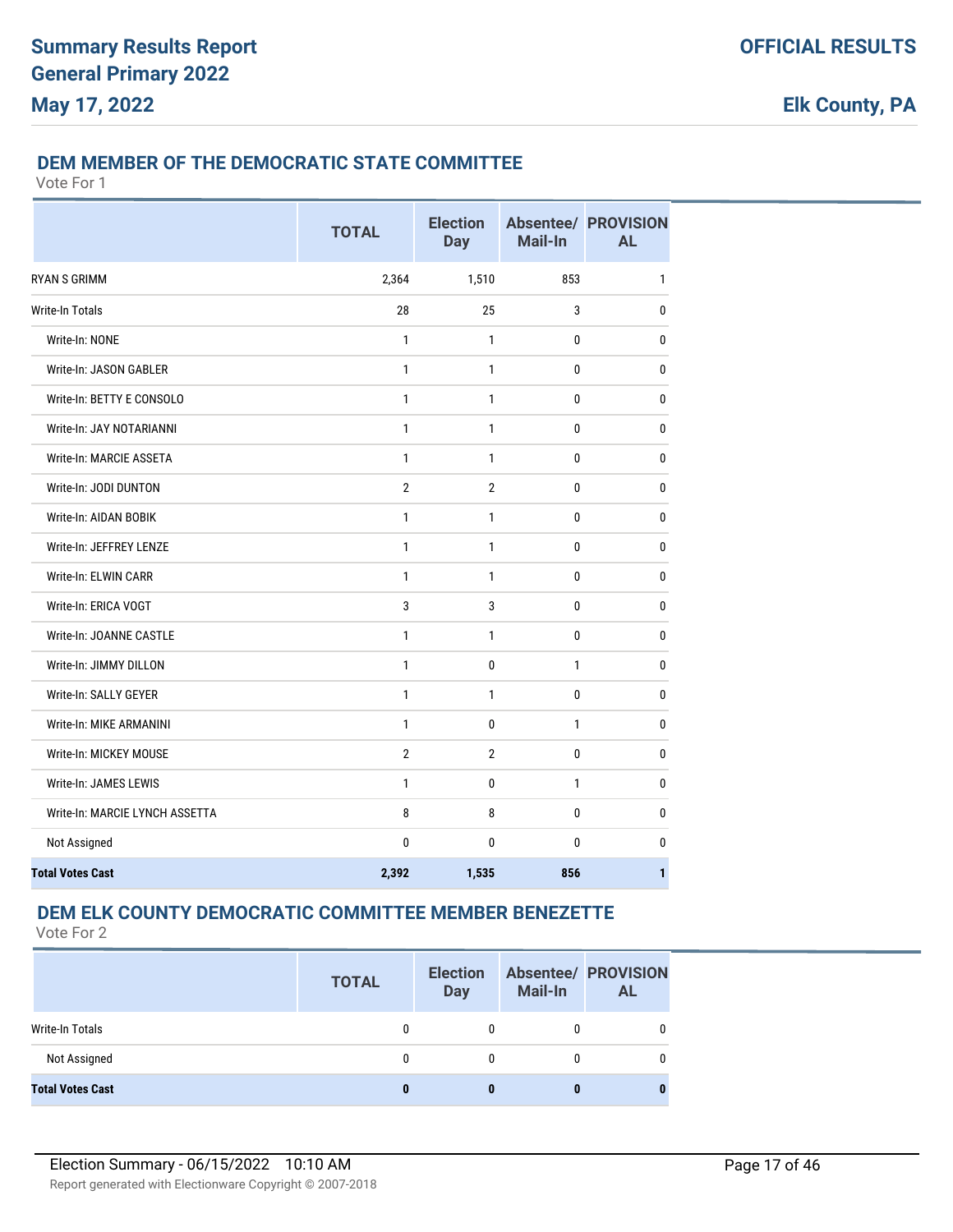#### **DEM ELK COUNTY DEMOCRATIC COMMITTEE MEMBER FOX #1**

Vote For 2

|                          | <b>TOTAL</b> | <b>Election</b><br><b>Day</b> | <b>Mail-In</b> | <b>Absentee/ PROVISION</b><br><b>AL</b> |
|--------------------------|--------------|-------------------------------|----------------|-----------------------------------------|
| <b>JOHN GLANTZ</b>       | 149          | 89                            | 60             | 0                                       |
| <b>JOAN B KAMANDULIS</b> | 146          | 87                            | 59             | $\mathbf{0}$                            |
| Write-In Totals          | 0            | 0                             | 0              | $\mathbf{0}$                            |
| Not Assigned             | 0            | 0                             | 0              | $\mathbf{0}$                            |
| <b>Total Votes Cast</b>  | 295          | 176                           | 119            | 0                                       |

#### **DEM ELK COUNTY DEMOCRATIC COMMITTEE MEMBER FOX #2**

|                               | <b>TOTAL</b>   | <b>Election</b><br><b>Day</b> | Mail-In      | <b>Absentee/ PROVISION</b><br><b>AL</b> |
|-------------------------------|----------------|-------------------------------|--------------|-----------------------------------------|
| <b>Write-In Totals</b>        | 24             | 13                            | 11           | $\mathbf 0$                             |
| Write-In: AIDAN BOBIK         | 6              | 5                             | $\mathbf{1}$ | 0                                       |
| Write-In: DIANE BOBIK         | 1              | 1                             | $\mathbf{0}$ | 0                                       |
| Write-In: GAIL SHTURTZ        | $\mathbf{1}$   | $\mathbf{0}$                  | $\mathbf{1}$ | $\mathbf 0$                             |
| Write-In: MATTHEW QUESENBERRY | 1              | $\mathbf{1}$                  | 0            | $\mathbf{0}$                            |
| Write-In: NO                  | $\mathbf{1}$   | $\mathbf{1}$                  | 0            | 0                                       |
| Write-In: ELWIN CARR          | $\mathbf{1}$   | $\mathbf{1}$                  | 0            | 0                                       |
| Write-In: CHARLENE CARR       | 1              | 1                             | 0            | 0                                       |
| Write-In: SALLY GEYER         | 1              | $\mathbf{1}$                  | $\mathbf{0}$ | 0                                       |
| Write-In: JOHN GLANTZ         | $\overline{4}$ | $\mathbf{0}$                  | 4            | $\mathbf{0}$                            |
| Write-In: MICHELLE BOYLE      | $\mathbf{1}$   | $\mathbf{0}$                  | $\mathbf{1}$ | $\mathbf{0}$                            |
| Write-In: BEN FORSTATE        | 1              | $\mathbf{0}$                  | $\mathbf{1}$ | $\mathbf{0}$                            |
| Write-In: DAN SURRA           | $\mathbf{1}$   | $\mathbf{0}$                  | $\mathbf{1}$ | 0                                       |
| Write-In: KYLER WILT ECKLEY   | 1              | $\mathbf 0$                   | $\mathbf{1}$ | $\bf{0}$                                |
| Write-In: NONE                | $\overline{2}$ | $\overline{2}$                | $\mathbf{0}$ | $\mathbf{0}$                            |
| Write-In: RYAN S GRIMM        | 1              | $\mathbf{0}$                  | $\mathbf{1}$ | 0                                       |
| Not Assigned                  | $\Omega$       | $\Omega$                      | $\Omega$     | $\mathbf{0}$                            |
| <b>Total Votes Cast</b>       | 24             | 13                            | 11           | $\bf{0}$                                |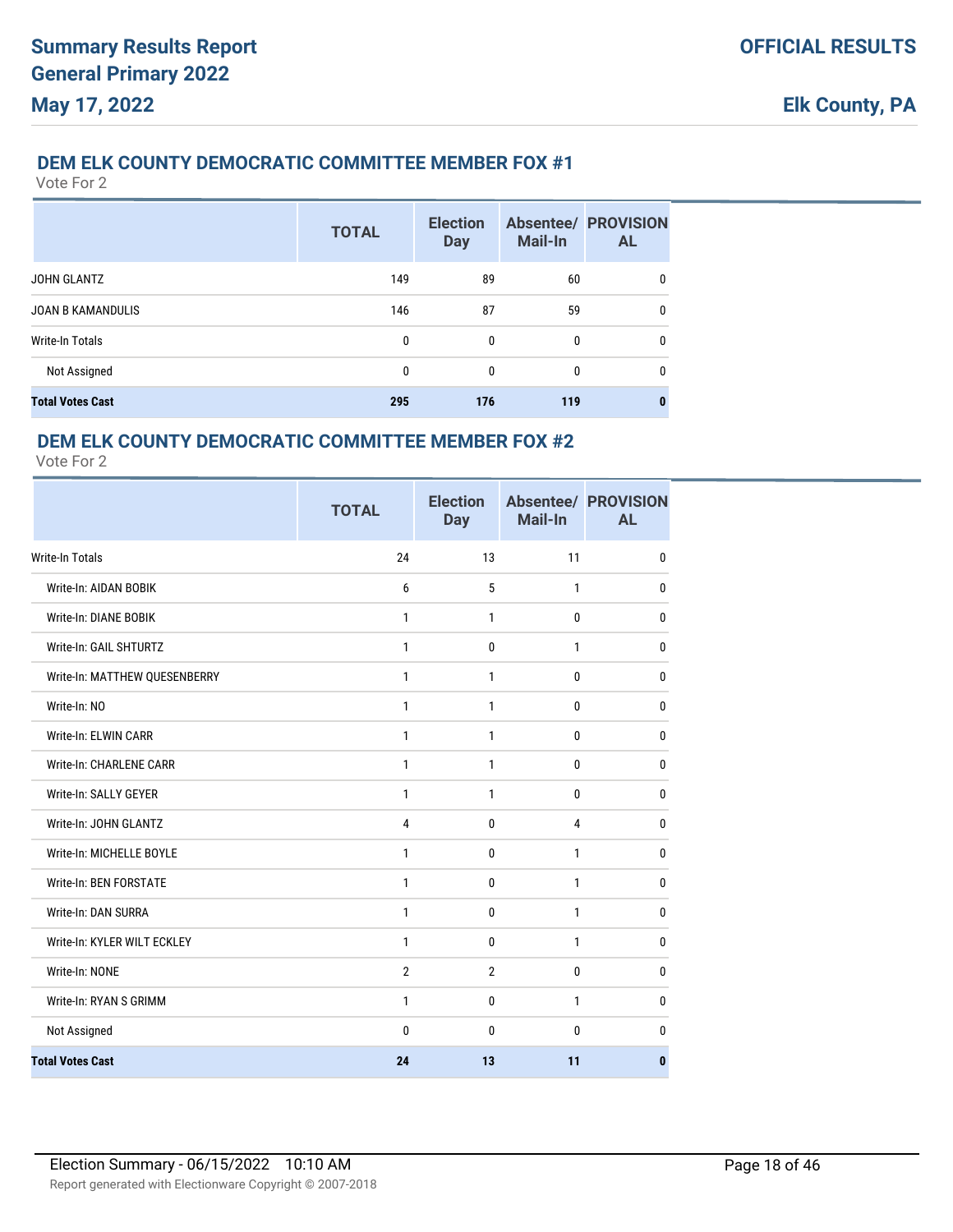### **DEM ELK COUNTY DEMOCRATIC COMMITTEE MEMBER HIGHLAND**

Vote For 2

|                         | <b>TOTAL</b> | <b>Election</b><br><b>Day</b> | <b>Mail-In</b> | <b>Absentee/ PROVISION</b><br><b>AL</b> |
|-------------------------|--------------|-------------------------------|----------------|-----------------------------------------|
| Write-In Totals         | 0            |                               |                |                                         |
| Not Assigned            | 0            |                               |                |                                         |
| <b>Total Votes Cast</b> |              |                               |                |                                         |

### **DEM ELK COUNTY DEMOCRATIC COMMITTEE MEMBER JAMES CITY**

Vote For 2

|                         | <b>TOTAL</b> | <b>Election</b><br><b>Day</b> | <b>Mail-In</b> | <b>Absentee/ PROVISION</b><br><b>AL</b> |
|-------------------------|--------------|-------------------------------|----------------|-----------------------------------------|
| Write-In Totals         |              |                               |                |                                         |
| Write-In: ALLEN EDINGE  |              |                               | 0              |                                         |
| Not Assigned            | 0            | 0                             | 0              |                                         |
| <b>Total Votes Cast</b> |              |                               | 0              |                                         |

#### **DEM ELK COUNTY DEMOCRATIC COMMITTEE MEMBER HORTON**

|                               | <b>TOTAL</b> | <b>Election</b><br><b>Day</b> | <b>Mail-In</b>      | <b>Absentee/ PROVISION</b><br><b>AL</b> |
|-------------------------------|--------------|-------------------------------|---------------------|-----------------------------------------|
| <b>Write-In Totals</b>        | 5            | 3                             | $\mathfrak{p}$      |                                         |
| Write-In: JONI PAPA           |              |                               | $\mathsf{D}$        | ŋ                                       |
| Write-In: JOE KOENIG          |              |                               | $\mathbf{0}$        | 0                                       |
| Write-In: BETH HULTMAN        |              |                               | $\Omega$            | n                                       |
| Write-In: MATTHEW QUESENBERRY |              | $\Omega$                      |                     | U                                       |
| Write-In: FRITZ LECKER        |              | 0                             |                     | 0                                       |
| Not Assigned                  | 0            | $\theta$                      | $\Omega$            | n                                       |
| <b>Total Votes Cast</b>       | 5            | 3                             | $\boldsymbol{\eta}$ |                                         |
|                               |              |                               |                     |                                         |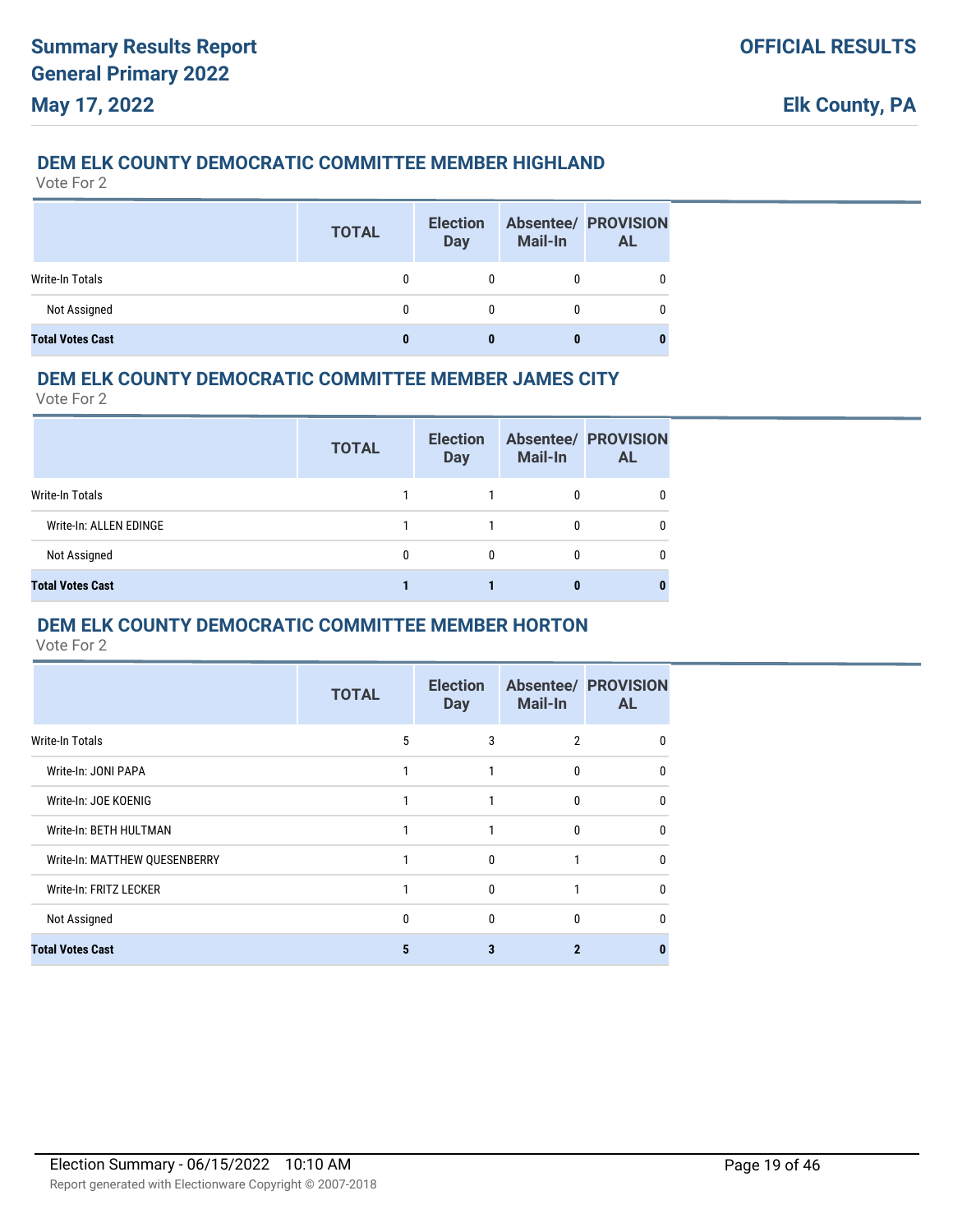### **DEM ELK COUNTY DEMOCRATIC COMMITTEE MEMBER JAY TWP**

Vote For 2

|                             | <b>TOTAL</b>   | <b>Election</b><br><b>Day</b> | <b>Mail-In</b> | <b>Absentee/ PROVISION</b><br><b>AL</b> |
|-----------------------------|----------------|-------------------------------|----------------|-----------------------------------------|
| <b>Write-In Totals</b>      | 17             | 15                            | $\overline{2}$ | $\mathbf{0}$                            |
| Write-In: RICH SCHWEIKART   | 1              | $\mathbf{1}$                  | $\mathbf{0}$   | $\mathbf{0}$                            |
| Write-In: PAMULA GAVAZZI    | 1              | $\mathbf{1}$                  | 0              | $\mathbf{0}$                            |
| Write-In: ROBERT GAVANNI    | $\mathbf{1}$   | $\mathbf{1}$                  | 0              | $\mathbf{0}$                            |
| Write-In: TINA RUPP         | $\mathbf{1}$   | $\mathbf{1}$                  | $\mathbf{0}$   | $\mathbf{0}$                            |
| Write-In: DENISE WATKAVITCH | 1              | $\mathbf{1}$                  | $\mathbf{0}$   | $\mathbf{0}$                            |
| Write-In: RYAN GRIMM        | 1              | 0                             | $\mathbf{1}$   | $\mathbf{0}$                            |
| Write-In: RICH SWEIKERT     | $\mathbf 0$    | $\mathbf{0}$                  | $\mathbf 0$    | $\bf{0}$                                |
| Write-In: ERIKA VOGT        | 1              | $\mathbf{1}$                  | $\mathbf{0}$   | $\bf{0}$                                |
| Write-In: TOM               | 1              | $\mathbf{1}$                  | $\mathbf{0}$   | $\mathbf{0}$                            |
| Write-In: ERICA VOGT        | $\overline{2}$ | $\overline{2}$                | 0              | $\mathbf{0}$                            |
| Write-In: MARTIN R          | 1              | $\mathbf{1}$                  | 0              | 0                                       |
| <b>Write-In: LOVEKAKES</b>  | $\mathbf{1}$   | $\mathbf{1}$                  | $\mathbf 0$    | $\bf{0}$                                |
| Write-In: RICHARD SWEIKERT  | 1              | 0                             | $\mathbf{1}$   | 0                                       |
| Write-In: ARNOLD CARETI     | 1              | 1                             | $\mathbf{0}$   | $\mathbf{0}$                            |
| Write-In: SALLY GEYER       | $\overline{2}$ | $\overline{2}$                | $\mathbf{0}$   | 0                                       |
| Write-In: JIM ALLEGRETTO    | $\mathbf{1}$   | $\mathbf{1}$                  | $\mathbf{0}$   | $\mathbf{0}$                            |
| Not Assigned                | 0              | 0                             | 0              | $\mathbf 0$                             |
| <b>Total Votes Cast</b>     | 17             | 15                            | $\overline{2}$ | $\mathbf{0}$                            |

### **DEM ELK COUNTY DEMOCRATIC COMMITTEE MEMBER LAMONT**

|                         | <b>TOTAL</b> | <b>Election</b><br><b>Day</b> | <b>Mail-In</b> | <b>Absentee/ PROVISION</b><br><b>AL</b> |
|-------------------------|--------------|-------------------------------|----------------|-----------------------------------------|
| Write-In Totals         | 0            |                               |                |                                         |
| Not Assigned            | 0            | 0                             |                |                                         |
| <b>Total Votes Cast</b> |              |                               |                |                                         |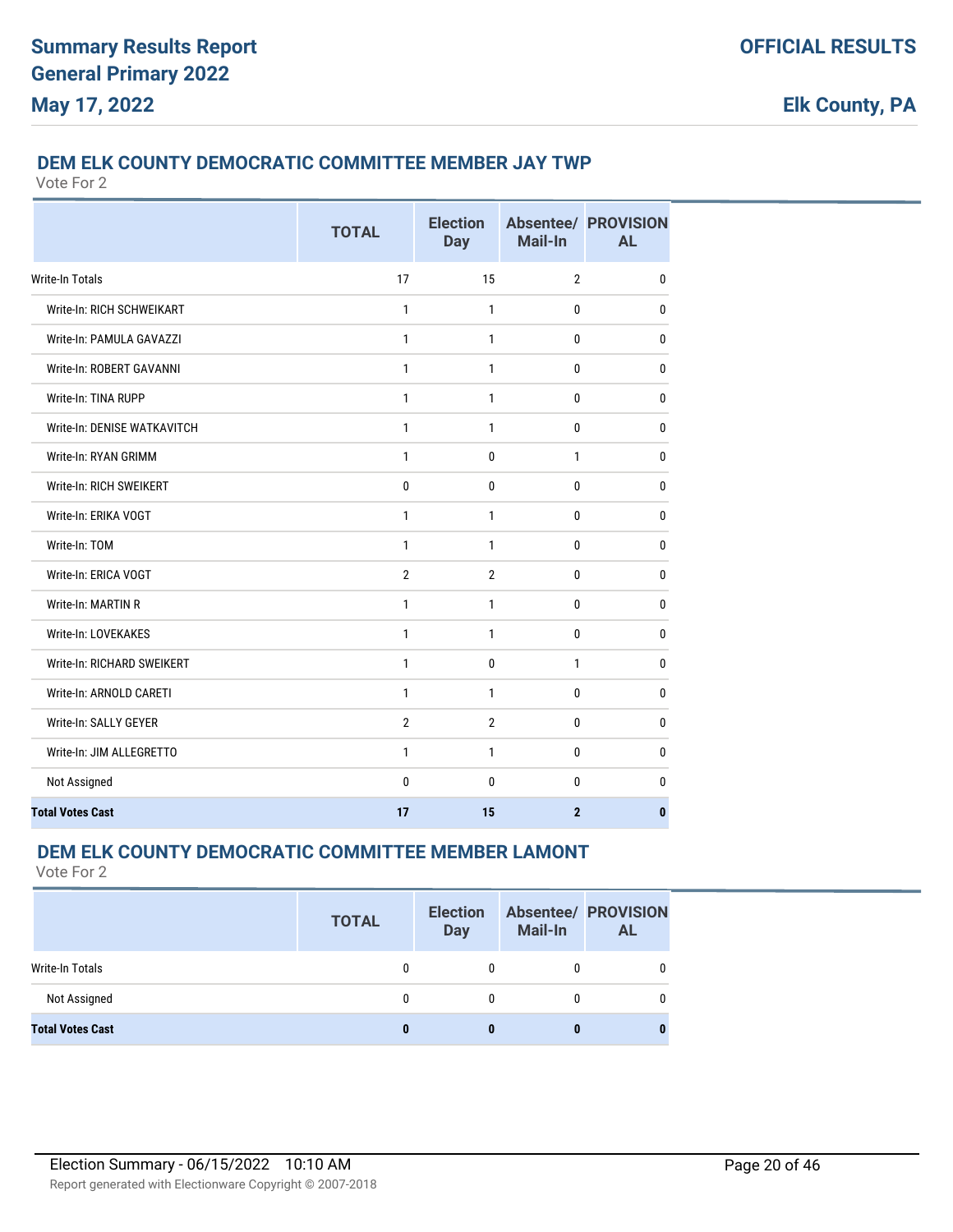#### **DEM ELK COUNTY DEMOCRATIC COMMITTEE MEMBER WILCOX**

Vote For 2

|                           | <b>TOTAL</b>   | <b>Election</b><br><b>Day</b> | <b>Mail-In</b> | <b>Absentee/ PROVISION</b><br><b>AL</b> |
|---------------------------|----------------|-------------------------------|----------------|-----------------------------------------|
| Write-In Totals           | 9              | 5                             | 4              | $\Omega$                                |
| Write-In: MIKE ALLEGRETTO |                |                               | $\mathbf{0}$   | $\Omega$                                |
| Write-In: ERICA VOGT      | $\overline{2}$ | $\overline{2}$                | $\mathbf{0}$   | $\mathbf{0}$                            |
| Write-In: LAURIE STORRAR  | 1              | 1                             | $\mathbf{0}$   | $\Omega$                                |
| Write-In: JAY NOTARIANNI  | 1              | 1                             | $\mathbf{0}$   | $\Omega$                                |
| Write-In: JOHN GLANTS     | 1              | $\mathbf{0}$                  | 1              | $\mathbf{0}$                            |
| Write-In: JOAN KAMANDULIS |                | $\Omega$                      |                | $\Omega$                                |
| Write-In: JOSEPH HAIGHT   |                | $\Omega$                      |                | $\Omega$                                |
| Write-In: SALLY GEYER     |                | $\Omega$                      |                | $\Omega$                                |
| Not Assigned              | $\mathbf{0}$   | $\mathbf{0}$                  | $\Omega$       | $\Omega$                                |
| <b>Total Votes Cast</b>   | 9              | 5                             | 4              | n                                       |

### **DEM ELK COUNTY DEMOCRATIC COMMITTEE MEMBER MILLSTONE**

Vote For 2

|                                | <b>TOTAL</b> | <b>Election</b><br><b>Day</b> | <b>Mail-In</b> | <b>Absentee/ PROVISION</b><br><b>AL</b> |
|--------------------------------|--------------|-------------------------------|----------------|-----------------------------------------|
| Write-In Totals                | 3            | 2                             |                |                                         |
| Write-In: DEMORA               |              |                               | 0              |                                         |
| Write-In: DEMOCRAT             |              |                               | 0              |                                         |
| Write-In: LEONA ROSIE VRONOSKI |              | $\Omega$                      |                | n                                       |
| Not Assigned                   | 0            | $\theta$                      | 0              |                                         |
| <b>Total Votes Cast</b>        | 3            |                               |                |                                         |

## **DEM ELK COUNTY DEMOCRATIC COMMITTEE MEMBER NORTH RIDGWAY TWP**

|                           | <b>TOTAL</b> | <b>Election</b><br><b>Day</b> | <b>Mail-In</b> | <b>Absentee/ PROVISION</b><br><b>AL</b> |
|---------------------------|--------------|-------------------------------|----------------|-----------------------------------------|
| Write-In Totals           |              |                               |                | 0                                       |
| Write-In: RICH SCHWEIGART |              |                               |                | 0                                       |
| Not Assigned              |              | 0                             |                | 0                                       |
| <b>Total Votes Cast</b>   |              |                               |                |                                         |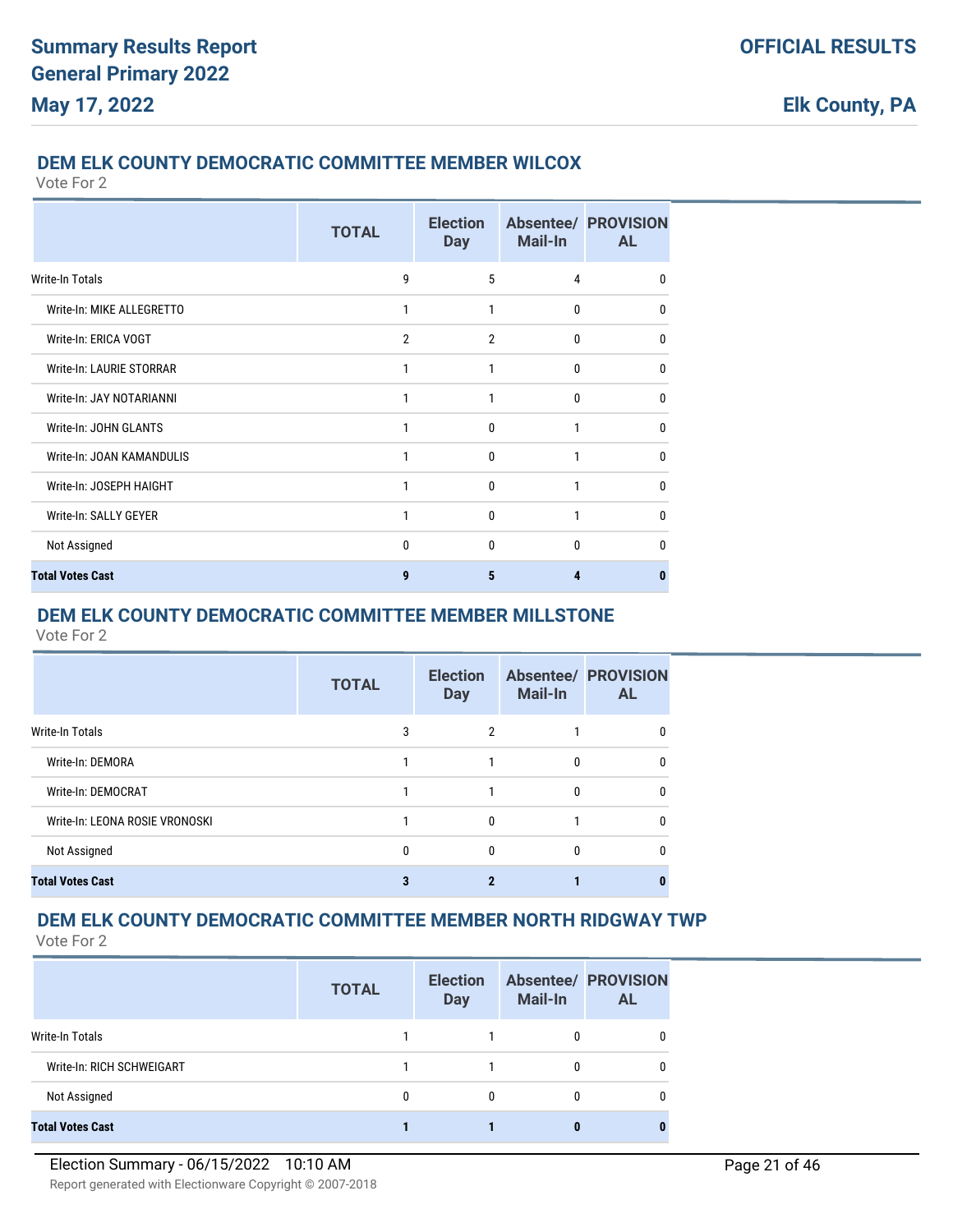# **DEM ELK COUNTY DEMOCRATIC COMMITTEE MEMBER SOUTH RIDGWAY TWP**

Vote For 2

|                              | <b>TOTAL</b>   | <b>Election</b><br><b>Day</b> | Mail-In  | <b>Absentee/ PROVISION</b><br><b>AL</b> |
|------------------------------|----------------|-------------------------------|----------|-----------------------------------------|
| Write-In Totals              | 24             | 20                            | 4        | $\mathbf{0}$                            |
| Write-In: JODI DUNTON        | $\overline{7}$ | $\overline{7}$                | 0        | $\mathbf{0}$                            |
| Write-In: JOHNNY DEPT        | 1              | 1                             | 0        | $\mathbf{0}$                            |
| Write-In: WILLIAM GRANCHE    | 1              | 1                             | 0        | $\mathbf{0}$                            |
| Write-In: TIM JOHNSON        | 1              | 1                             | 0        | 0                                       |
| Write-In: AIMEE KEMICK       | 1              | 1                             | 0        | $\mathbf{0}$                            |
| Write-In: BARBARA WHITEHOUSE | 3              | $\mathbf{0}$                  | 3        | $\mathbf{0}$                            |
| Write-In: GLENN ANDERSON     | $\mathbf{1}$   | 1                             | 0        | 0                                       |
| Write-In: MARTHA HEALY       | 1              | $\mathbf{0}$                  | 1        | $\mathbf{0}$                            |
| Write-In: VERONICA JOINER    | $\mathbf{1}$   | $\mathbf{1}$                  | 0        | $\mathbf{0}$                            |
| Write-In: JEFFREY LENZE      | $\overline{2}$ | $\overline{2}$                | 0        | $\bf{0}$                                |
| Write-In: SALLY GEYER        | 4              | 4                             | 0        | 0                                       |
| Write-In: MARK COLLINS       | $\mathbf{1}$   | 1                             | 0        | 0                                       |
| Not Assigned                 | $\Omega$       | $\Omega$                      | $\Omega$ | $\mathbf{0}$                            |
| <b>Total Votes Cast</b>      | 24             | 20                            | 4        | $\bf{0}$                                |

# **DEM ELK COUNTY DEMOCRATIC COMMITTEE MEMBER SPRING CREEK TWP**

|                         | <b>TOTAL</b> | <b>Election</b><br><b>Day</b> | <b>Mail-In</b> | <b>Absentee/ PROVISION</b><br><b>AL</b> |
|-------------------------|--------------|-------------------------------|----------------|-----------------------------------------|
| Write-In Totals         |              |                               |                |                                         |
| Not Assigned            |              |                               | 0              |                                         |
| <b>Total Votes Cast</b> |              |                               |                |                                         |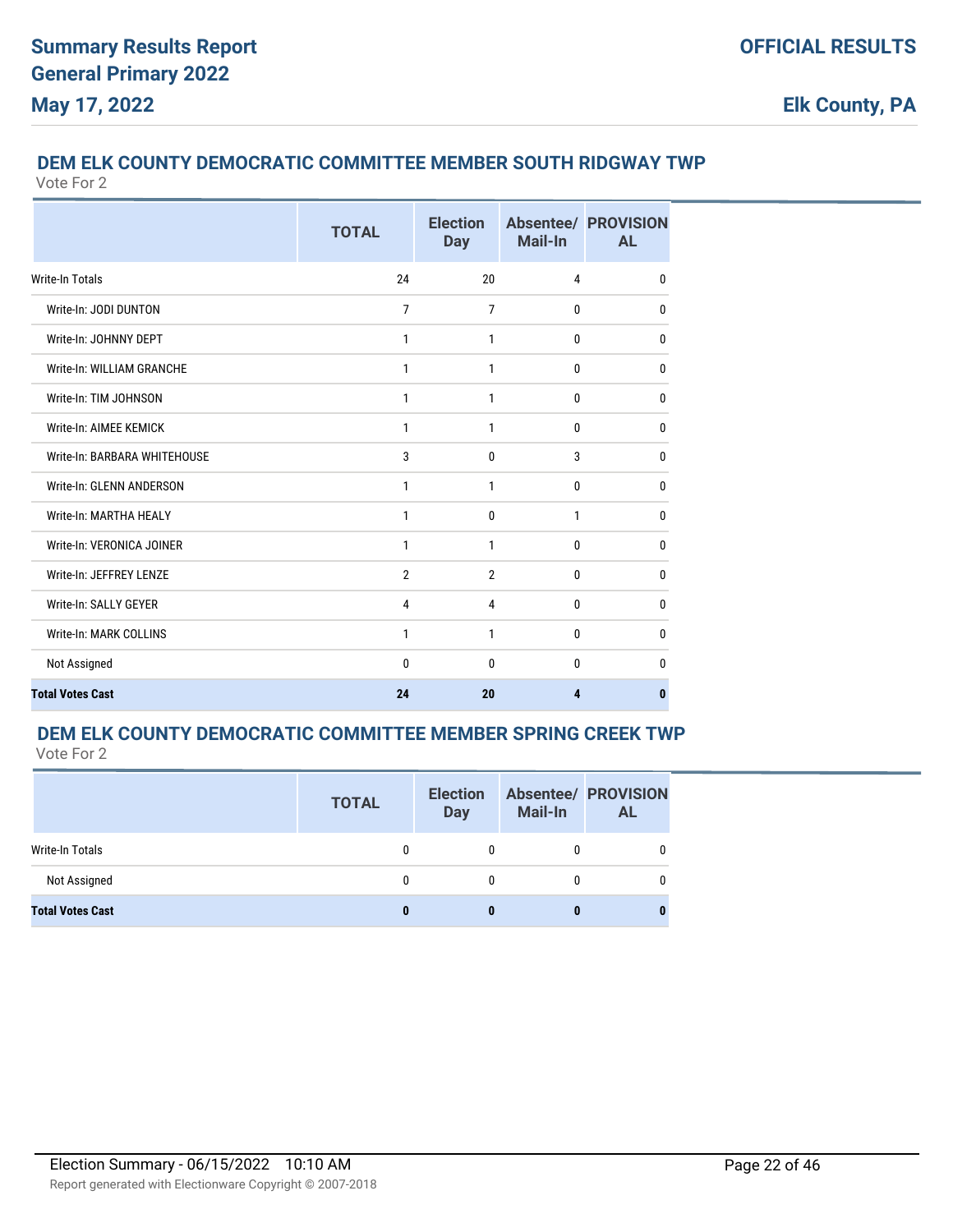# **DEM ELK COUNTY DEMOCRATIC COMMITTEE MEMBER JOHNSONBURG 1ST**

Vote For 2

|                           | <b>TOTAL</b> | <b>Election</b><br><b>Day</b> | <b>Mail-In</b> | <b>Absentee/ PROVISION</b><br><b>AL</b> |
|---------------------------|--------------|-------------------------------|----------------|-----------------------------------------|
| Write-In Totals           |              |                               |                |                                         |
| Write-In: JOAN KAMODOULUS |              |                               |                |                                         |
| Not Assigned              |              | 0                             |                |                                         |
| <b>Total Votes Cast</b>   |              |                               |                |                                         |

### **DEM ELK COUNTY DEMOCRATIC COMMITTEE MEMBER JOHNSONBURG 2ND**

Vote For 2

|                             | <b>TOTAL</b> | <b>Election</b><br><b>Day</b> | <b>Mail-In</b> | <b>Absentee/ PROVISION</b><br><b>AL</b> |
|-----------------------------|--------------|-------------------------------|----------------|-----------------------------------------|
| Write-In Totals             | 7            | 4                             | 3              | 0                                       |
| Write-In: RICHARD QUIGGLE   | 1            | 1                             | 0              | 0                                       |
| Write-In: SCOTT CHERRY      | 1            | 1                             | 0              | 0                                       |
| Write-In: JOAN DAVISON      | 1            |                               | 0              | n                                       |
| Write-In: KYLE PAGET        |              | $\Omega$                      | 1              | <sup>0</sup>                            |
| Write-In: MARY FEDUS        |              | $\mathbf{0}$                  | 1              | 0                                       |
| Write-In: DAVID GIGLIOTTI   |              | 0                             | 1              | 0                                       |
| Write-In: MICHELLE CHUBBUCK |              | 1                             | 0              | 0                                       |
| Not Assigned                | $\Omega$     | $\Omega$                      | 0              | n                                       |
| <b>Total Votes Cast</b>     |              | Δ                             | 3              |                                         |

### **DEM ELK COUNTY DEMOCRATIC COMMITTEE MEMBER JOHNSONBURG 3RD**

|                             | <b>TOTAL</b> | <b>Election</b><br><b>Day</b> | Mail-In  | <b>Absentee/ PROVISION</b><br><b>AL</b> |
|-----------------------------|--------------|-------------------------------|----------|-----------------------------------------|
| Write-In Totals             | 4            | 4                             | $\Omega$ | $\Omega$                                |
| Write-In: MICHELLE CHUBBUCK | 1            |                               | $\Omega$ | $\Omega$                                |
| Write-In: ANDREW LESLIE     | 1            |                               | $\Omega$ | $\Omega$                                |
| Write-In: SHARON MUROSKI    | 1            |                               | 0        | $\Omega$                                |
| Write-In: CHUK SIMPSON      | 1            |                               | 0        | <sup>0</sup>                            |
| Not Assigned                | 0            | 0                             | 0        | $\mathbf{0}$                            |
| <b>Total Votes Cast</b>     | 4            | 4                             |          |                                         |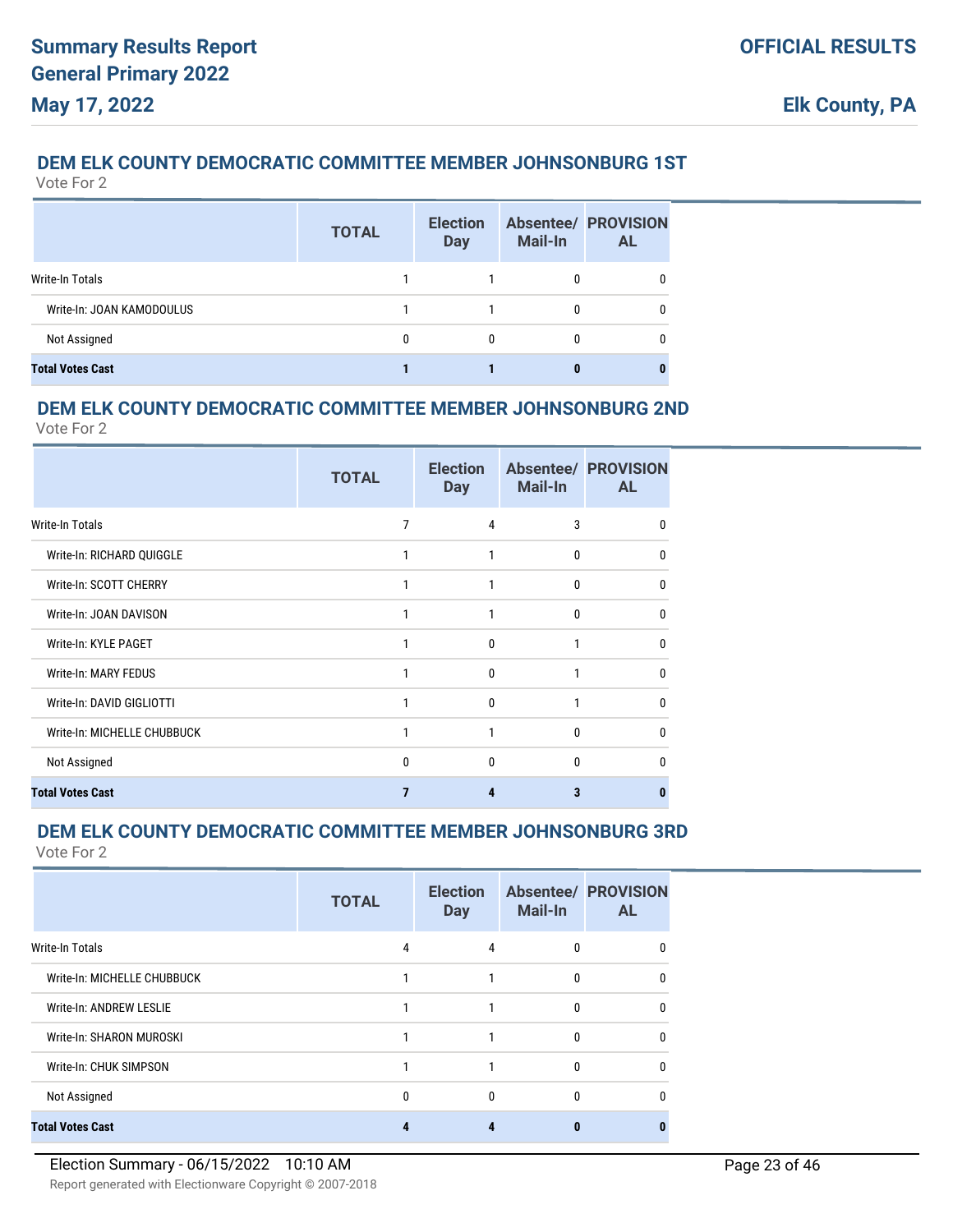# **DEM ELK COUNTY DEMOCRATIC COMMITTEE MEMBER JOHNSONBURG 4TH**

Vote For 2

|                           | <b>TOTAL</b> | <b>Election</b><br><b>Day</b> | <b>Mail-In</b> | <b>Absentee/ PROVISION</b><br><b>AL</b> |
|---------------------------|--------------|-------------------------------|----------------|-----------------------------------------|
| <b>Write-In Totals</b>    | 2            | 2                             | 0              | 0                                       |
| Write-In: DAN SURRA       |              |                               | $\Omega$       | 0                                       |
| Write-In: DOUG MASTERIANO |              |                               | 0              | 0                                       |
| Not Assigned              | 0            | 0                             | 0              | 0                                       |
| <b>Total Votes Cast</b>   |              |                               | o              | 0                                       |

### **DEM ELK COUNTY DEMOCRATIC COMMITTEE MEMBER RIDGWAY 1ST**

|                           | <b>TOTAL</b> | <b>Election</b><br><b>Day</b> | Mail-In  | <b>Absentee/ PROVISION</b><br><b>AL</b> |
|---------------------------|--------------|-------------------------------|----------|-----------------------------------------|
| Write-In Totals           | 3            |                               | 2        | 0                                       |
| Write-In: LARRY TUCKER    |              |                               | $\Omega$ |                                         |
| Write-In: KAREN GRANCHE   |              | $\Omega$                      |          | 0                                       |
| Write-In: WILLIAM GRANCHE |              | 0                             |          | 0                                       |
| Not Assigned              | $\mathbf{0}$ | $\Omega$                      | $\Omega$ | n                                       |
| <b>Total Votes Cast</b>   |              |                               | ŋ        |                                         |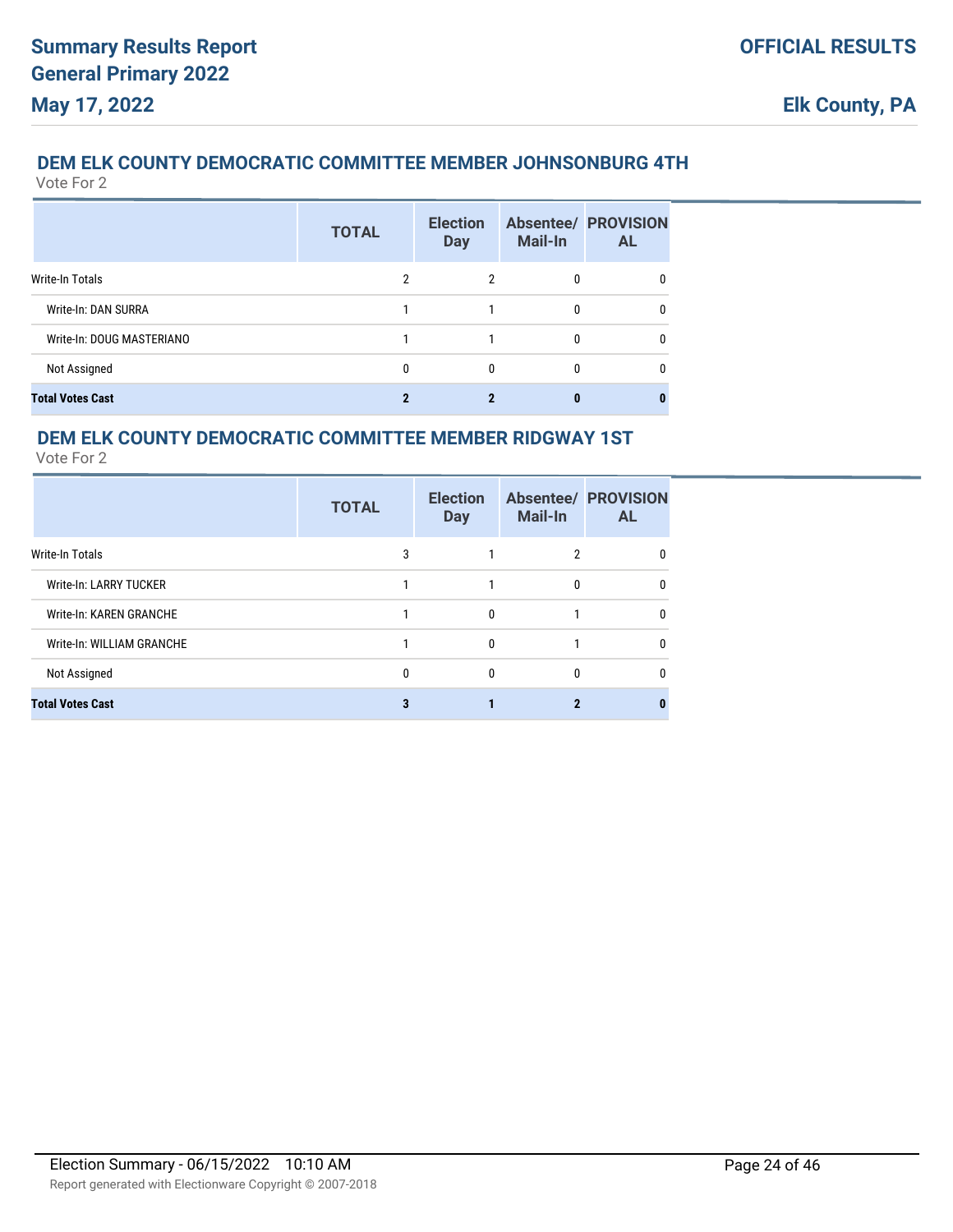## **DEM ELK COUNTY DEMOCRATIC COMMITTEE MEMBER RIDGWAY 2ND**

|                                 | <b>TOTAL</b>   | <b>Election</b><br><b>Day</b> | Mail-In        | <b>Absentee/ PROVISION</b><br><b>AL</b> |
|---------------------------------|----------------|-------------------------------|----------------|-----------------------------------------|
| <b>Write-In Totals</b>          | 18             | 9                             | 9              | 0                                       |
| Write-In: JOAN B KAMANDULIS     | 1              | $\mathbf 0$                   | $\mathbf{1}$   | 0                                       |
| Write-In: JOHN GLANTZ           | 1              | 0                             | 1              | 0                                       |
| Write-In: JR GEITNER            | $\mathbf{1}$   | $\mathbf{0}$                  | $\mathbf{1}$   | $\mathbf{0}$                            |
| Write-In: ABBI PETERS           | 1              | $\mathbf 0$                   | $\mathbf{1}$   | $\mathbf 0$                             |
| Write-In: KURT D HUGHES         | 1              | $\mathbf 0$                   | 1              | $\mathbf 0$                             |
| Write-In: CAROL CONNACHER       | $\overline{2}$ | 0                             | $\overline{2}$ | 0                                       |
| Write-In: KURT HUGHES           | $\mathbf{1}$   | $\mathbf 0$                   | $\mathbf{1}$   | $\mathbf 0$                             |
| Write-In: MARCE LYNCH ASSETTA   | $\mathbf{1}$   | 1                             | $\bf{0}$       | 0                                       |
| Write-In: MATT FRANK            | 1              | 1                             | 0              | 0                                       |
| Write-In: RICH SWEIKART         | 1              | $\mathbf{1}$                  | $\mathbf{0}$   | $\mathbf{0}$                            |
| Write-In: REPUBLICAN            | $\overline{2}$ | $\overline{2}$                | $\mathbf{0}$   | 0                                       |
| Write-In: AIMEE KEMICK          | $\overline{2}$ | $\overline{2}$                | 0              | $\mathbf{0}$                            |
| <b>Write-In: DENNIS MCMAHON</b> | 1              | $\mathbf{1}$                  | $\bf{0}$       | $\mathbf 0$                             |
| Write-In: ARIELLE ROKOSKY       | 1              | $\mathbf{1}$                  | $\bf{0}$       | 0                                       |
| Write-In: HUGH DORNISCH         | 1              | $\mathbf 0$                   | 1              | 0                                       |
| Not Assigned                    | 0              | 0                             | 0              | 0                                       |
| <b>Total Votes Cast</b>         | 18             | 9                             | 9              | $\bf{0}$                                |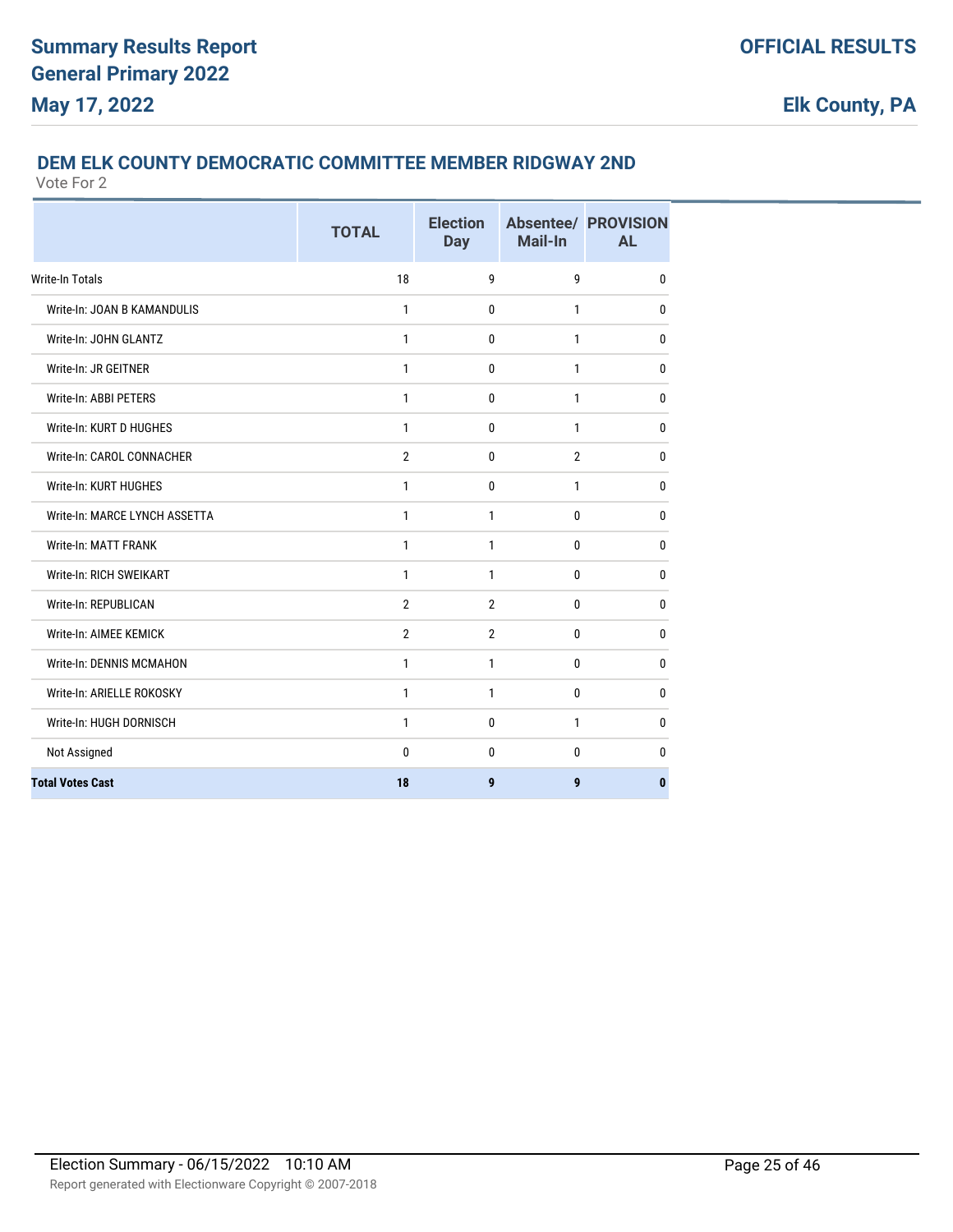## **DEM ELK COUNTY DEMOCRATIC COMMITTEE MEMBER RIDGWAY 3RD**

|                                | <b>TOTAL</b> | <b>Election</b><br><b>Day</b> | Mail-In      | <b>Absentee/ PROVISION</b><br><b>AL</b> |
|--------------------------------|--------------|-------------------------------|--------------|-----------------------------------------|
| <b>Write-In Totals</b>         | 41           | 32                            | 9            | $\mathbf{0}$                            |
| Write-In: RICH SCHWEIKART      | 1            | 0                             | $\mathbf{1}$ | 0                                       |
| Write-In: KREN GRANCHC         | $\mathbf{1}$ | $\mathbf{1}$                  | $\bf{0}$     | 0                                       |
| Write-In: MARLENE GLANTZ       | $\mathbf{1}$ | 0                             | $\mathbf{1}$ | 0                                       |
| Write-In: JOHN GLANTZ          | $\mathbf{1}$ | 0                             | $\mathbf{1}$ | $\bf{0}$                                |
| Write-In: WILLIAM GANCHE       | 1            | 1                             | 0            | 0                                       |
| Write-In: LORI ELIAS           | $\mathbf{1}$ | $\mathbf{1}$                  | 0            | 0                                       |
| Write-In: MATT FRANK           | 1            | 1                             | 0            | $\mathbf{0}$                            |
| Write-In: CHRIS TAYLOR         | $\mathbf{1}$ | $\mathbf{1}$                  | 0            | 0                                       |
| Write-In: MATTHEW WILLIAMS     | $\mathbf{1}$ | $\mathbf{1}$                  | 0            | 0                                       |
| <b>Write-In: KAREN GRANCHE</b> | 15           | 12                            | 3            | 0                                       |
| Write-In: JOANN CASTLE         | 1            | 1                             | 0            | 0                                       |
| Write-In: WILLIAM GRANCHE      | 14           | 11                            | 3            | 0                                       |
| Write-In: KAREN GANCHI         | 1            | 1                             | 0            | 0                                       |
| Write-In: BILL GRANCHI         | 1            | 1                             | $\bf{0}$     | 0                                       |
| Not Assigned                   | 0            | $\mathbf{0}$                  | $\mathbf{0}$ | 0                                       |
| <b>Total Votes Cast</b>        | 41           | 32                            | 9            | $\bf{0}$                                |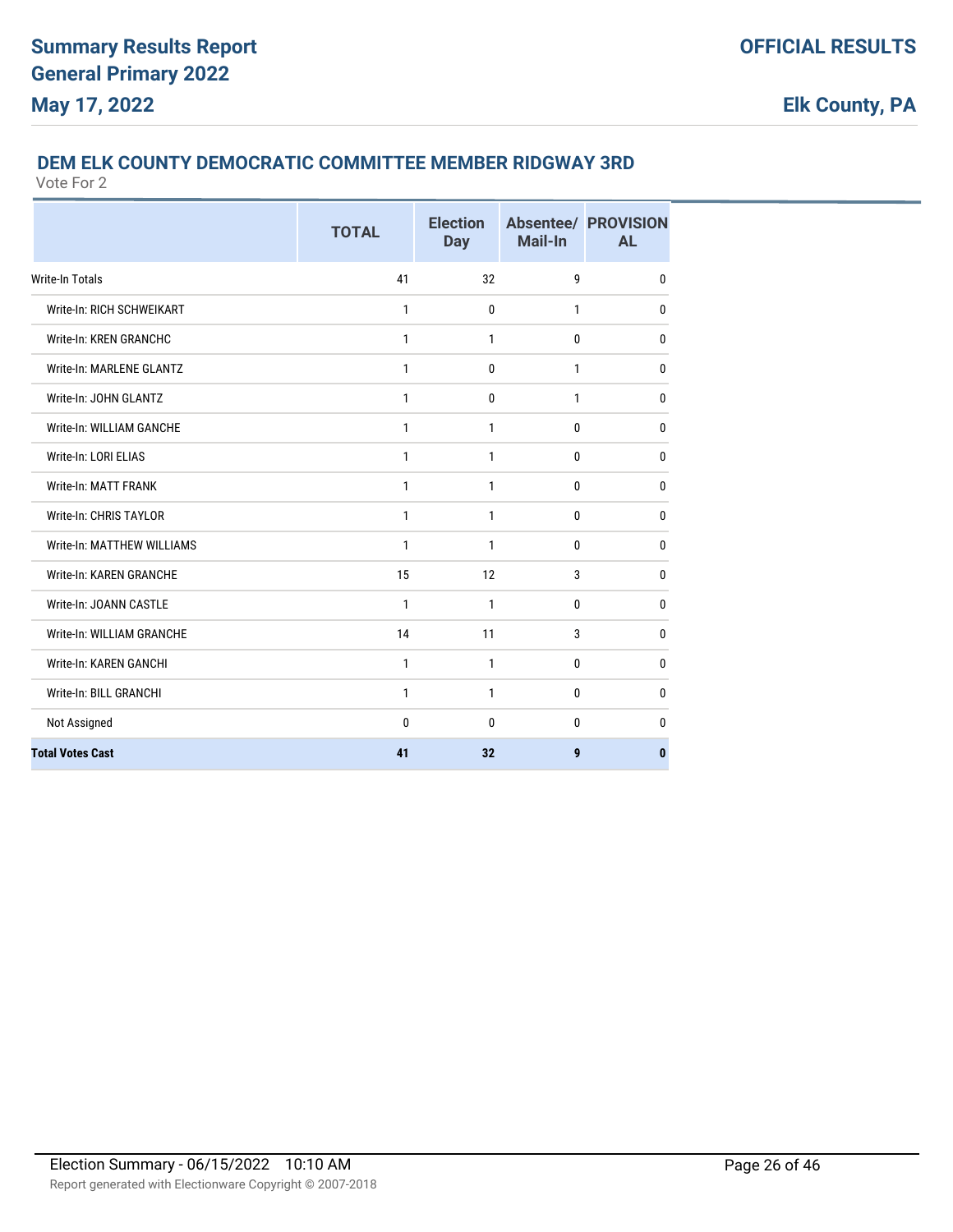## **DEM ELK COUNTY DEMOCRATIC COMMITTEE MEMBER ST MARYS 1ST**

Vote For 2

|                              | <b>TOTAL</b>   | <b>Election</b><br><b>Day</b> | Mail-In | <b>Absentee/ PROVISION</b><br><b>AL</b> |
|------------------------------|----------------|-------------------------------|---------|-----------------------------------------|
| <b>Write-In Totals</b>       | 15             | 12                            | 3       | $\mathbf{0}$                            |
| Write-In: MICHAEL O GELSICK  | 1              | $\mathbf 0$                   | 1       | $\mathbf 0$                             |
| Write-In: JENNIFER R GELSICK | 1              | $\mathbf{0}$                  | 1       | $\mathbf{0}$                            |
| Write-In: O                  | $\overline{2}$ | $\overline{2}$                | 0       | $\mathbf 0$                             |
| Write-In: VOGT               | 1              | 1                             | 0       | 0                                       |
| Write-In: RAY                | 1              | $\mathbf{1}$                  | 0       | $\mathbf 0$                             |
| Write-In: SPENCER            | 1              | $\mathbf{1}$                  | 0       | $\mathbf{0}$                            |
| Write-In: CHARLIE JOSEPH III | $\mathbf{1}$   | $\mathbf{1}$                  | 0       | $\mathbf{0}$                            |
| Write-In: MELISSA CHEATLE    | 1              | 1                             | 0       | $\mathbf{0}$                            |
| Write-In: MICHAELJESENIC     | 1              | 1                             | 0       | $\mathbf{0}$                            |
| Write-In: DANA GEBAUER       | 1              | 1                             | 0       | $\mathbf{0}$                            |
| Write-In: RONALD BEIMEL      | $\mathbf{1}$   | $\mathbf{1}$                  | 0       | $\mathbf{0}$                            |
| Write-In: RON BEIMEL I       | 1              | 1                             | 0       | $\bf{0}$                                |
| Write-In: DIANE KRUG         | 1              | 1                             | 0       | $\bf{0}$                                |
| Write-In: BOB ROBERTS        | 1              | $\mathbf 0$                   | 1       | $\mathbf{0}$                            |
| Not Assigned                 | 0              | $\mathbf{0}$                  | 0       | 0                                       |
| <b>Total Votes Cast</b>      | 15             | 12                            | 3       | $\bf{0}$                                |

#### **DEM ELK COUNTY DEMOCRATIC COMMITTEE MEMBER ST MARYS 2ND**

|                          | <b>TOTAL</b> | <b>Election</b><br><b>Day</b> | Mail-In      | <b>Absentee/ PROVISION</b><br><b>AL</b> |
|--------------------------|--------------|-------------------------------|--------------|-----------------------------------------|
| Write-In Totals          | 4            | 4                             | 0            | 0                                       |
| Write-In: JULIE WITTMAN  | 1            | 1                             | $\mathbf{0}$ | $\Omega$                                |
| Write-In: SALLY GABLER   | 1            | $\mathbf{1}$                  | 0            | $\Omega$                                |
| Write-In: MARK PRIMERANO | 1            | 1                             | $\mathbf{0}$ | $\Omega$                                |
| Write-In: DENNY NERO     | 1            | 1                             | 0            | $\Omega$                                |
| Not Assigned             | 0            | 0                             | 0            | $\Omega$                                |
| <b>Total Votes Cast</b>  | 4            | 4                             | $\mathbf{0}$ | n                                       |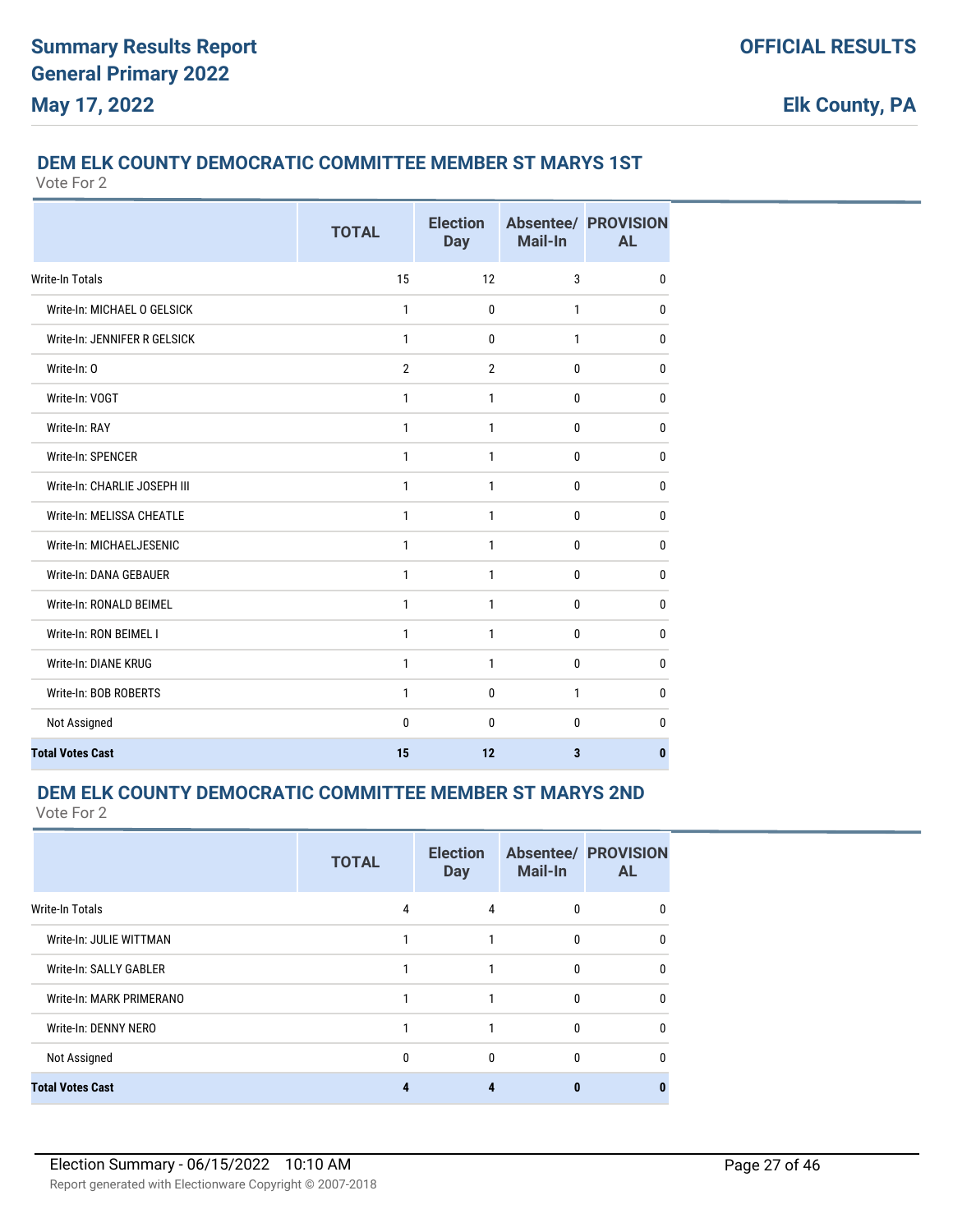## **DEM ELK COUNTY DEMOCRATIC COMMITTEE MEMBER ST MARYS 3RD**

|                              | <b>TOTAL</b> | <b>Election</b><br><b>Day</b> | <b>Mail-In</b> | <b>Absentee/ PROVISION</b><br><b>AL</b> |
|------------------------------|--------------|-------------------------------|----------------|-----------------------------------------|
| Write-In Totals              | 12           | 10                            | $\overline{2}$ | $\mathbf{0}$                            |
| Write-In: RICH SCHWEIKART    | 5            | 5                             | 0              | $\mathbf{0}$                            |
| Write-In: MIKE ARMININI      | 1            | 1                             | 0              | $\mathbf{0}$                            |
| Write-In: ERICA VOGT         | 1            | 1                             | 0              | 0                                       |
| Write-In: RICHARD SCHWEIKART | 1            | 1                             | $\mathbf{0}$   | 0                                       |
| Write-In: VOGT               | 1            | 1                             | 0              | $\mathbf{0}$                            |
| Write-In: DAN SURRA          | 1            | 0                             | 1              | 0                                       |
| Write-In: MOLESEVICH         | 1            | 1                             | 0              | $\mathbf{0}$                            |
| Write-In: TERRY KRUG         | 1            | 0                             | 1              | $\mathbf{0}$                            |
| Not Assigned                 | $\mathbf{0}$ | 0                             | 0              | $\Omega$                                |
| <b>Total Votes Cast</b>      | 12           | 10                            | $\mathbf{2}$   | 0                                       |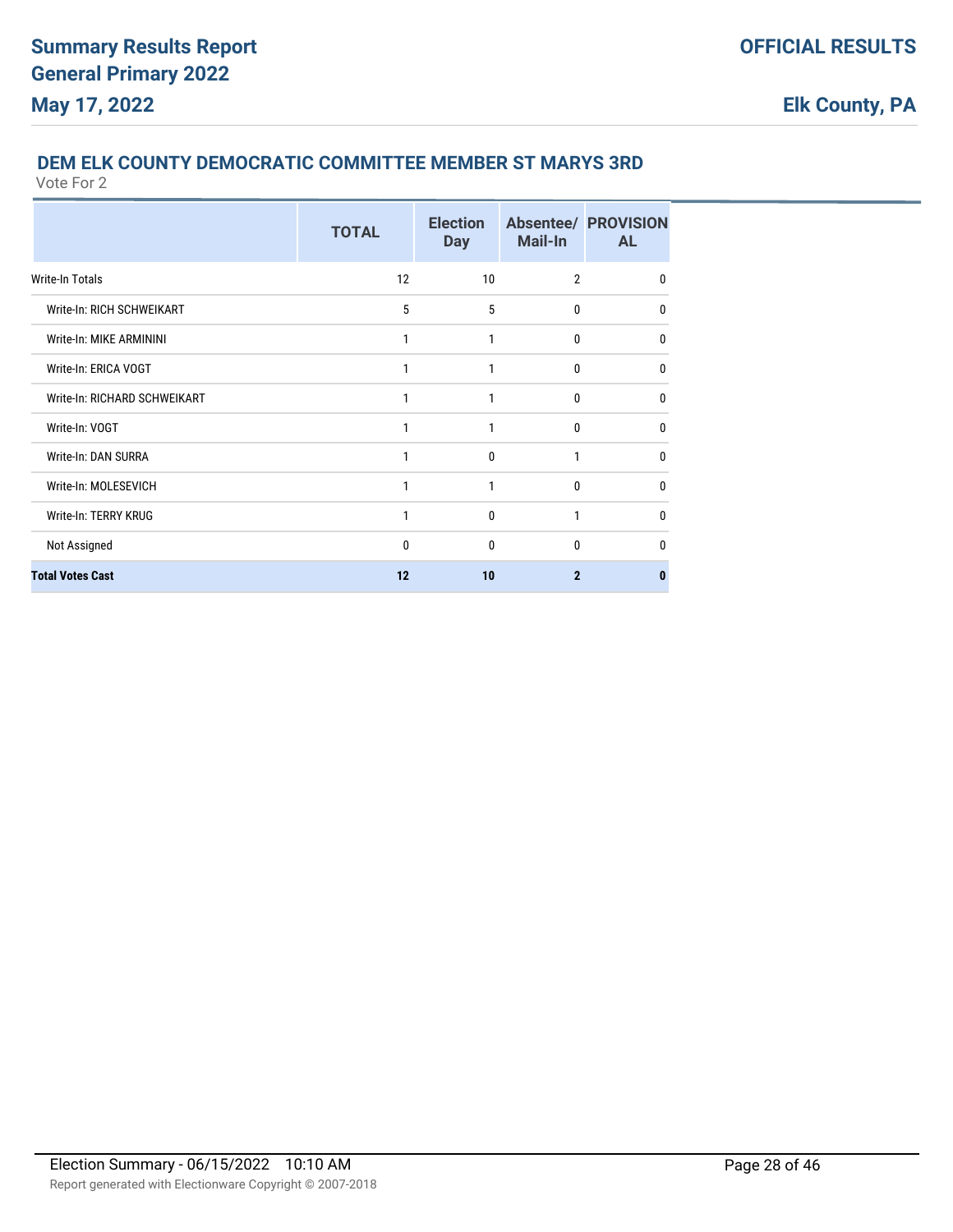## **DEM ELK COUNTY DEMOCRATIC COMMITTEE MEMBER ST MARYS 4TH**

|                                      | <b>TOTAL</b> | <b>Election</b><br><b>Day</b> | <b>Mail-In</b> | <b>Absentee/ PROVISION</b><br><b>AL</b> |
|--------------------------------------|--------------|-------------------------------|----------------|-----------------------------------------|
| <b>Write-In Totals</b>               | 15           | 8                             | $\overline{7}$ | 0                                       |
| Write-In: BOB ROBERTS                | $\mathbf{1}$ | 1                             | $\mathbf{0}$   | 0                                       |
| Write-In: WALTER BENJEMIN            | 1            | 1                             | 0              | 0                                       |
| Write-In: ERIC WILLIAMSON            | $\mathbf{1}$ | 1                             | 0              | $\mathbf{0}$                            |
| Write-In: LUCAS SIMS                 | $\mathbf{1}$ | $\mathbf{1}$                  | 0              | $\mathbf 0$                             |
| Write-In: MOIRA BROWN                | 1            | 1                             | 0              | 0                                       |
| <b>Write-In: MATTHEW FRANK</b>       | 1            | 1                             | 0              | 0                                       |
| Write-In: CHRISTINE WOODFORD         | 1            | $\mathbf{1}$                  | 0              | 0                                       |
| Write-In: PATTY GREENE               | 1            | 1                             | 0              | 0                                       |
| Write-In: ERICA VOGT                 | 1            | 0                             | $\mathbf{1}$   | 0                                       |
| Write-In: ANDREW SWASTA              | 1            | 0                             | $\mathbf{1}$   | 0                                       |
| Write-In: RICH SCHWEIRKART           | $\mathbf{1}$ | $\mathbf{0}$                  | $\mathbf{1}$   | $\mathbf 0$                             |
| Write-In: MARGARET SATTERWHITE BROWN | 1            | $\mathbf 0$                   | 1              | $\mathbf 0$                             |
| Write-In: JEFF YETZER                | 1            | 0                             | 1              | 0                                       |
| Write-In: JIM YETZER                 | $\mathbf{1}$ | $\mathbf 0$                   | $\mathbf{1}$   | 0                                       |
| Write-In: KIM KARDASHIAN             | $\mathbf{1}$ | 0                             | $\mathbf{1}$   | $\mathbf 0$                             |
| Not Assigned                         | 0            | 0                             | 0              | 0                                       |
| <b>Total Votes Cast</b>              | 15           | 8                             | $\overline{7}$ | 0                                       |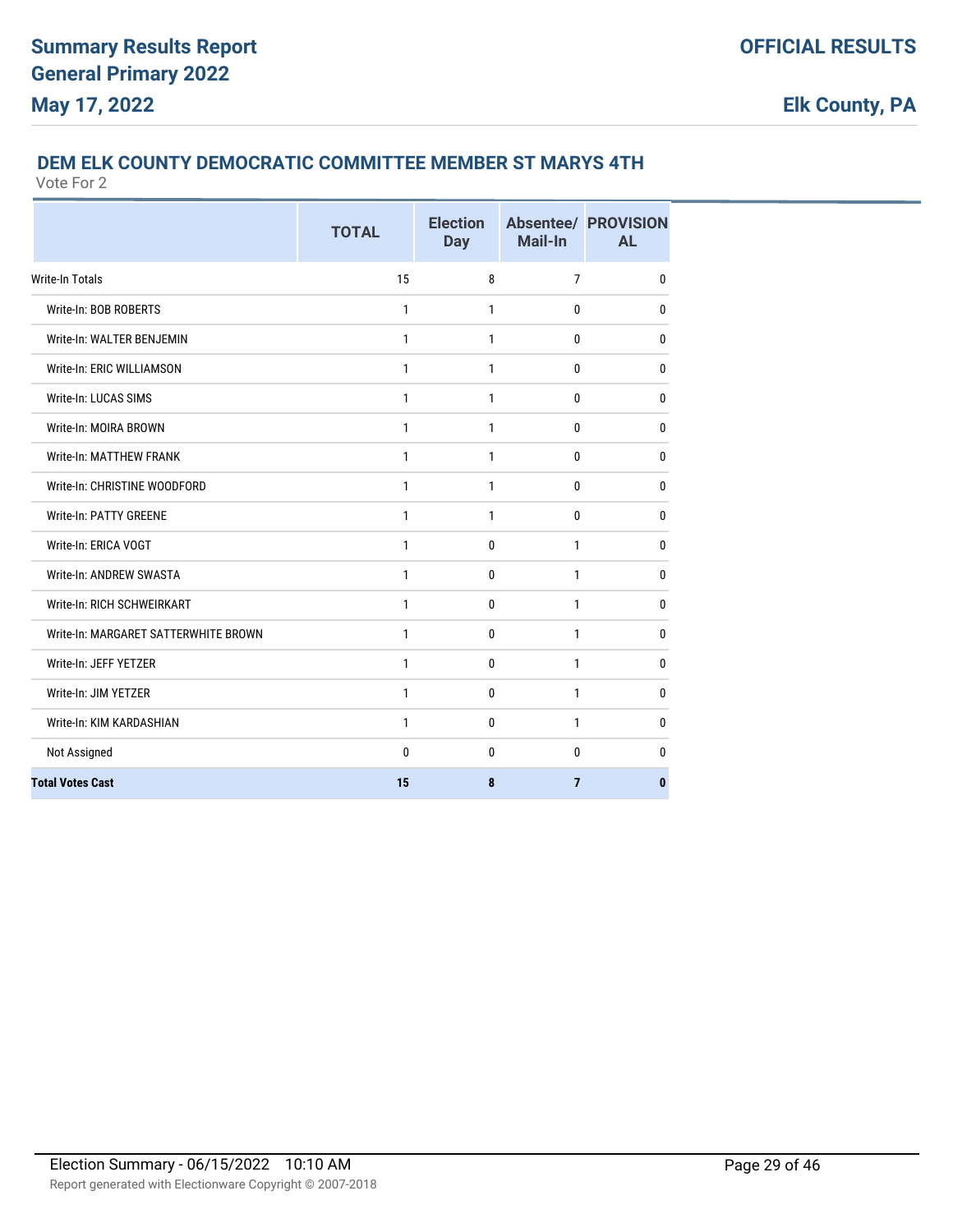# **DEM ELK COUNTY DEMOCRATIC COMMITTEE MEMBER ST MARYS 5TH**

|                            | <b>TOTAL</b> | <b>Election</b><br><b>Day</b> | Mail-In | <b>Absentee/ PROVISION</b><br><b>AL</b> |
|----------------------------|--------------|-------------------------------|---------|-----------------------------------------|
| Write-In Totals            | 9            | 8                             | 1       | 0                                       |
| Write-In: CHRIS SMITH      | 1            | 1                             | 0       | 0                                       |
| Write-In: JUDY SCHREIBER   | 1            | 1                             | 0       | 0                                       |
| Write-In: RUDOLPH GORNATI  | 1            | 1                             | 0       | 0                                       |
| Write-In: SARAH SMITH      | 1            | 1                             | 0       | 0                                       |
| Write-In: CHRIS ADAMSON    | 1            | 1                             | 0       | 0                                       |
| Write-In: MIKE MOLESEVICH  | 1            | 1                             | 0       | 0                                       |
| Write-In: ERICA VOGT       | 1            | 1                             | 0       | 0                                       |
| Write-In: CHRIS E SMITH    | 1            | 1                             | 0       | 0                                       |
| Write-In: MATT QUESENBERRY | 1            | 0                             | 1       | 0                                       |
| Not Assigned               | 0            | 0                             | 0       | 0                                       |
| <b>Total Votes Cast</b>    | 9            | 8                             | 1       | 0                                       |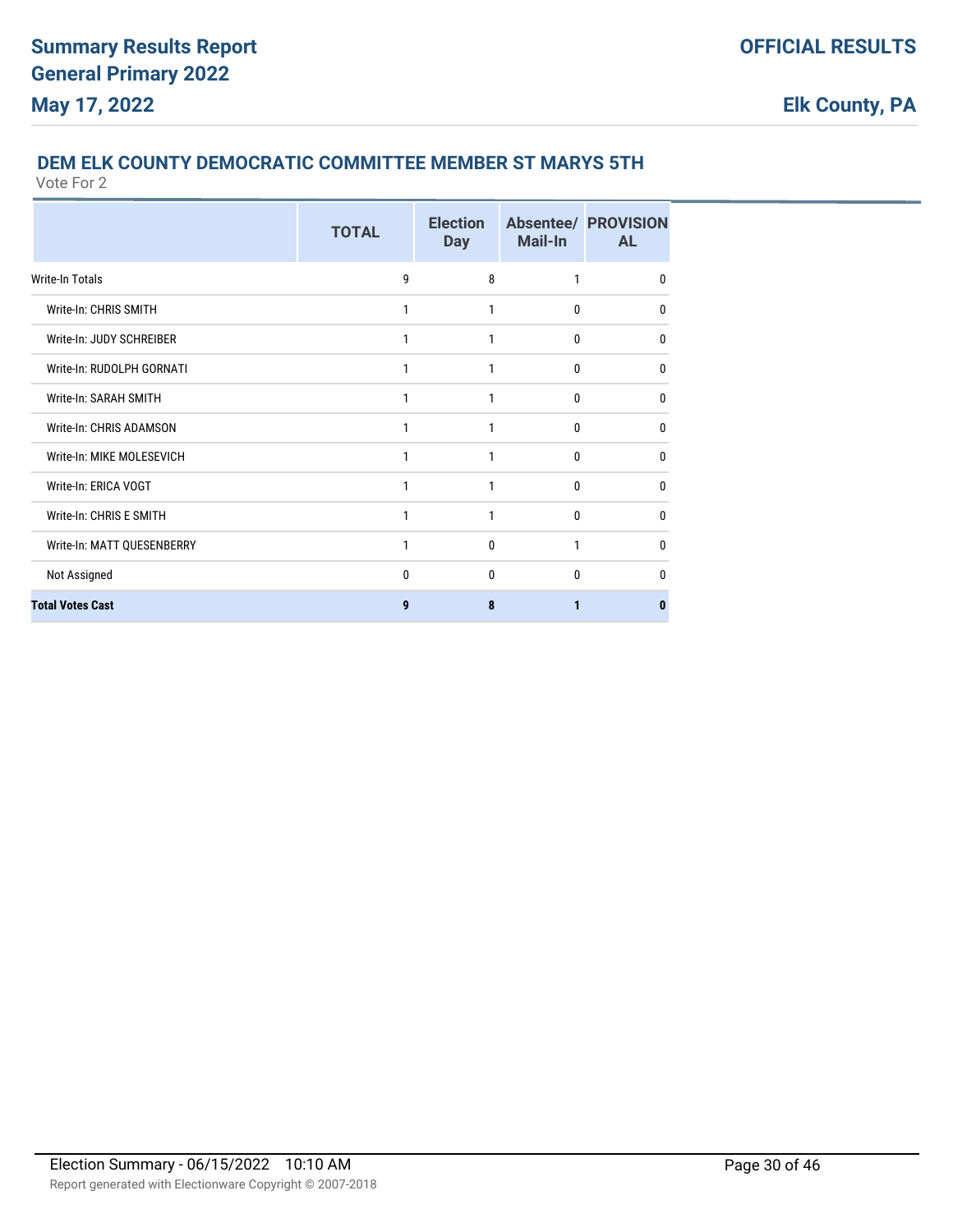## **DEM ELK COUNTY DEMOCRATIC COMMITTEE MEMBER ST MARYS 6TH**

|                               | <b>TOTAL</b> | <b>Election</b><br><b>Day</b> | <b>Mail-In</b> | <b>Absentee/ PROVISION</b><br><b>AL</b> |
|-------------------------------|--------------|-------------------------------|----------------|-----------------------------------------|
| <b>Write-In Totals</b>        | 12           | 12                            | $\mathbf{0}$   | $\mathbf{0}$                            |
| Write-In: CHRISTIAN PAULSON   | 1            | 1                             | $\mathbf{0}$   | $\mathbf{0}$                            |
| Write-In: MARCIE LYNCH ASETTA | 1            | 1                             | 0              | 0                                       |
| Write-In: JENNIFER PAULSON    | 1            | 1                             | $\mathbf{0}$   | 0                                       |
| Write-In: PATTY BRENN         | 1            | 1                             | $\mathbf{0}$   | $\mathbf 0$                             |
| Write-In: KATHLEEN MEYER      | 1            | 1                             | 0              | $\mathbf 0$                             |
| Write-In: CHARLES WILIAMSON   | 1            | 1                             | 0              | 0                                       |
| Write-In: JEROME MEYER        | 1            | 1                             | $\Omega$       | $\mathbf{0}$                            |
| Write-In: SALLY GEYER         | 2            | 2                             | 0              | $\mathbf{0}$                            |
| Write-In: MATT GUESEBRGER     | 1            | 1                             | $\mathbf{0}$   | 0                                       |
| Write-In: KATHY MEYER         | 1            | 1                             | $\mathbf{0}$   | $\mathbf{0}$                            |
| Write-In: RYAN GRIMM          | 1            | 1                             | 0              | $\mathbf{0}$                            |
| Not Assigned                  | $\mathbf{0}$ | $\mathbf{0}$                  | $\mathbf{0}$   | $\mathbf{0}$                            |
| <b>Total Votes Cast</b>       | 12           | 12                            | $\bf{0}$       | $\bf{0}$                                |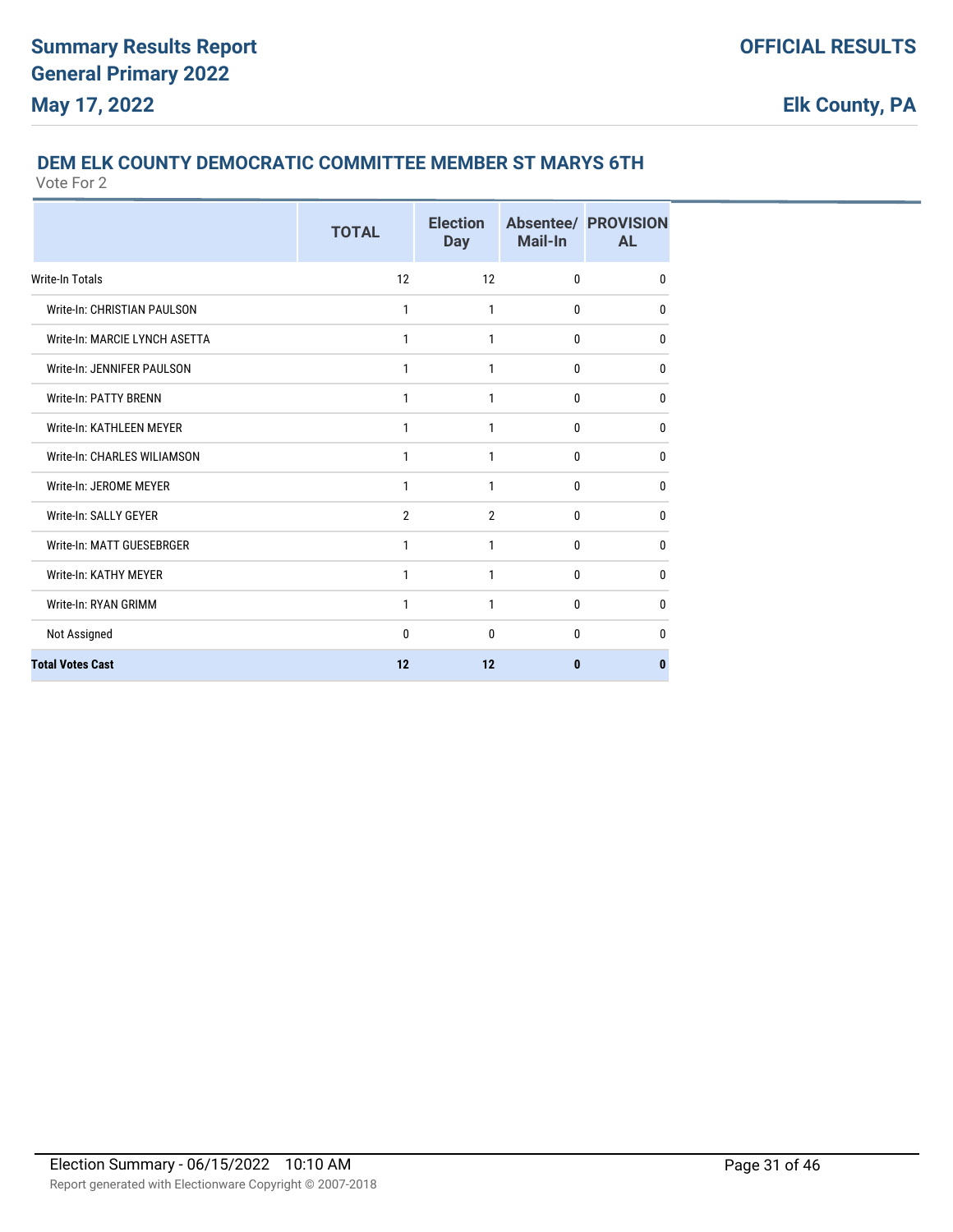## **DEM ELK COUNTY DEMOCRATIC COMMITTEE MEMBER ST MARYS 7TH**

Vote For 2

|                                | <b>TOTAL</b>   | <b>Election</b><br><b>Day</b> | Mail-In        | <b>Absentee/ PROVISION</b><br><b>AL</b> |
|--------------------------------|----------------|-------------------------------|----------------|-----------------------------------------|
| Write-In Totals                | 11             | 7                             | 4              | $\mathbf{0}$                            |
| Write-In: THOMAS HEPBURN       | 1              | 1                             | 0              | 0                                       |
| Write-In: ERICA VOGT           | 1              | 1                             | 0              | $\mathbf{0}$                            |
| Write-In: GAIL SCHURTZ         | $\overline{2}$ | $\mathbf{0}$                  | $\overline{2}$ | $\mathbf{0}$                            |
| Write-In: RICH SCHWEIKART      | 1              | $\mathbf{0}$                  | 1              | $\mathbf{0}$                            |
| Write-In: JOSEPH LENZE         | 1              | 1                             | 0              | $\mathbf{0}$                            |
| Write-In: NONE                 | $\overline{2}$ | $\overline{2}$                | 0              | $\mathbf{0}$                            |
| Write-In: MARGARET SATTERWHITE | 1              | $\mathbf{0}$                  | 1              | $\mathbf{0}$                            |
| Write-In: KAYLE NISSEL         | 1              | 1                             | 0              | 0                                       |
| Write-In: GAGE NISSEL          | 1              | 1                             | $\mathbf{0}$   | $\mathbf{0}$                            |
| Not Assigned                   | 0              | $\mathbf{0}$                  | 0              | $\Omega$                                |
| <b>Total Votes Cast</b>        | 11             | 7                             | 4              | 0                                       |

### **DEM ELK COUNTY DEMOCRATIC COMMITTEE MEMBER ST MARYS 8TH**

|                         | <b>TOTAL</b> | <b>Election</b><br><b>Day</b> | <b>Mail-In</b> | <b>Absentee/ PROVISION</b><br><b>AL</b> |
|-------------------------|--------------|-------------------------------|----------------|-----------------------------------------|
| <b>GAIL P SHTURTZ</b>   | 147          | 92                            | 55             | 0                                       |
| <b>Write-In Totals</b>  | 4            | $\overline{4}$                | $\mathbf{0}$   | $\mathbf{0}$                            |
| Write-In: GAIL STURSTZ  | 1            | 1                             | $\mathbf{0}$   | $\mathbf{0}$                            |
| Write-In: PASS          | 1            | 1                             | $\mathbf{0}$   | $\Omega$                                |
| Write-In: DUSTZ         | 1            | 1                             | $\mathbf{0}$   | $\Omega$                                |
| Write-In: NONE          | 1            | 1                             | $\mathbf{0}$   | $\mathbf{0}$                            |
| Not Assigned            | 0            | $\mathbf{0}$                  | $\mathbf{0}$   | $\mathbf{0}$                            |
| <b>Total Votes Cast</b> | 151          | 96                            | 55             | O.                                      |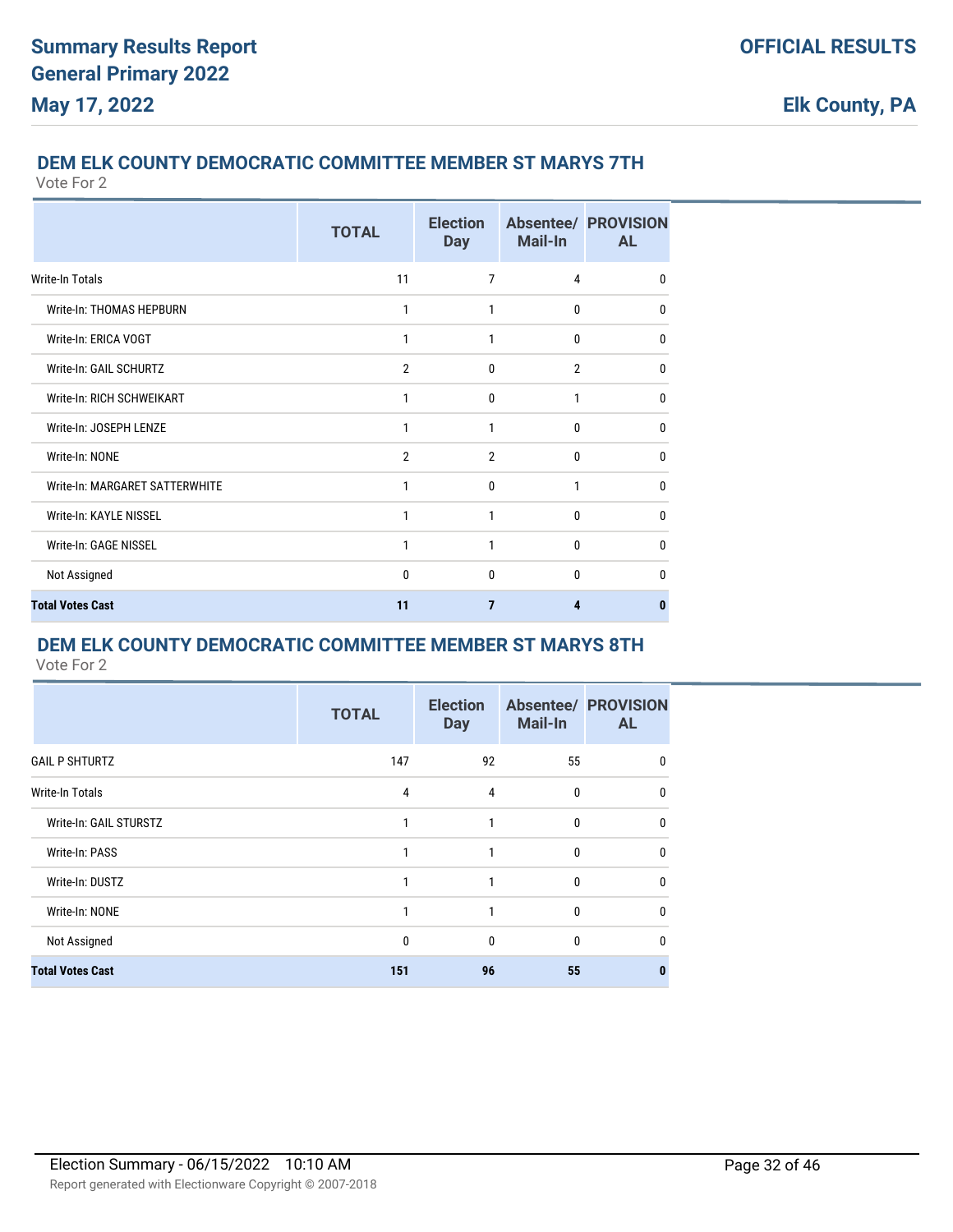## **DEM ELK COUNTY DEMOCRATIC COMMITTEE MEMBER ST MARYS 9TH**

|                              | <b>TOTAL</b> | <b>Election</b><br><b>Day</b> | Mail-In        | <b>Absentee/ PROVISION</b><br><b>AL</b> |
|------------------------------|--------------|-------------------------------|----------------|-----------------------------------------|
| <b>Write-In Totals</b>       | 12           | $\overline{7}$                | 5              | 0                                       |
| Write-In: JOHN SMITH         | 1            | 1                             | 0              | 0                                       |
| Write-In: FRAN S             | 1            | 1                             | 0              | 0                                       |
| Write-In: JOE JAMES          | 1            | 1                             | 0              | 0                                       |
| Write-In: RICH SCHWEIKART    | 1            | 0                             | 1              | 0                                       |
| Write-In: MATTHEW FRANK      | 1            | 1                             | 0              | 0                                       |
| Write-In: TAYLOR GRIMM       | 1            | $\mathbf{0}$                  | 1              | 0                                       |
| Write-In: MARGIE BROWN       | 3            | 1                             | $\overline{2}$ | 0                                       |
| Write-In: CHRISTINE WOODFORD | 1            | 1                             | 0              | 0                                       |
| Write-In: SALLY GEYER        | 1            | 0                             | 1              | 0                                       |
| Write-In: ANDREA SMITH       | 1            | 1                             | 0              | 0                                       |
| Not Assigned                 | 0            | 0                             | 0              | 0                                       |
| <b>Total Votes Cast</b>      | 12           | 7                             | 5              | 0                                       |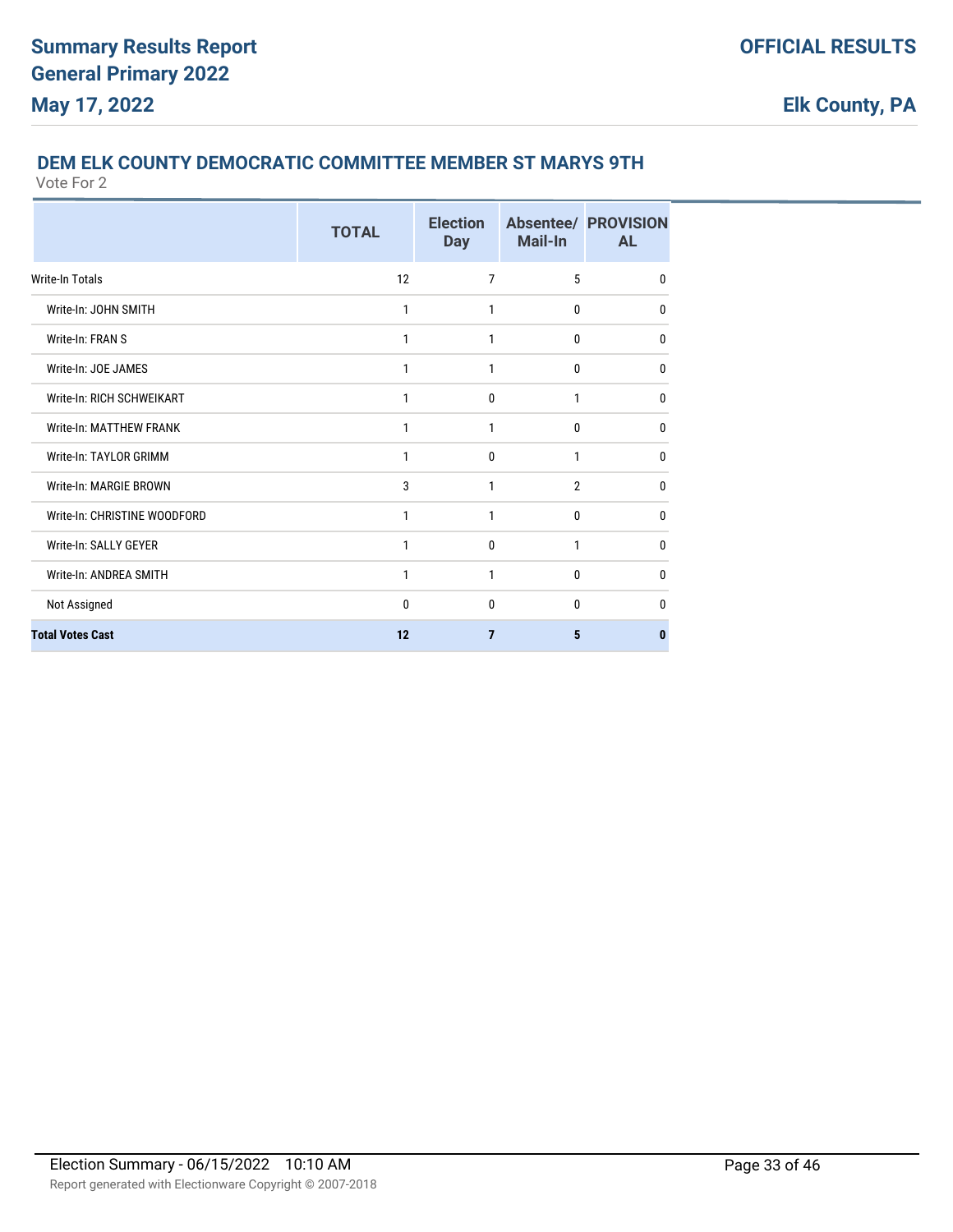### **REP UNITED STATES SENATOR**

|                             | <b>TOTAL</b>   | <b>Election</b><br><b>Day</b> | Mail-In        | <b>Absentee/ PROVISION</b><br><b>AL</b> |
|-----------------------------|----------------|-------------------------------|----------------|-----------------------------------------|
| <b>KATHY BARNETTE</b>       | 1,197          | 1,127                         | 70             | $\pmb{0}$                               |
| <b>MEHMET 0Z</b>            | 1,419          | 1,311                         | 108            | 0                                       |
| <b>GEORGE BOCHETTO</b>      | 36             | 30                            | 6              | 0                                       |
| <b>JEFF BARTOS</b>          | 261            | 228                           | 33             | 0                                       |
| DAVID MCCORMICK             | 1,426          | 1,308                         | 117            | 1                                       |
| <b>SEAN GALE</b>            | 37             | 29                            | 8              | 0                                       |
| <b>CARLA SANDS</b>          | 294            | 246                           | 48             | 0                                       |
| Write-In Totals             | 39             | 29                            | 10             | 0                                       |
| Write-In: MARTIN ROSENFEILD | 1              | $\mathbf{1}$                  | 0              | 0                                       |
| Write-In: MARTIN ROSENFELD  | 3              | $\mathbf{3}$                  | 0              | $\pmb{0}$                               |
| Write-In: CONOR LAMB        | 3              | 0                             | 3              | 0                                       |
| Write-In: BOB CASEY JR      | 1              | 0                             | 1              | 0                                       |
| Write-In: SCARNATI          | 1              | 0                             | 1              | 0                                       |
| Write-In: DOUG MASTRIANO    | 1              | $\mathbf{1}$                  | 0              | 0                                       |
| Write-In: MEHMET OZ         | $\overline{2}$ | $\mathbf 0$                   | $\overline{2}$ | 0                                       |
| Write-In: JOSH SHAPIRO      | $\mathbf{1}$   | $\mathbf{1}$                  | 0              | 0                                       |
| Write-In: DAVID MCCORMICK   | 1              | $\mathbf{1}$                  | 0              | 0                                       |
| Write-In: MARTY ROSENFELD   | 1              | 0                             | 1              | 0                                       |
| Write-In: JOHN FETTEMAN     | 1              | $\mathbf{1}$                  | 0              | 0                                       |
| Write-In: MALCOM KENYATTA   | 1              | $\mathbf{1}$                  | 0              | 0                                       |
| Write-In: DAFFY DUCK        | 1              | 1                             | 0              | 0                                       |
| Write-In: JOHN FETTERAN     | 1              | 1                             | 0              | $\pmb{0}$                               |
| Write-In: JOHN FEDERMEN     | 1              | $\mathbf{1}$                  | $\pmb{0}$      | 0                                       |
| Write-In: JOHN FETTERMAN    | 18             | 14                            | 4              | 0                                       |
| Write-In: JOHN FLEDDERMAN   | $\mathbf{1}$   | $\mathbf{1}$                  | 0              | $\pmb{0}$                               |
| Write-In: DAVID MCCORMACH   | $\mathbf{1}$   | $\mathbf{1}$                  | 0              | $\pmb{0}$                               |
| Write-In: ERICA VOGT        | $\mathbf{1}$   | $\mathbf{1}$                  | 0              | 0                                       |
| Not Assigned                | $-2$           | $\pmb{0}$                     | $-2$           | $\pmb{0}$                               |
| <b>Total Votes Cast</b>     | 4,709          | 4,308                         | 400            | 1                                       |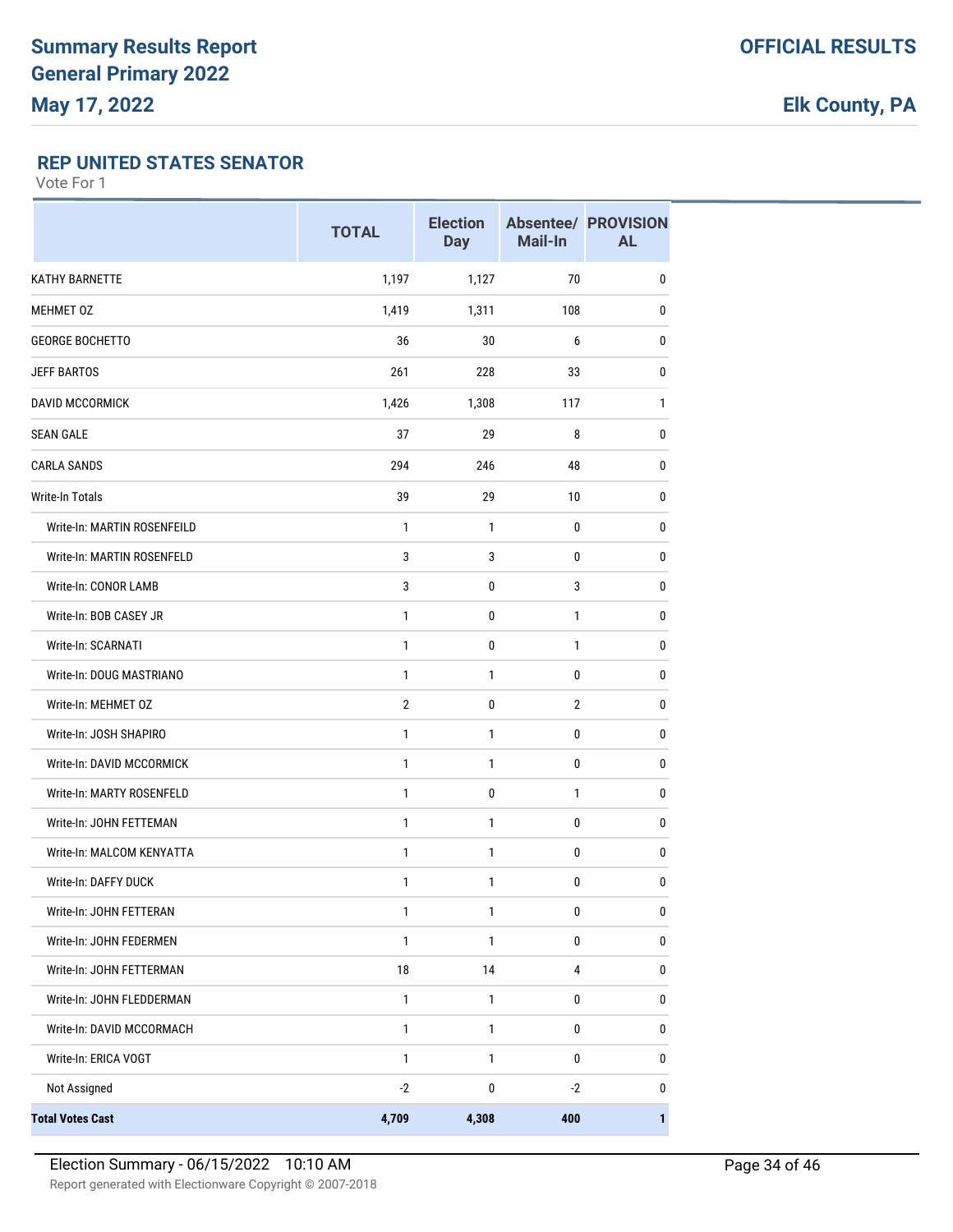#### **REP GOVERNOR**

|                               | <b>TOTAL</b>   | <b>Election</b><br><b>Day</b> | Mail-In        | <b>Absentee/ PROVISION</b><br><b>AL</b> |
|-------------------------------|----------------|-------------------------------|----------------|-----------------------------------------|
| <b>LOU BARLETTA</b>           | 391            | 363                           | 27             | $\mathbf{1}$                            |
| DOUGLAS V MASTRIANO           | 2,400          | 2,323                         | 77             | 0                                       |
| <b>NCHE ZAMA</b>              | 152            | 137                           | 15             | $\mathbf{0}$                            |
| <b>DAVE WHITE</b>             | 250            | 216                           | 34             | 0                                       |
| <b>MELISSA HART</b>           | 200            | 168                           | 32             | 0                                       |
| <b>BILL MCSWAIN</b>           | 887            | 763                           | 124            | $\mathbf{0}$                            |
| <b>CHARLIE GEROW</b>          | 50             | 44                            | 6              | $\pmb{0}$                               |
| JOE GALE                      | 42             | 34                            | 8              | 0                                       |
| <b>JAKE CORMAN</b>            | 296            | 222                           | 74             | $\mathbf{0}$                            |
| Write-In Totals               | 38             | 31                            | $\overline{7}$ | $\pmb{0}$                               |
| Write-In: FETTERMAN           | 1              | 1                             | $\pmb{0}$      | $\mathbf{0}$                            |
| Write-In: SWASON              | 1              | $\mathbf{1}$                  | 0              | $\mathbf{0}$                            |
| Write-In: DOUG MASTRIANO      | $\overline{2}$ | 0                             | $\mathbf{2}$   | $\pmb{0}$                               |
| Write-In: DR OZ               | $\mathbf{1}$   | $\mathbf{1}$                  | 0              | $\mathbf{0}$                            |
| Write-In: JOSH SHARPI         | $\mathbf{1}$   | $\mathbf{1}$                  | 0              | 0                                       |
| Write-In: SHAPIRO             | 1              | $\mathbf{1}$                  | $\pmb{0}$      | $\pmb{0}$                               |
| Write-In: DOUGLAS V MASTRIANO | $\mathbf{1}$   | 1                             | $\pmb{0}$      | 0                                       |
| Write-In: JOHN FETTERMAN      | 1              | 1                             | $\pmb{0}$      | $\mathbf{0}$                            |
| Write-In: SCOTT PONTIOUS      | 1              | 1                             | 0              | $\pmb{0}$                               |
| Write-In: SPIRO               | $\mathbf{1}$   | $\mathbf{1}$                  | 0              | 0                                       |
| Write-In: ANDREW LENZE        | 1              | 1                             | $\pmb{0}$      | 0                                       |
| Write-In: DOUG MASTRIANI      | 1              | 1                             | $\pmb{0}$      | 0                                       |
| Write-In: JOSH SHAPIRO        | $20\,$         | 15                            | 5              | $\pmb{0}$                               |
| Write-In: MASON CATALONE      | $\mathbf{1}$   | 1                             | $\pmb{0}$      | 0                                       |
| Write-In: JEFFREY RHED        | $\mathbf{1}$   | $\mathbf{1}$                  | 0              | $\pmb{0}$                               |
| Write-In: MARK CASOLO         | $\mathbf{1}$   | 1                             | 0              | $\pmb{0}$                               |
| Write-In: DR ZAMA             | $\mathbf{1}$   | 1                             | 0              | 0                                       |
| Write-In: JOS SHAPIO          | $\mathbf{1}$   | 1                             | $\pmb{0}$      | $\pmb{0}$                               |
| Not Assigned                  | $\pmb{0}$      | 0                             | $\pmb{0}$      | 0                                       |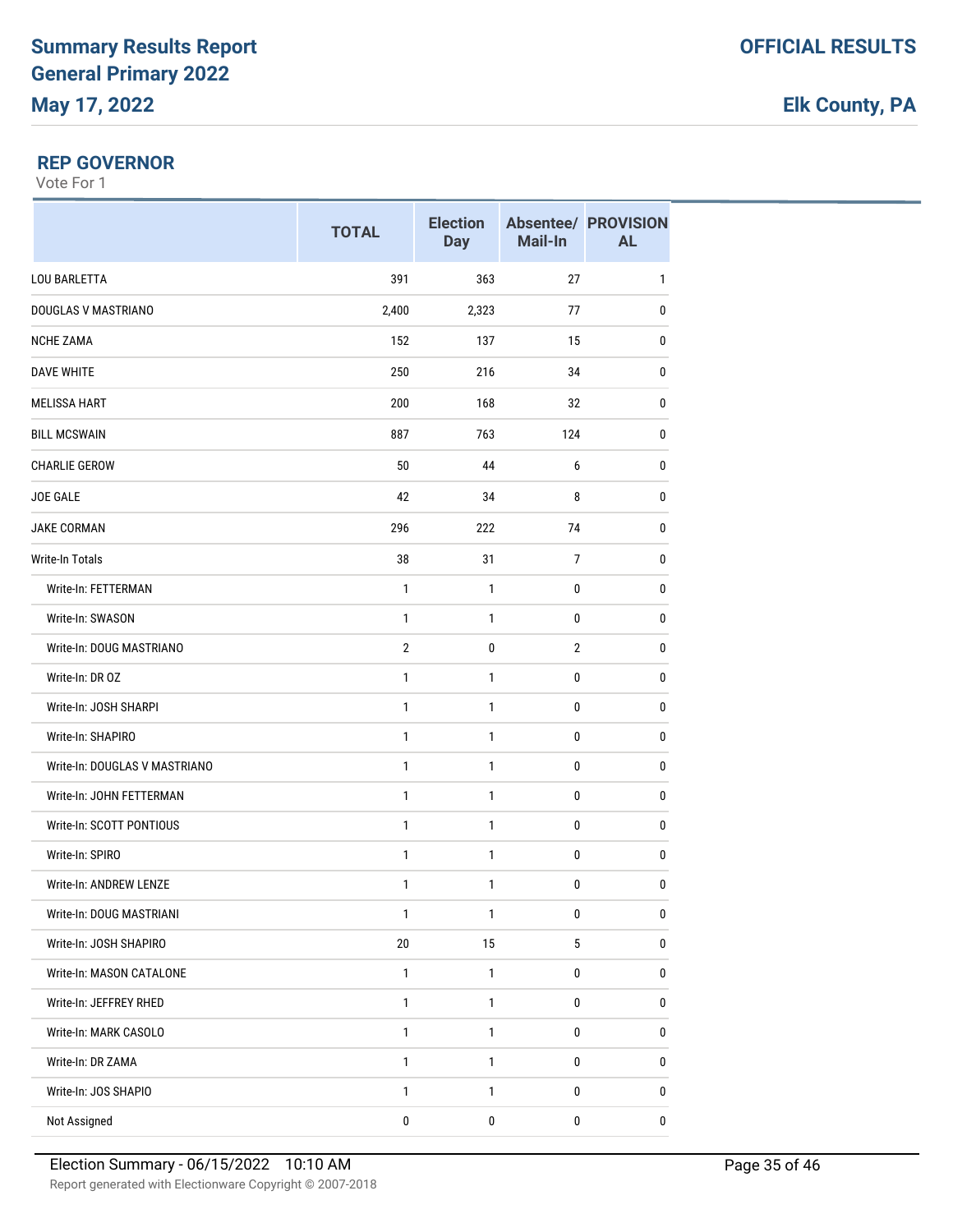#### **REP GOVERNOR**

|                         | <b>TOTAL</b> | <b>Election</b><br>Day | <b>Mail-In</b> | <b>Absentee/ PROVISION</b><br><b>AL</b> |  |
|-------------------------|--------------|------------------------|----------------|-----------------------------------------|--|
| <b>Total Votes Cast</b> | 4.706        | 4.301                  | 404            |                                         |  |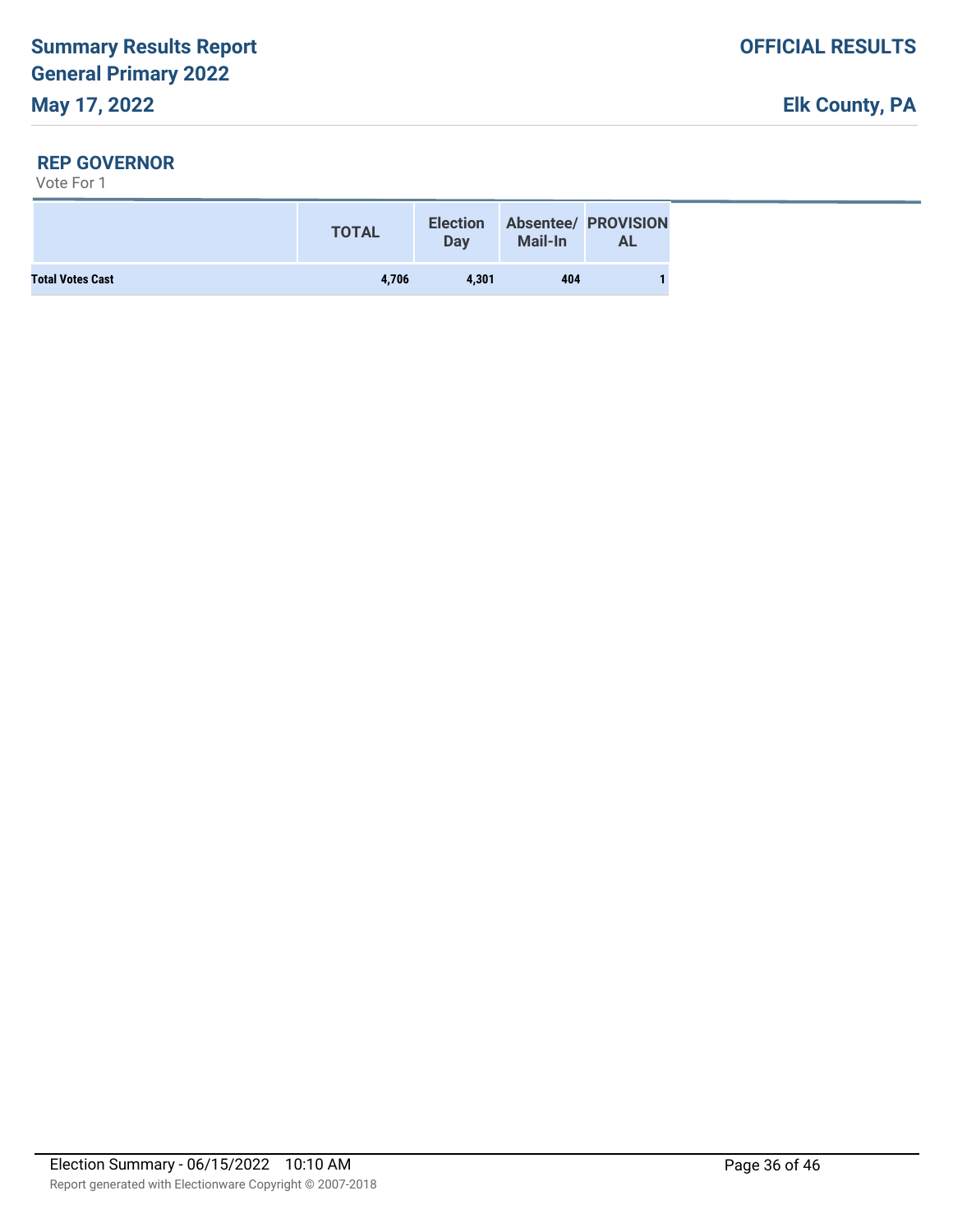### **REP LT GOVERNOR**

|                              | <b>TOTAL</b> | <b>Election</b><br><b>Day</b> | Mail-In        | <b>Absentee/ PROVISION</b><br><b>AL</b> |
|------------------------------|--------------|-------------------------------|----------------|-----------------------------------------|
| <b>CLARICE SCHILLINGER</b>   | 225          | 205                           | 20             | $\pmb{0}$                               |
| JAMES EARL JONES             | 292          | 274                           | 18             | 0                                       |
| <b>RICK SACCONE</b>          | 796          | 710                           | 85             | 1                                       |
| JOHN BROWN                   | 165          | 145                           | 20             | 0                                       |
| <b>CHRIS FRYE</b>            | 324          | 303                           | 21             | 0                                       |
| <b>JEFF COLEMAN</b>          | 420          | 372                           | 48             | 0                                       |
| <b>RUSS DIAMOND</b>          | 85           | 76                            | 9              | 0                                       |
| <b>CARRIE LEWIS DELROSSO</b> | 1,586        | 1,464                         | 122            | 0                                       |
| <b>TEDDY DANIELS</b>         | 580          | 545                           | 35             | 0                                       |
| Write-In Totals              | 32           | 25                            | $\overline{7}$ | 0                                       |
| Write-In: RAY SOSA           | 3            | 3                             | 0              | 0                                       |
| Write-In: SAM BRENIMN        | $\mathbf{1}$ | 1                             | $\mathbf 0$    | $\pmb{0}$                               |
| Write-In: MIKE OXARD         | 1            | 1                             | 0              | 0                                       |
| Write-In: JESSE BEIMEL       | 1            | 1                             | 0              | 0                                       |
| Write-In: CHARLES BENEDICT   | 1            | 1                             | 0              | 0                                       |
| Write-In: LOCK UP TRUMP      | 1            | 1                             | $\mathbf 0$    | 0                                       |
| Write-In: BEN FREEBURG       | $\mathbf{1}$ | $\mathbf{1}$                  | 0              | 0                                       |
| Write-In: RICK SACCONE       | 1            | 1                             | $\pmb{0}$      | 0                                       |
| Write-In: AUSTIN DAVIS       | 9            | 4                             | 5              | $\pmb{0}$                               |
| Write-In: BRIAN SIMS         | 8            | $\overline{7}$                | 1              | 0                                       |
| Write-In: JOHN FETTERMAN     | 1            | 0                             | 1              | 0                                       |
| Write-In: MICKEY MOUSE       | 1            | 1                             | 0              | $\pmb{0}$                               |
| Write-In: PHAEDRA STEELE     | $\mathbf{1}$ | $\mathbf{1}$                  | $\pmb{0}$      | $\pmb{0}$                               |
| Write-In: MARK SWANSON       | $\mathbf{1}$ | $\mathbf{1}$                  | $\pmb{0}$      | 0                                       |
| Write-In: AMBER COLELLO      | $\mathbf{1}$ | $\mathbf{1}$                  | $\pmb{0}$      | 0                                       |
| Not Assigned                 | 0            | 0                             | 0              | 0                                       |
| <b>Total Votes Cast</b>      | 4,505        | 4,119                         | 385            | 1                                       |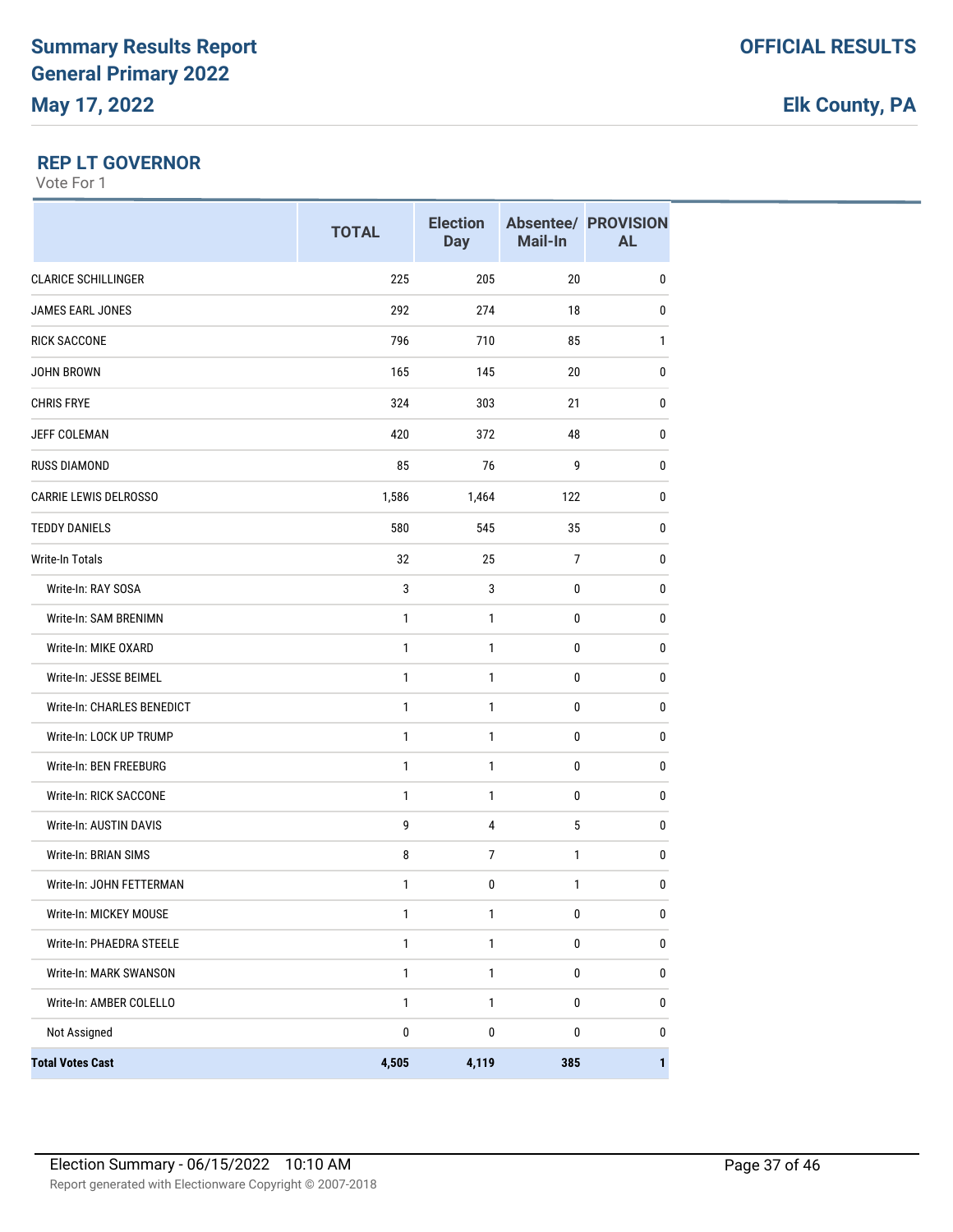### **REP REPRESENTATIVE IN CONGRESS - 15TH DISTRICT**

|                                    | <b>TOTAL</b>   | <b>Election</b><br><b>Day</b> | Mail-In        | <b>Absentee/ PROVISION</b><br><b>AL</b> |
|------------------------------------|----------------|-------------------------------|----------------|-----------------------------------------|
| <b>GLENN GT THOMPSON</b>           | 4,494          | 4,116                         | 377            | 1                                       |
| <b>Write-In Totals</b>             | 83             | 73                            | 10             | 0                                       |
| Write-In: MIKE MOLESVICH           | 1              | 1                             | 0              | $\bf{0}$                                |
| Write-In: BLAKE                    | $\mathbf{1}$   | $\mathbf{1}$                  | 0              | 0                                       |
| Write-In: SHAWN SMITH              | 1              | 1                             | 0              | 0                                       |
| Write-In: RICK THOMPSON ELK CONTY  | $\mathbf{1}$   | $\mathbf{1}$                  | 0              | 0                                       |
| Write-In: RONALD BURKIETT          | $\mathbf{1}$   | $\mathbf{1}$                  | 0              | 0                                       |
| Write-In: MATT GABLER              | $\overline{2}$ | 1                             | 1              | 0                                       |
| Write-In: DELGOSSO                 | $\mathbf{1}$   | $\mathbf{1}$                  | 0              | $\bf{0}$                                |
| Write-In: ERICA VOUGHT             | 1              | 1                             | 0              | 0                                       |
| Write-In: DAN                      | 1              | 1                             | $\mathbf 0$    | 0                                       |
| Write-In: RATHMELL                 | $\overline{2}$ | $\overline{2}$                | 0              | 0                                       |
| Write-In: DAN SURRA                | $\mathbf{1}$   | $\mathbf{1}$                  | 0              | 0                                       |
| Write-In: DOUG RATHELL             | $\mathbf{1}$   | 1                             | $\mathbf 0$    | $\bf{0}$                                |
| Write-In: MARTIN ROSENFELD         | 1              | 1                             | 0              | $\bf{0}$                                |
| Write-In: NONE                     | $\mathbf{1}$   | $\mathbf{1}$                  | 0              | 0                                       |
| Write-In: DONALD DUCK              | 1              | 1                             | $\mathbf 0$    | 0                                       |
| Write-In: ROBERT WILLIAMS          | $\mathbf{1}$   | 0                             | $\mathbf{1}$   | 0                                       |
| Write-In: MARK OLAY                | $\mathbf{1}$   | 0                             | $\mathbf{1}$   | 0                                       |
| Write-In: MATTHEW VAUGN            | $\mathbf{1}$   | 0                             | 1              | 0                                       |
| Write-In: A EUGENE SALLACK         | 1              | 0                             | $\mathbf{1}$   | 0                                       |
| Write-In: UNASSIGNED               | 1              | 0                             | 1              | 0                                       |
| Write-In: MIKE MOLESEVICH          | 5              | 5                             | $\pmb{0}$      | 0                                       |
| Write-In: PHIL ROOKER              | $\mathbf{1}$   | 0                             | $\mathbf{1}$   | $\mathbf 0$                             |
| Write-In: GEORGE RUTHMELL          | $\mathbf{1}$   | $\mathbf{1}$                  | 0              | 0                                       |
| Write-In: PIPA                     | $\mathbf{1}$   | 1                             | 0              | $\mathbf 0$                             |
| Write-In: GEORGE RATHMELL          | 22             | 20                            | $\overline{2}$ | 0                                       |
| <b>Write-In: SHARMAINE DANIELS</b> | $\mathbf{1}$   | 1                             | 0              | 0                                       |
| Write-In: HALLY BEIMEL             | 1              | 1                             | 0              | 0                                       |
| Write-In: HULK HOGAN               | $\mathbf{1}$   | 1                             | 0              | $\pmb{0}$                               |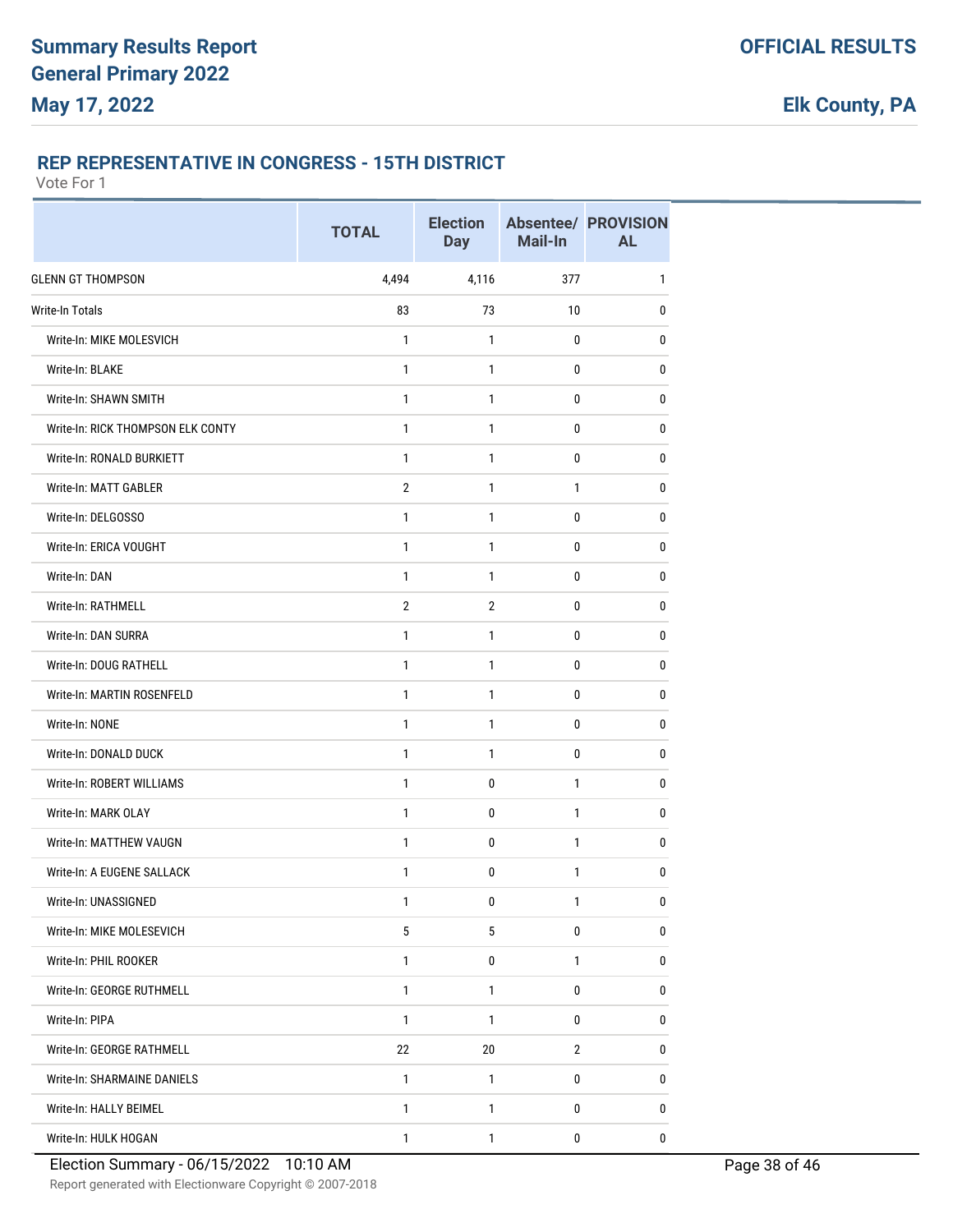### **REP REPRESENTATIVE IN CONGRESS - 15TH DISTRICT**

|                                   | <b>TOTAL</b>   | <b>Election</b><br><b>Day</b> | Mail-In      | <b>Absentee/ PROVISION</b><br><b>AL</b> |
|-----------------------------------|----------------|-------------------------------|--------------|-----------------------------------------|
| Write-In: JFK JR                  | $\mathbf{1}$   | 1                             | 0            | 0                                       |
| Write-In: LOCK UP THOMSON         | 1              | 1                             | 0            | 0                                       |
| Write-In: SANTA                   | 1              | 1                             | 0            | 0                                       |
| Write-In: GEORGE PATHWELL         | $\mathbf{1}$   | $\mathbf{1}$                  | 0            | 0                                       |
| Write-In: RON BEIMEL              | $\mathbf{1}$   | $\mathbf{1}$                  | 0            | 0                                       |
| Write-In: MIKE ARMANINI           | $\overline{2}$ | $\overline{2}$                | 0            | 0                                       |
| Write-In: DENNY NERO              | 1              | 1                             | 0            | 0                                       |
| Write-In: ANYONE ELSE             | $\mathbf{1}$   | 1                             | 0            | 0                                       |
| Write-In: OTHER                   | 1              | $\mathbf{1}$                  | 0            | 0                                       |
| Write-In: TRUMP                   | $\mathbf{1}$   | $\mathbf{1}$                  | 0            | 0                                       |
| Write-In: CAPTAIN CAVE MAN        | $\mathbf{1}$   | $\mathbf{1}$                  | 0            | 0                                       |
| Write-In: MIKE CHIESA             | 1              | $\mathbf{1}$                  | 0            | 0                                       |
| Write-In: MICKEY MOUSE            | $\mathbf{1}$   | $\mathbf{1}$                  | 0            | 0                                       |
| Write-In: ANYBODY BUT             | 1              | 1                             | 0            | 0                                       |
| Write-In: MARK SWANSON            | 1              | 1                             | 0            | 0                                       |
| Write-In: ERICA VOGT              | $\mathbf{1}$   | $\mathbf{1}$                  | 0            | 0                                       |
| Write-In: MARTY ROSENFIELD        | $\mathbf{1}$   | $\mathbf{1}$                  | 0            | 0                                       |
| Write-In: AE NEWMAN               | 1              | $\mathbf{1}$                  | 0            | 0                                       |
| Write-In: ROBERT WITTMAN          | 1              | $\mathbf{1}$                  | 0            | 0                                       |
| Write-In: BLAISE DORNISCH         | $\mathbf{1}$   | 1                             | 0            | 0                                       |
| Write-In: JOHN JAMES SARGINGER JR | 1              | 1                             | 0            | 0                                       |
| Write-In: ERIC VOGT               | $\overline{2}$ | $\overline{2}$                | 0            | <sup>0</sup>                            |
| Write-In: JAMIE BLOOM             | $\mathbf{1}$   | $\mathbf{1}$                  | $\pmb{0}$    | $\pmb{0}$                               |
| Write-In: ANTHONY D MODAFFARE     | $\mathbf{1}$   | $\mathbf{1}$                  | $\pmb{0}$    | $\pmb{0}$                               |
| Write-In: LOU RADKOSKI            | $\mathbf{1}$   | $\mathbf{1}$                  | 0            | 0                                       |
| Write-In: BATMAN                  | $\mathbf{1}$   | $\pmb{0}$                     | $\mathbf{1}$ | 0                                       |
| Not Assigned                      | $\pmb{0}$      | $\pmb{0}$                     | 0            | 0                                       |
| <b>Total Votes Cast</b>           | 4,577          | 4,189                         | 387          | $\mathbf{1}$                            |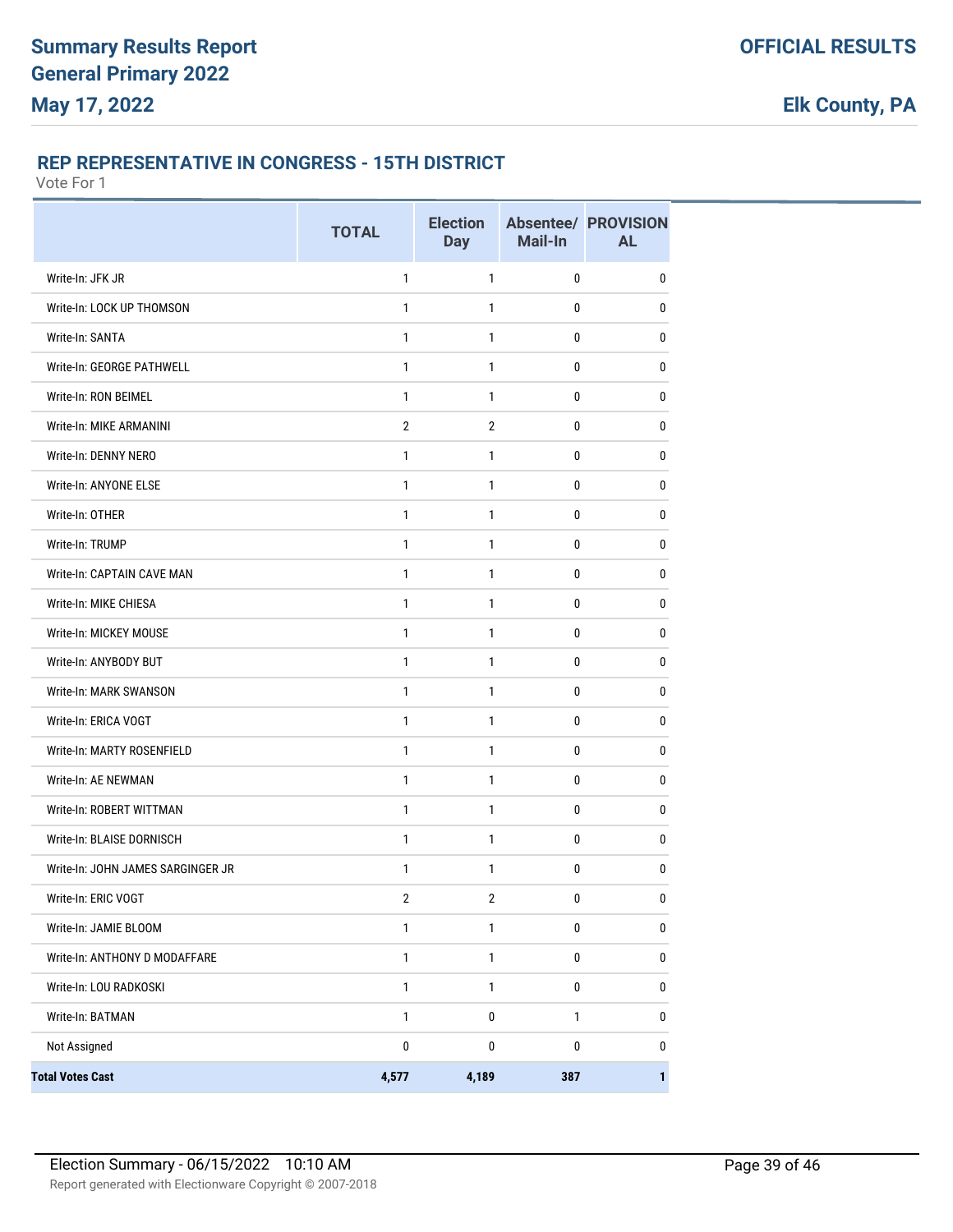### **REP REPRESENATIVE IN GENERAL ASSEMBLY - 75TH DISTRICT**

|                                  | <b>TOTAL</b>   | <b>Election</b><br><b>Day</b> | Mail-In      | <b>Absentee/ PROVISION</b><br><b>AL</b> |
|----------------------------------|----------------|-------------------------------|--------------|-----------------------------------------|
| <b>MIKE ARMANINI</b>             | 4,556          | 4,168                         | 387          | $\mathbf{1}$                            |
| Write-In Totals                  | 50             | 44                            | 6            | $\mathbf 0$                             |
| Write-In: ERICA VOGT             | 18             | 18                            | 0            | 0                                       |
| Write-In: DARY URTON             | 1              | 1                             | 0            | 0                                       |
| Write-In: JOE SCHLIMM            | 1              | 0                             | 1            | 0                                       |
| Write-In: NOT MIKE               | $\overline{2}$ | $\overline{2}$                | 0            | $\mathbf{0}$                            |
| Write-In: LISA LABRASCA          | $\mathbf{1}$   | 0                             | $\mathbf{1}$ | $\mathbf 0$                             |
| Write-In: JOSH BEIMEL            | $\overline{2}$ | 1                             | 1            | 0                                       |
| Write-In: JOHN BRANDON           | 1              | 0                             | 1            | $\mathbf{0}$                            |
| Write-In: JAMES HECKMAN          | 1              | 0                             | 1            | 0                                       |
| Write-In: DAN SURRA              | 1              | 1                             | 0            | 0                                       |
| Write-In: MIKE ARMANINI          | 0              | 0                             | $\mathbf 0$  | 0                                       |
| Write-In: BILL MOSIER            | 1              | 1                             | 0            | 0                                       |
| <b>Write-In: MARK BAUER</b>      | 1              | 0                             | 1            | 0                                       |
| Write-In: ANYONE OTHER THEN MIKE | 1              | 1                             | 0            | 0                                       |
| Write-In: BELLA                  | 1              | 1                             | 0            | 0                                       |
| Write-In: ANYONE ELSE            | 1              | 1                             | 0            | 0                                       |
| Write-In: SCOTT PONTIOUS         | 1              | 1                             | 0            | 0                                       |
| Write-In: MARK SWANSON           | $\mathbf{1}$   | $\mathbf{1}$                  | $\mathbf 0$  | $\mathbf 0$                             |
| Write-In: JOHN JAMES SARGINER JR | 1              | 1                             | 0            | 0                                       |
| Write-In: MASON CATALONE         | 1              | 1                             | 0            | 0                                       |
| Write-In: NIKI VOGHT             | 1              | 1                             | 0            | 0                                       |
| Write-In: ROBERT ROSSMAR         | 1              | 1                             | 0            | 0                                       |
| Write-In: CHARLES ETHAN SMITH    | $\mathbf{1}$   | $\mathbf{1}$                  | 0            | 0                                       |
| Write-In: JENNIFER BOLEEN        | $\mathbf{1}$   | $\mathbf{1}$                  | $\mathbf 0$  | $\pmb{0}$                               |
| Write-In: VOGT                   | 1              | 1                             | 0            | 0                                       |
| Write-In: SHAWN SMITH            | $\mathbf{1}$   | $\mathbf{1}$                  | 0            | 0                                       |
| Write-In: ANYONE BUT MIKE        | $\mathbf{1}$   | 1                             | 0            | $\pmb{0}$                               |
| Write-In: GEORGE RATHMELL        | $\mathbf{1}$   | 1                             | 0            | 0                                       |
| Write-In: LISA LABRASCA BECKER   | $\mathbf{1}$   | $\mathbf{1}$                  | 0            | 0                                       |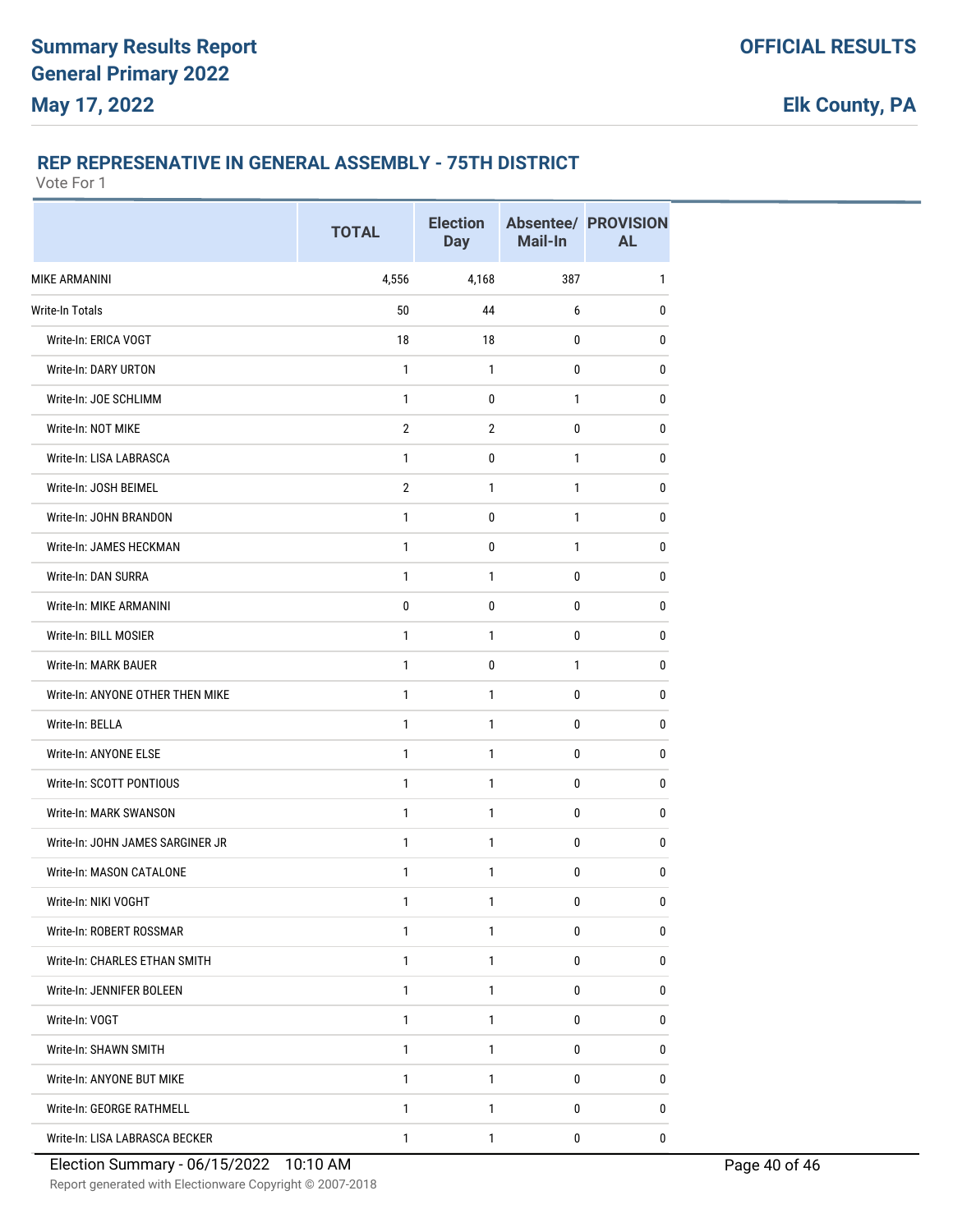### **REP REPRESENATIVE IN GENERAL ASSEMBLY - 75TH DISTRICT**

|                            | <b>TOTAL</b> | <b>Election</b><br><b>Day</b> | <b>Mail-In</b> | <b>Absentee/ PROVISION</b><br><b>AL</b> |
|----------------------------|--------------|-------------------------------|----------------|-----------------------------------------|
| Write-In: PATSY BANYA      |              |                               | $\mathbf{0}$   | 0                                       |
| Write-In: JEFFREY LENZE    |              |                               | 0              | 0                                       |
| Write-In: MARTIN ROSENFELD |              |                               | $\mathbf{0}$   | 0                                       |
| Write-In: COOTER DAVENPORT |              |                               | $\bf{0}$       | $\mathbf{0}$                            |
| Not Assigned               | 0            | 0                             | 0              | $\mathbf{0}$                            |
| <b>Total Votes Cast</b>    | 4,606        | 4,212                         | 393            |                                         |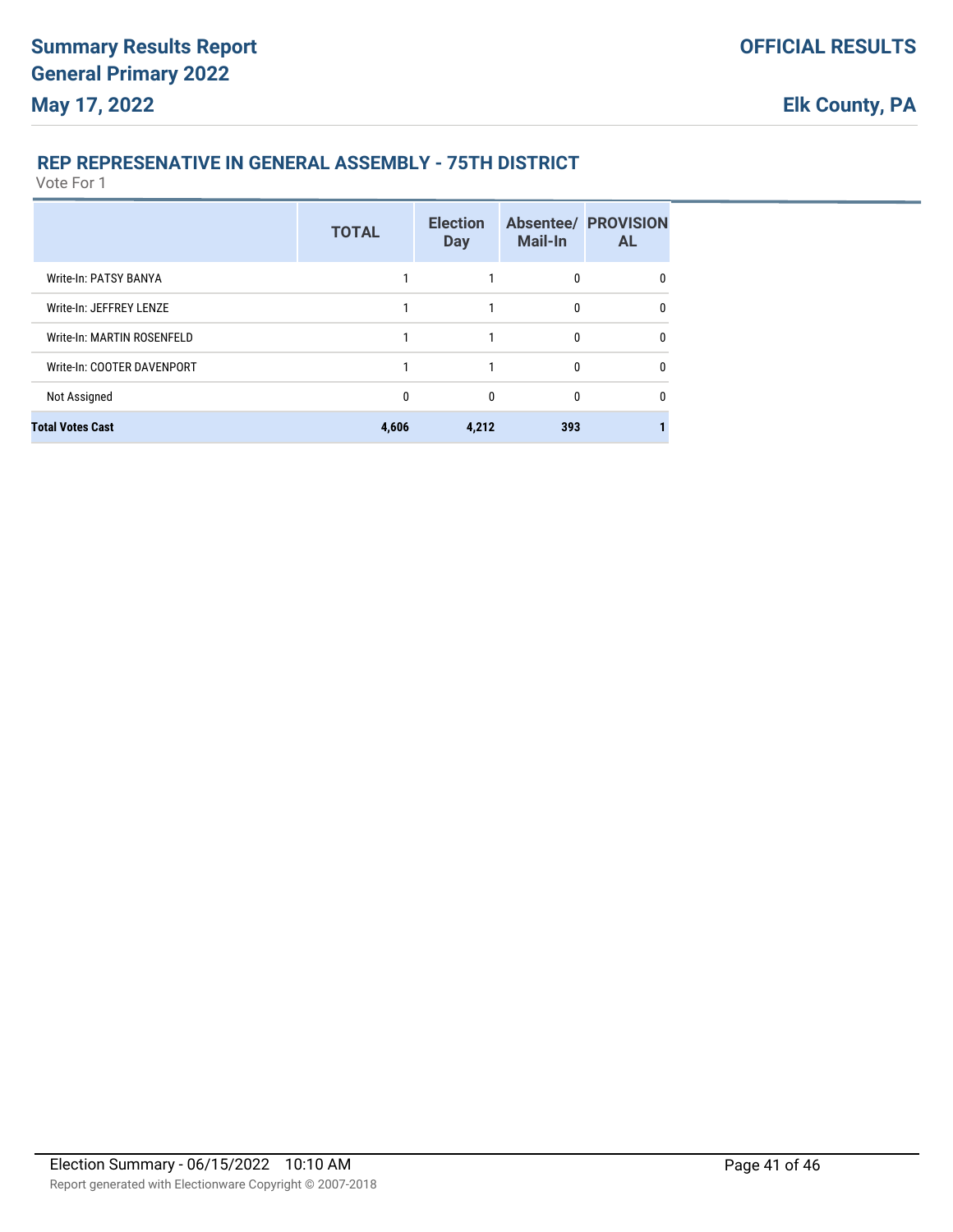#### **REP MEMBER OF THE REPUBLICAN STATE COMMITTEE**

|                                   | <b>TOTAL</b>   | <b>Election</b><br><b>Day</b> | Mail-In     | <b>Absentee/ PROVISION</b><br><b>AL</b> |
|-----------------------------------|----------------|-------------------------------|-------------|-----------------------------------------|
| <b>MARCIE LYNCH ASSETTA</b>       | 4,477          | 4,100                         | 376         | 1                                       |
| <b>Write-In Totals</b>            | 29             | 23                            | 6           | 0                                       |
| Write-In: JOSEPH A CHICOLA SR     | 0              | 0                             | 0           | 0                                       |
| Write-In: RYAN GRIMM              | 1              | 0                             | 1           | 0                                       |
| Write-In: JOSEPH A CHILDS SR      | 1              | 0                             | 1           | 0                                       |
| Write-In: MARCIE ASSETTA          | 1              | 0                             | 1           | 0                                       |
| Write-In: SALLY GEYER             | 1              | 0                             | 1           | $\mathbf{0}$                            |
| Write-In: PETER WEIDENBOERNER     | 1              | 1                             | 0           | 0                                       |
| Write-In: ELWYN REYNOLDS          | 1              | 1                             | 0           | $\bf{0}$                                |
| Write-In: NO REPUBLICANS          | 1              | 1                             | 0           | 0                                       |
| Write-In: MASON CATALONE          | $\overline{2}$ | $\overline{2}$                | 0           | 0                                       |
| Write-In: ERICA VOGT              | 1              | 1                             | 0           | 0                                       |
| Write-In: WILLIAM OLSON           | 1              | 1                             | 0           | 0                                       |
| Write-In: JOHN GLANTZ             | $\mathbf{1}$   | $\mathbf{1}$                  | $\mathbf 0$ | $\mathbf 0$                             |
| Write-In: RYAN S GRIMM            | 1              | 1                             | 0           | 0                                       |
| Write-In: CHRIS PASTORE           | 1              | 1                             | 0           | 0                                       |
| Write-In: JOHN JAMES SARGINGER JR | 1              | 1                             | 0           | 0                                       |
| Write-In: MIKE OXARD              | 1              | 1                             | 0           | 0                                       |
| Write-In: JEROME SORG             | $\mathbf{1}$   | 1                             | 0           | 0                                       |
| Write-In: MICKEY MOUSE            | 1              | 1                             | 0           | 0                                       |
| Write-In: GAIL SHTURTZ            | 1              | 1                             | 0           | 0                                       |
| Write-In: CHARLES BENEDICT        | 1              | 1                             | 0           | 0                                       |
| Write-In: GEORGE RATHMELL         | 1              | 1                             | 0           | 0                                       |
| Write-In: TOM ENGEL               | 1              | 1                             | 0           | 0                                       |
| Write-In: JOE BIDEN               | 1              | 1                             | 0           | 0                                       |
| Write-In: RYAN                    | $\mathbf{1}$   | 1                             | 0           | 0                                       |
| Write-In: LIZZIE BORDAN           | 1              | 1                             | 0           | 0                                       |
| Write-In: JEFFREY LENZE           | 1              | 1                             | 0           | 0                                       |
| Write-In: STACIE CLERKIN          | 1              | $\mathbf{1}$                  | 0           | 0                                       |
| Write-In: JEFF RADKOWSKI          | 1              | 0                             | 1           | 0                                       |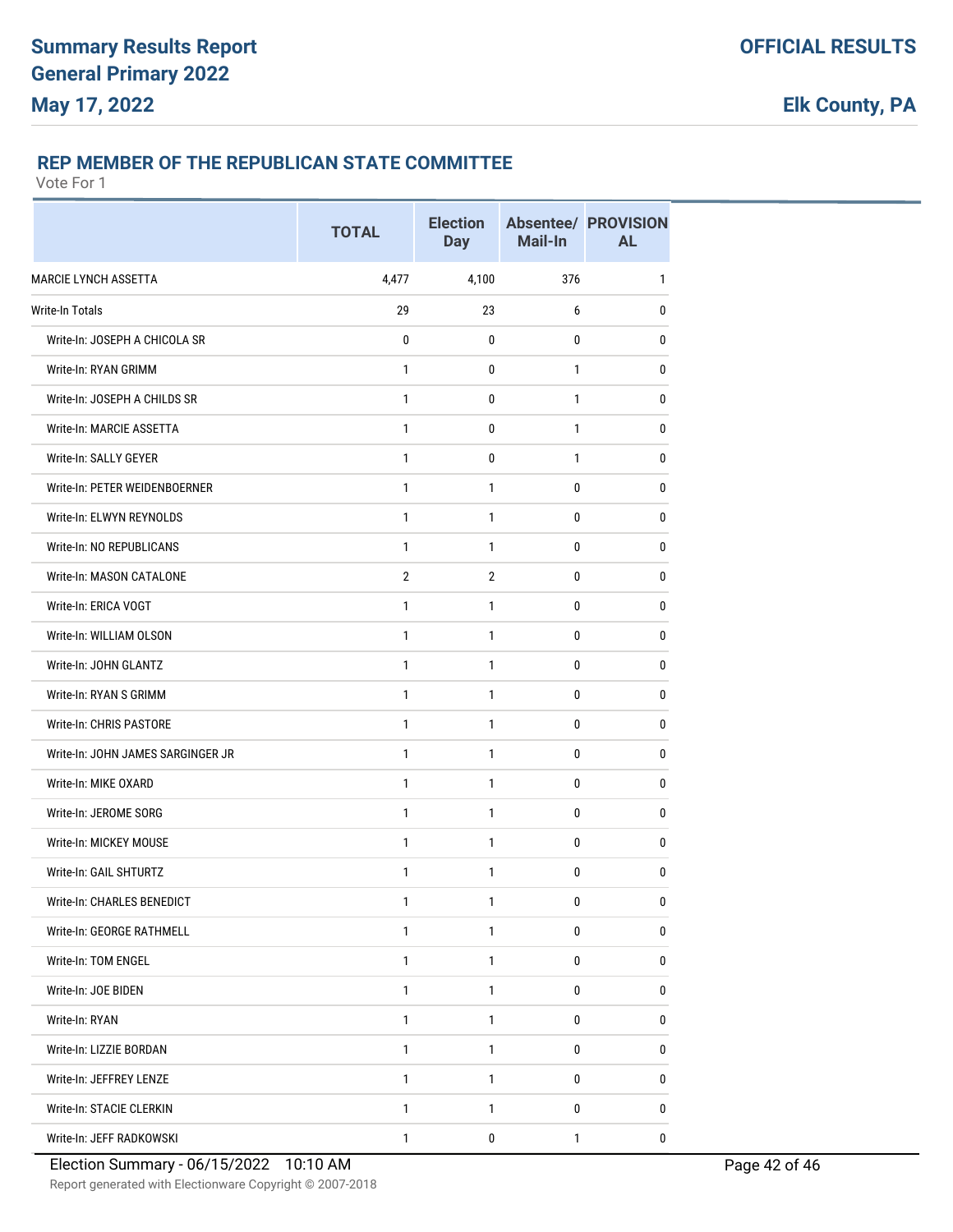#### **REP MEMBER OF THE REPUBLICAN STATE COMMITTEE**

|                         | <b>TOTAL</b> | <b>Election</b><br>Day | <b>Mail-In</b> | <b>Absentee/ PROVISION</b><br><b>AL</b> |
|-------------------------|--------------|------------------------|----------------|-----------------------------------------|
| Write-In: UNASSIGNED    |              |                        |                |                                         |
| Not Assigned            | 0            |                        |                |                                         |
| <b>Total Votes Cast</b> | 4,506        | 4,123                  | 382            |                                         |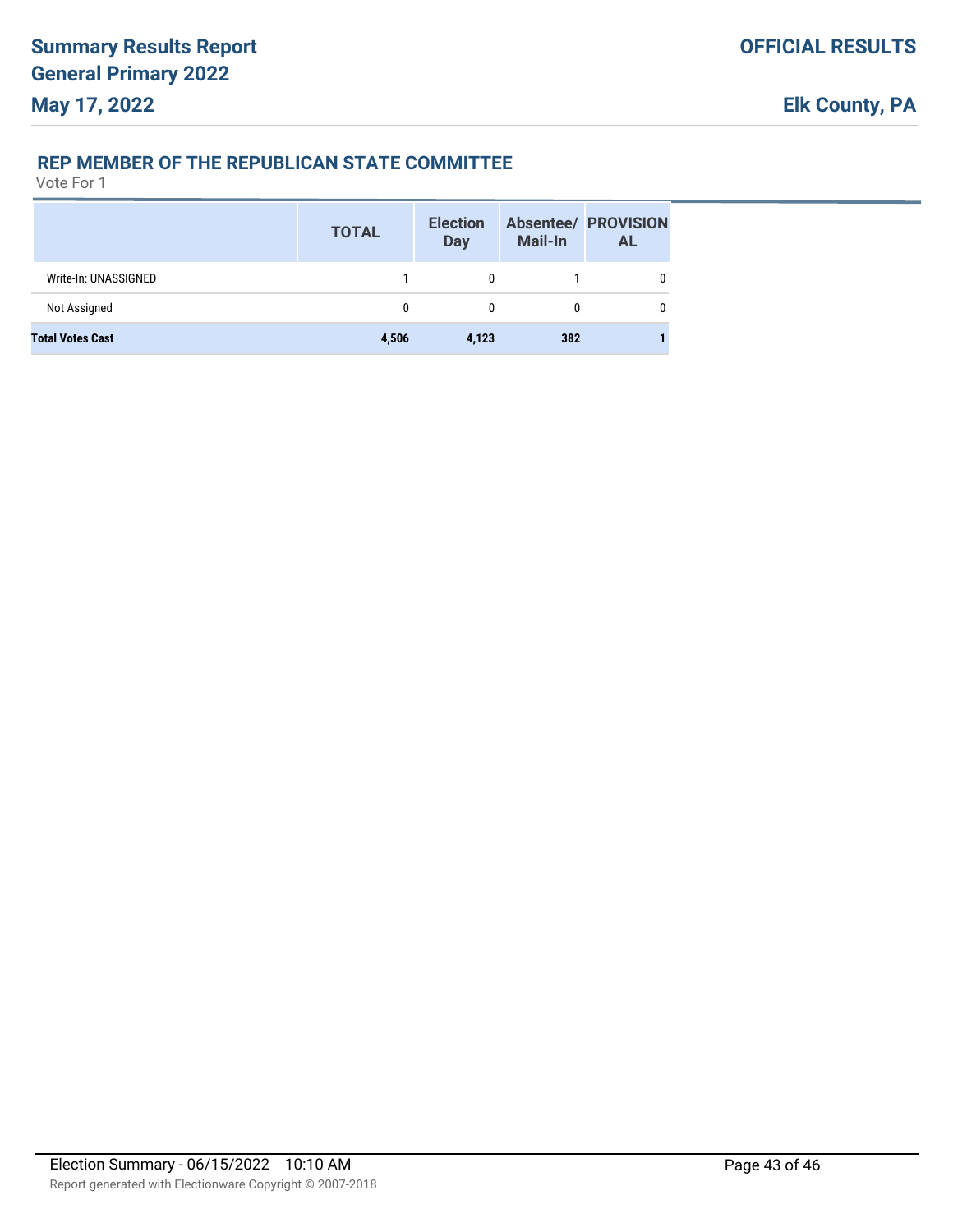### **REP ELK COUNTY REPUBLICAN CHAIRPERSON**

|                                  | <b>TOTAL</b>   | <b>Election</b><br><b>Day</b> | Mail-In        | <b>Absentee/ PROVISION</b><br><b>AL</b> |
|----------------------------------|----------------|-------------------------------|----------------|-----------------------------------------|
| <b>SALLY GEYER</b>               | 4,433          | 4,057                         | 375            | $\mathbf{1}$                            |
| Write-In Totals                  | 66             | 59                            | $\overline{7}$ | $\mathbf 0$                             |
| Write-In: MIKE OXARD             | 1              | 1                             | 0              | $\bf{0}$                                |
| Write-In: JENNIFER BOLEEN        | $\mathbf{1}$   | 1                             | 0              | 0                                       |
| Write-In: CLARK LECKER           | $\mathbf{1}$   | 1                             | 0              | 0                                       |
| Write-In: MIKE KLENDER           | $\mathbf{1}$   | 1                             | 0              | 0                                       |
| Write-In: THOMAS ENGEL           | $\mathbf{1}$   | 1                             | $\mathbf 0$    | $\pmb{0}$                               |
| Write-In: PEGGY HOWARD           | $\mathbf{1}$   | 1                             | 0              | 0                                       |
| Write-In: NORM MEYER             | $\mathbf{1}$   | 1                             | 0              | $\mathbf 0$                             |
| Write-In: LYLE GARNER            | 1              | 1                             | 0              | 0                                       |
| Write-In: SOMEONE ELSE           | $\mathbf{1}$   | 1                             | 0              | 0                                       |
| Write-In: MARK KOPP              | $\overline{2}$ | $\overline{2}$                | 0              | 0                                       |
| Write-In: EICA VOGT              | $\mathbf{1}$   | 1                             | 0              | 0                                       |
| Write-In: GEORGE RATHMELL        | $\mathbf{1}$   | 1                             | $\mathbf 0$    | $\pmb{0}$                               |
| Write-In: ANYONE                 | 1              | 1                             | 0              | 0                                       |
| Write-In: JOE BIDEN              | $\mathbf{1}$   | 1                             | 0              | 0                                       |
| Write-In: MARTIN ROSENFELD       | 3              | 3                             | 0              | 0                                       |
| <b>Write-In: MARTN ROSENFELD</b> | $\mathbf{1}$   | 1                             | 0              | 0                                       |
| Write-In: JANIS KEMMER           | $\mathbf{1}$   | 1                             | $\mathbf 0$    | $\pmb{0}$                               |
| Write-In: BLAINE BREINDEL        | $\mathbf{1}$   | 1                             | 0              | 0                                       |
| Write-In: JEFFREY LENZE          | 1              | 1                             | $\pmb{0}$      | 0                                       |
| Write-In: LAKOTA BLUE            | 1              | 1                             | 0              | 0                                       |
| Write-In: BUCK ROGERS            | $\mathbf{1}$   | 1                             | 0              | 0                                       |
| Write-In: ROBERT DAVIS           | $\mathbf{1}$   | $\mathbf{1}$                  | 0              | 0                                       |
| Write-In: MARTY RESENBURG        | $\mathbf{1}$   | $\mathbf{1}$                  | 0              | 0                                       |
| Write-In: CLY HORNUNG            | $\mathbf{1}$   | 1                             | 0              | 0                                       |
| Write-In: VIC STRAUB             | $\mathbf{1}$   | 0                             | $\mathbf{1}$   | 0                                       |
| Write-In: ANYBODY ELSE           | 1              | 0                             | 1              | 0                                       |
| Write-In: KATHY NERO             | $\mathbf{1}$   | 0                             | $\mathbf{1}$   | 0                                       |
| Write-In: STEVEN BAGLEY          | $\mathbf{1}$   | $\pmb{0}$                     | $\mathbf{1}$   | 0                                       |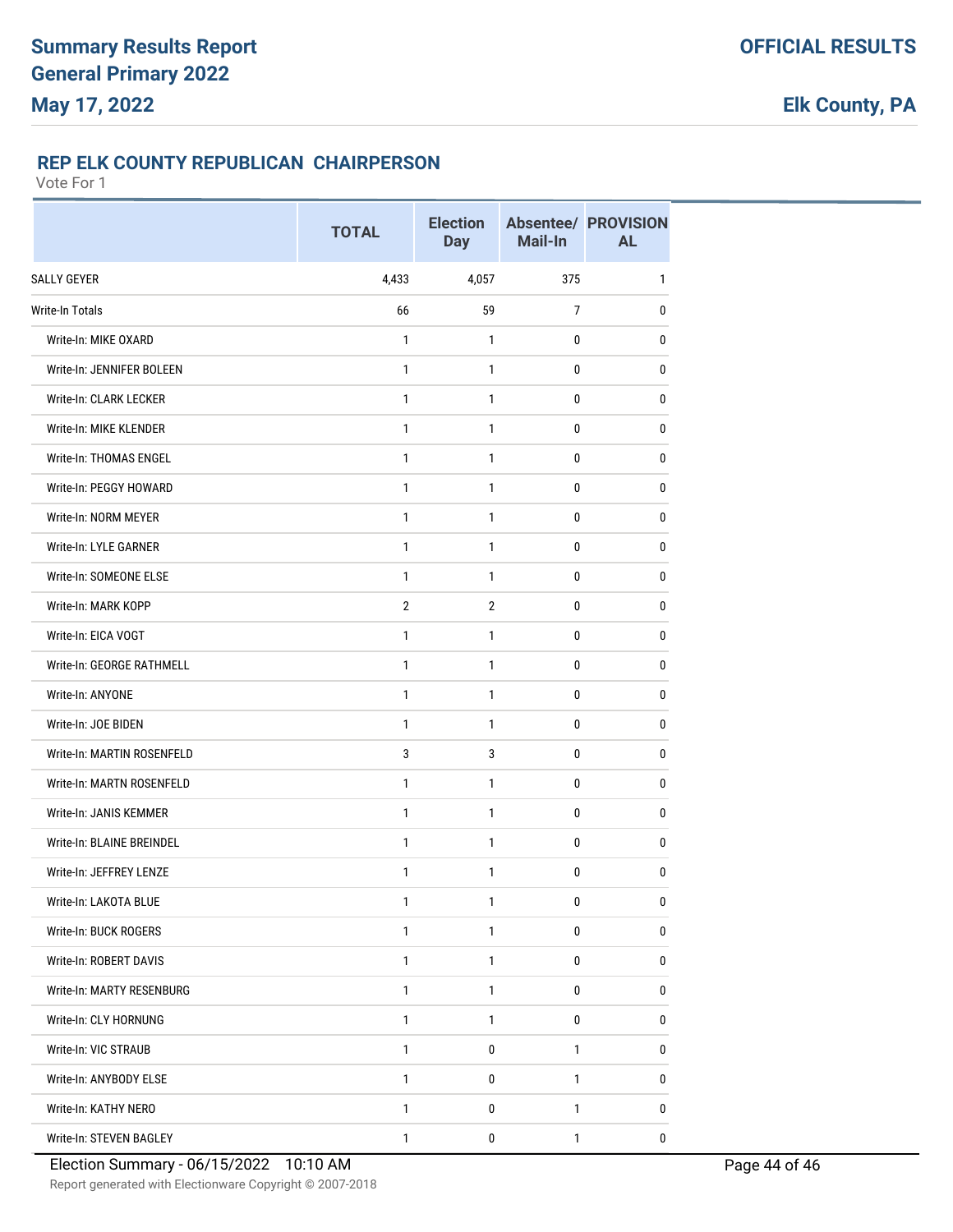### **REP ELK COUNTY REPUBLICAN CHAIRPERSON**

|                                   | <b>TOTAL</b>   | <b>Election</b><br><b>Day</b> | Mail-In      | <b>Absentee/ PROVISION</b><br><b>AL</b> |
|-----------------------------------|----------------|-------------------------------|--------------|-----------------------------------------|
| Write-In: SCOTT KRELLNER          | $\mathbf{1}$   | 0                             | $\mathbf{1}$ | 0                                       |
| Write-In: NED JACOBS              | 1              | 0                             | 1            | $\pmb{0}$                               |
| Write-In: LOUIS E RADKOWSKI       | $\mathbf{1}$   | $\mathbf{1}$                  | 0            | 0                                       |
| Write-In: MATT ECKERT             | $\mathbf{1}$   | $\mathbf{1}$                  | 0            | 0                                       |
| Write-In: SADIE FREY              | 1              | $\mathbf{1}$                  | 0            | 0                                       |
| <b>Write-In: MASON CATALONE</b>   | $\overline{2}$ | $\overline{2}$                | 0            | 0                                       |
| Write-In: DAN WALTER              | 1              | 1                             | 0            | 0                                       |
| Write-In: DONALD TUMP             | 1              | $\mathbf{1}$                  | 0            | 0                                       |
| Write-In: LEE NEUREITER           | $\mathbf{1}$   | $\mathbf{1}$                  | 0            | 0                                       |
| Write-In: NO REPUBLICANS          | $\mathbf{1}$   | $\mathbf{1}$                  | 0            | 0                                       |
| Write-In: JANE HUFF               | $\mathbf{1}$   | $\mathbf{1}$                  | $\mathbf 0$  | $\pmb{0}$                               |
| Write-In: PHIL HOH                | $\mathbf{1}$   | $\mathbf{1}$                  | 0            | 0                                       |
| Write-In: MIKE ALPHONSO           | $\mathbf{1}$   | $\mathbf{1}$                  | 0            | 0                                       |
| Write-In: DONALD NERO             | 1              | $\mathbf{1}$                  | 0            | $\pmb{0}$                               |
| Write-In: JOHN BUERK              | $\mathbf{1}$   | $\mathbf{1}$                  | 0            | 0                                       |
| Write-In: NOT PRO OZ SALLY        | $\mathbf{1}$   | $\mathbf{1}$                  | 0            | 0                                       |
| Write-In: NOT SALLY GEYER         | 1              | $\mathbf{1}$                  | 0            | 0                                       |
| Write-In: RICHARD MATHA           | $\mathbf{1}$   | $\mathbf{1}$                  | 0            | 0                                       |
| Write-In: MIKE SHREFLER           | 1              | $\mathbf{1}$                  | 0            | 0                                       |
| Write-In: RALPH DUSSIA            | $\mathbf{1}$   | $\mathbf{1}$                  | 0            | 0                                       |
| Write-In: MICKEY MOUSE            | 4              | 4                             | 0            | 0                                       |
| Write-In: ANYONE ELSE             | 3              | $\sqrt{2}$                    | 1            | 0                                       |
| Write-In: JOHN LANTZ              | 1              | 1                             | $\pmb{0}$    | $\pmb{0}$                               |
| Write-In: NOONE                   | $\mathbf{1}$   | $\mathbf{1}$                  | $\pmb{0}$    | $\pmb{0}$                               |
| Write-In: MARK ANTHONY            | 1              | 1                             | 0            | 0                                       |
| Write-In: LOU RADKOWSKI           | 1              | $\mathbf{1}$                  | $\pmb{0}$    | $\pmb{0}$                               |
| Write-In: NONE                    | $\mathbf{1}$   | $\mathbf{1}$                  | 0            | 0                                       |
| Write-In: JOHN JAMES SARGINGER JR | $\mathbf{1}$   | $\mathbf{1}$                  | 0            | $\pmb{0}$                               |
| Write-In: CLAIR HORCHEN           | $\mathbf{1}$   | $\mathbf{1}$                  | $\pmb{0}$    | 0                                       |
| Not Assigned                      | $\pmb{0}$      | $\pmb{0}$                     | $\pmb{0}$    | 0                                       |